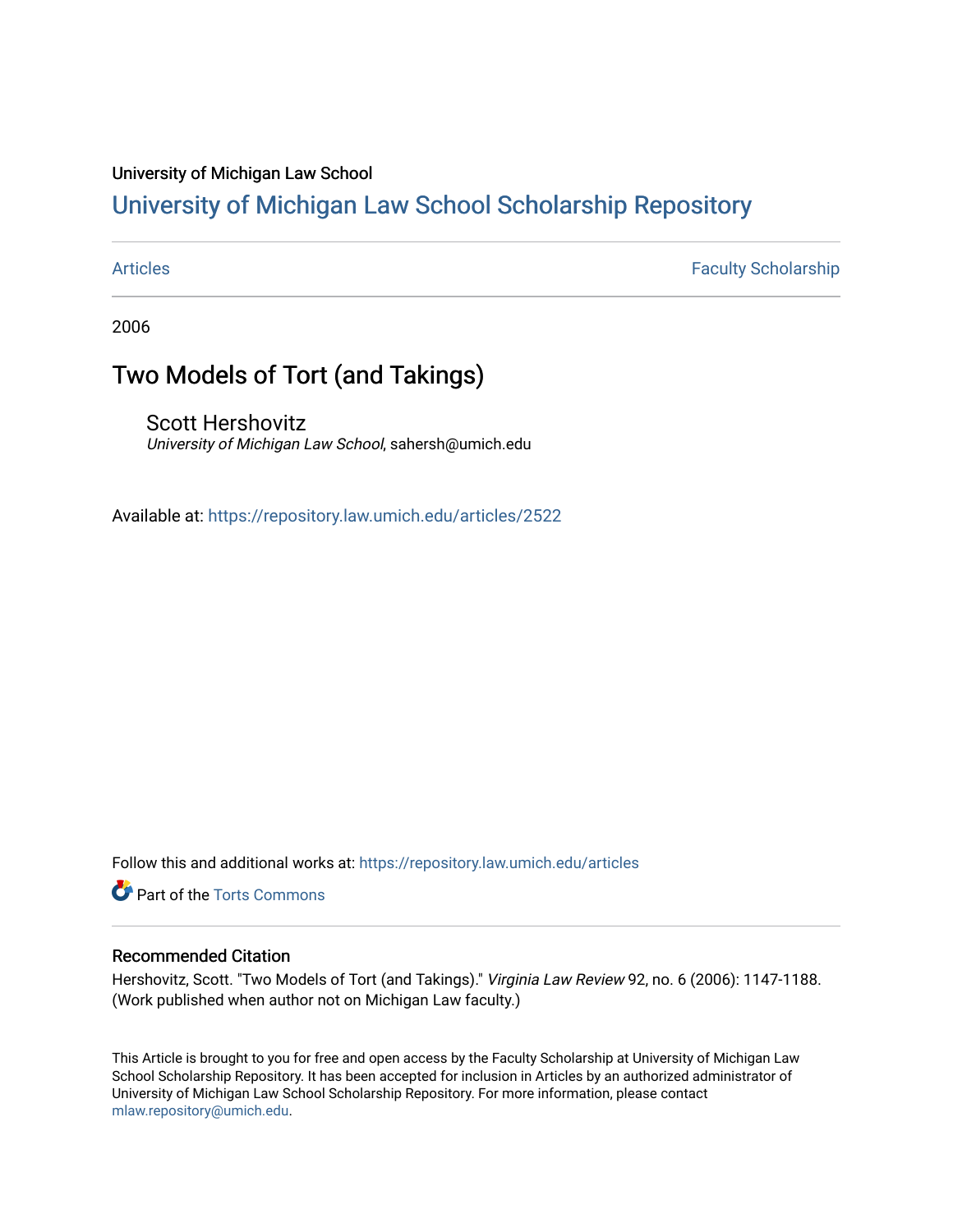# *ESSAY*

### TWO MODELS OF TORT (AND TAKINGS)

*Scott Hershovitz*[∗](#page-1-0)

### **INTRODUCTION**

INCE the publication of *The Co[s](#page-1-1)t of Accidents*,<sup>1</sup> the model of  $S$ INCE the publication of *The Cost of Accidents*,<sup>1</sup> the model of costs has been the dominant approach to tort theory. On the model of costs, tort law promotes efficiency by requiring agents to internalize the costs they impose on others when it is efficient to do so. Despite its success, the model of costs is deeply puzzling. Positive externalities are as inefficient as negative externalities. Therefore, if the model of costs provides a good explanation of tort law, one would expect that we would also have a legal regime oriented towards the recapture of the benefits we confer on others. In some instances, restitution allows the recapture of positive externalities, but compared to tort, it is a trifling part of the law.<sup>[2](#page-1-2)</sup>

Let me make the puzzle more vivid. Suppose that my well's wateris not potable, and I set out to purify it.<sup>3</sup> If in doing so I accidentally introduce a pollutant into your water, I will be liable for the damage in tort. Holding me responsible for costs I impose on you is sensible. Otherwise, I will have no incentive to consider those costs when deciding whether to purify my water. But the reverse does

1147

<span id="page-1-0"></span><sup>∗</sup> Assistant Professor Designate, University of Michigan Law School. I would like to thank Aditya Bamzai, Omri Ben-Shahar, Evan Caminker, William Fletcher, John Gardner, Mark Greenberg, Jill Horwitz, Jim Krier, Daniel Markovits, Stephen Perry, Larry Solum, and Lewis Yelin for helpful comments and conversations about this Essay and its antecedents. And I would like to thank Jules Coleman for the same and much more.

Guido Calabresi, The Costs of Accidents: A Legal and Economic Analysis (1970). <sup>2</sup>

<span id="page-1-2"></span><span id="page-1-1"></span><sup>&</sup>lt;sup>2</sup> See Saul Levmore, Explaining Restitution, 71 Va. L. Rev. 65, 71 (1985) ("[T]he legal remedies available to victims of harms are far superior to those enjoyed by the analogous providers of nonbargained benefits."). 3

<span id="page-1-3"></span>This example is adapted from Levmore, supra note 2, at  $71-72$ .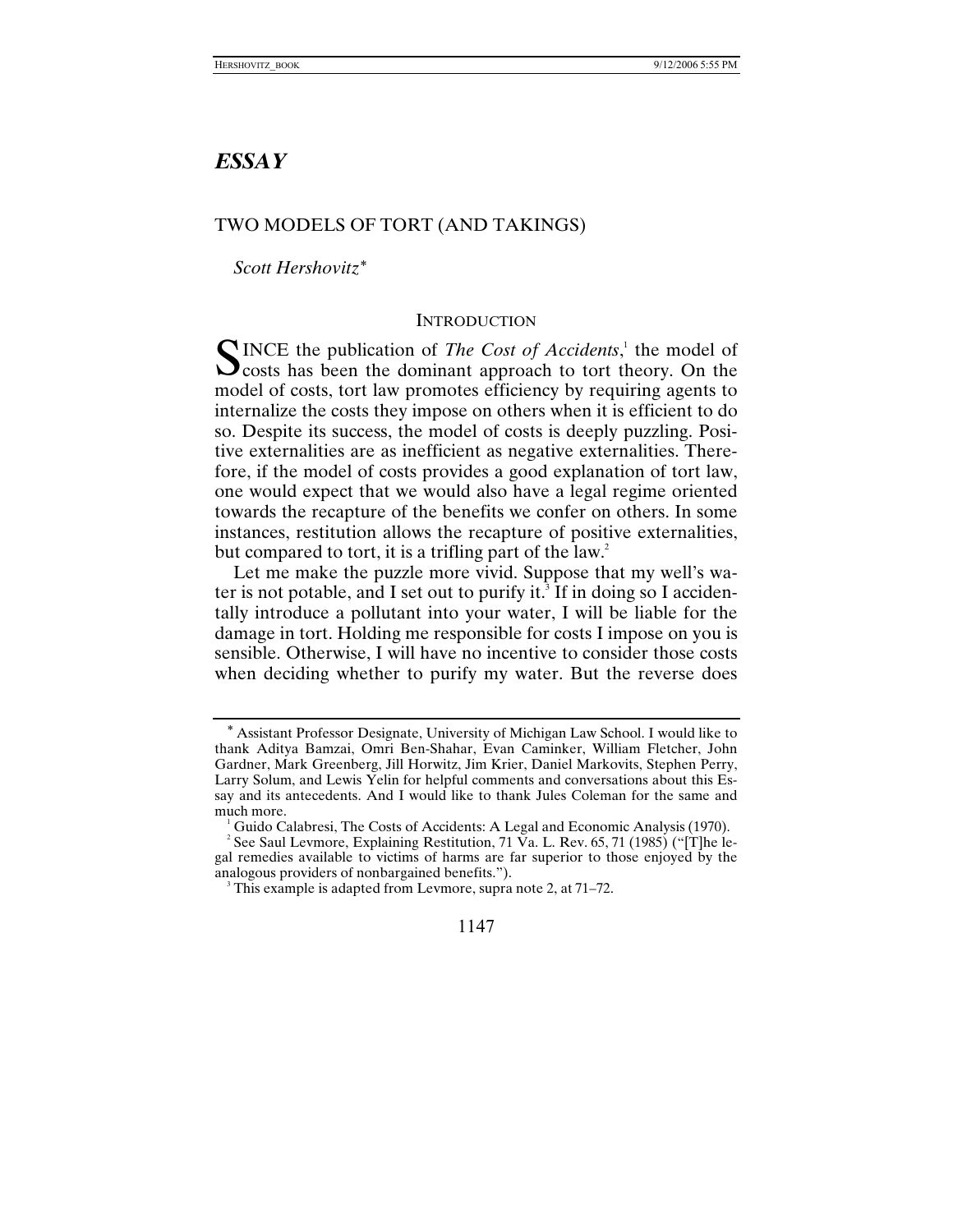not hold. If, as a byproduct of rendering my own water potable, I purify yours as well, I cannot demand that you contribute to the cost. Because I cannot, I lack the proper incentive to undertake the effort. Some of the gains of my activity will fall on you, and since I cannot recapture them, I may forego the effort even though the total gains would exceed the cost. If the point of tort law is to promote efficient behavior, it is puzzling that we require people to reclaim their negative externalities but do not allow them to recapture the positive ones.

The puzzle is pervasive. Suppose that I own a factory from which noxious odors escape. I will be liable to my neighbors in nuisance. This too is sensible, as it gives me an incentive to consider the costs I might impose on my neighbors when deciding how to use my property. But if I own a symphony hall instead of a factory, I cannot demand compensation from my neighbors, even if they delight in the beautiful music that emanates from the building. Once again, I lack the proper incentive to build a symphony hall, as some of the gains from the activity will fall on others and the law does not allow me to recapture them.<sup>[4](#page-2-0)</sup>

The asymmetry between the legal consequences of harms and benefits is a fundamental, structural feature of our law. Any successful explanation of our legal institutions must account for it. Thus it is curious, to say the least, that the dominant theoretical approach to tort law is one in which the harm-benefit asymmetry is puzzling. One of the goals of this Essay is to explore the ability of the model of costs to explain the harm-benefit asymmetry. As we shall see, the puzzle has not been lost on economists, and one in particular—Professor Saul Levmore—has been especially resourceful in his attempts to explain it. Nevertheless, we shall find that economic explanations of the harm-benefit asymmetry devolve quite quickly into a complex and confusing mishmash of ad hoc explanations of particular cases.

In contrast, the harm-benefit asymmetry is not at all puzzling if one abandons the model of costs and returns to the view of tort common in the days before Calabresi recast the institution. On the older view, which still finds expression in the work of Professors

<span id="page-2-0"></span><sup>4</sup> See the discussion of beneficence in Robert C. Ellickson & Vicki L. Been, Land Use Controls 539–44 (3d ed. 2005).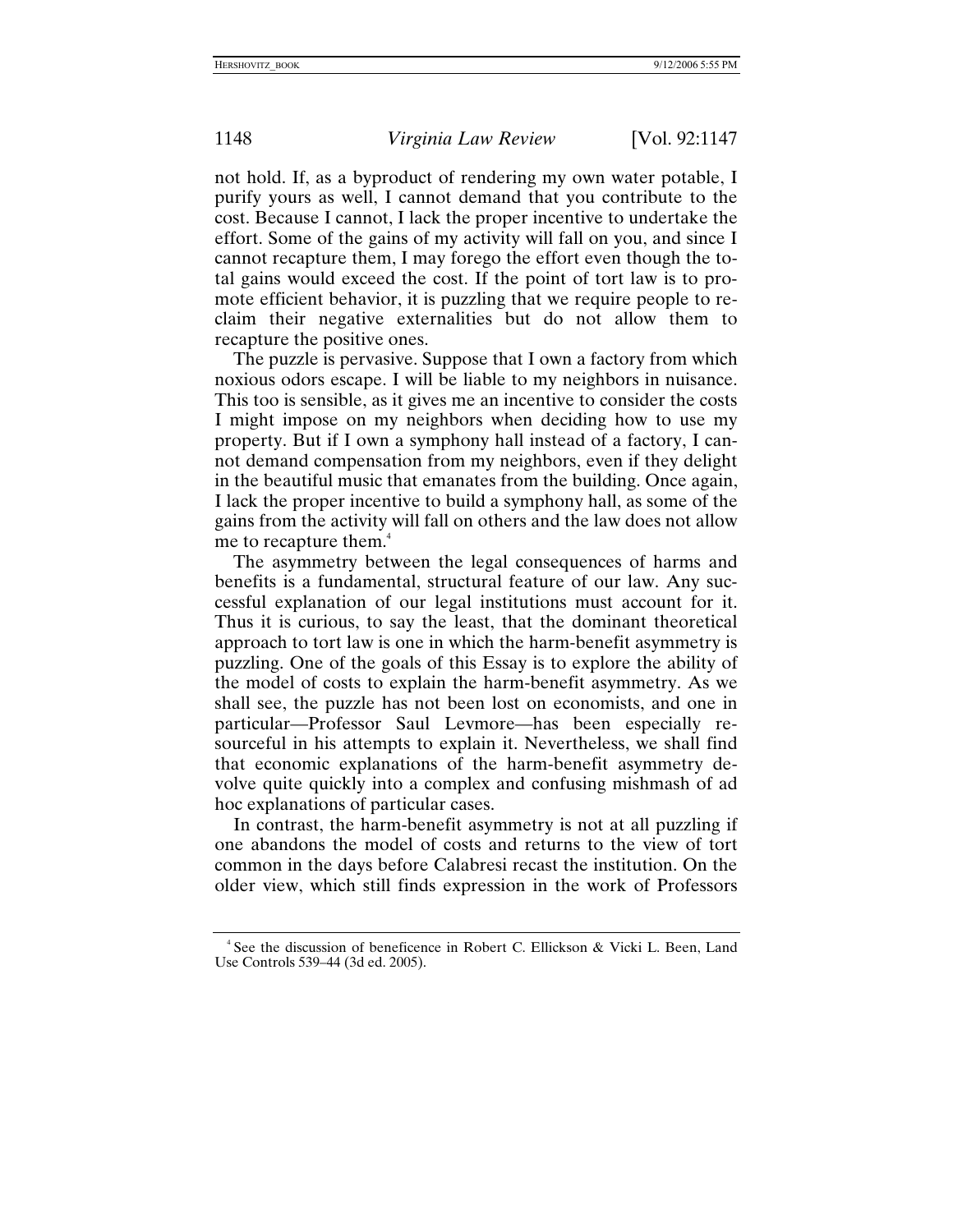Jules Coleman and Stephen Perry, among others, tort redresses private wrongs. That is, tort redresses the harms that we inflict on one another. I shall call this view the model of harms, since harm plays the organizing role in this approach to tort that cost plays in the economic approach. As we shall see, on the model of harms, the harm-benefit asymmetry is a natural expression of the moral difference between harming and benefiting, a difference that the model of costs obscures.

The main part of this Essay will explore tort law, but the harmbenefit asymmetry poses a puzzle for the model of costs in other areas of legal doctrine as well. We shall consider one such area takings jurisprudence—because recent scholarship has brought the puzzle into clear relief. In an article entitled *Givings*, Professors Abraham Bell and Gideon Parchomovsky argue that we ought to have a jurisprudence of givings to complement our constitutional takingsjurisprudence.<sup>5</sup> In their view, "[t]akings and givings are two sides of the same coin."<sup>6</sup> The Constitution requires the government to pay just compensation when it takes away property. Bell and Parchomovsky argue that the government should also be required to impose a fair charge when it gives away property.

It is not hard to see why the model of costs would lead Bell and Parchomovsky to this conclusion. Without the Takings Clause, the government would not be required to internalize the costs it imposes on people when it takes property by eminent domain. In the absence of a Givings Clause, government cannot recapture (or, more accurately, is not required to recapture) the benefits it confers on people by giving property. Since both positive and negative externalities contribute to inefficient government behavior, $\theta$  the absence of a givings jurisprudence is puzzling from the perspective of the model of costs. But something has gone amiss. If the fact that we have a Takings Clause but no Givings Clause were truly a puzzle, in the two hundred plus years since the adoption of the Takings Clause someone would have suggested a Givings Clause

<span id="page-3-0"></span> $^5$  Abraham Bell & Gideon Parchomovsky, Givings, 111 Yale L.J. 547, 552–57 (2001).

<span id="page-3-1"></span> $<sup>6</sup>$  Id. at 563.</sup>

<span id="page-3-2"></span> $7$  Id. at 580–81.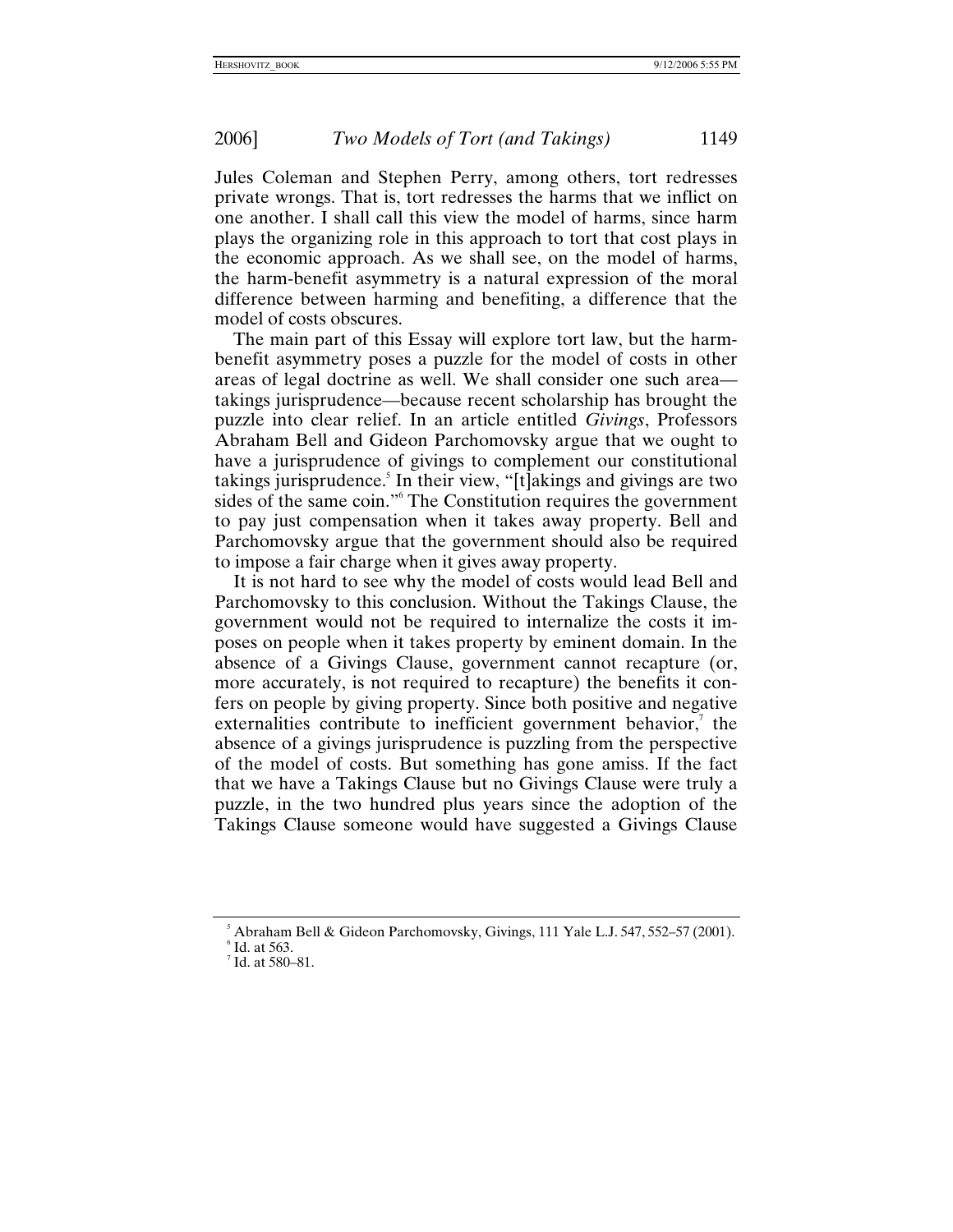beforeBell and Parchomovsky.<sup>8</sup> As I shall explain, the puzzle is itself a creature of the model of costs.

I shall set out the argument about takings in greater detail in Part III of this Essay. Part I will examine attempts to account for the harm-benefit asymmetry using the model of costs. Part II will explore what harm is and suggest that the source of law's harmbenefit asymmetry is an underlying asymmetry in the nature of harms and benefits.

## I. THE HARM-BENEFIT ASYMMETRY ON THE MODEL OF COSTS

Economic explanations of the harm-benefit asymmetry, like economic explanations of tort more generally, focus on costs and incentive effects. The most sophisticated economic explanations of the harm-benefit asymmetry offered to date are found in the work of Saul Levmore, who has written about the asymmetry as part of his effort to explain restitution doctrine. Levmore's approach to restitution doctrine is familiar from tort scholarship. One common approach to tort takes the view that liability rules operate to create hypothetical bargains where, in the absence of transaction costs, the parties themselves would have reached an agreement. A theorist who takes this view might argue that if every driver were able to negotiate an agreement with every other driver regarding the care they would take towards one another, it is plausible that they would arrive at a rule similar to the Hand formula. That is, they might agree that each driver should take whatever driving precautions are cost-justified. Because the transaction costs associated with each driver negotiating an agreement with every other driver are prohibitively high, the theorist might argue, the law substitutes a hypothetical bargain in the form of the negligence standard. I am

<span id="page-4-0"></span><sup>&</sup>lt;sup>8</sup> Bell and Parchomovsky cite some intellectual ancestors for their work on givings. None predate 1978, and all are, broadly speaking, works of law and economics. See id. at 549 n.3 (citing Richard A. Epstein, Bargaining with the State 3–12 (1993); Windfalls for Wipeouts (Donald G. Hagman & Dean J. Misczynski eds., 1978); Eric Kades, Windfalls, 108 Yale L.J. 1489, 1491 (1999); Louis Kaplow, An Economic Analysis of Legal Transitions, 99 Harv. L. Rev. 509 (1986); J. Gregory Sidak & Daniel F. Spulber, Givings, Takings, and the Fallacy of Forward-Looking Costs, 72 N.Y.U. L. Rev. 1068 (1997); C. Ford Runge et al., Government Actions Affecting Land and Property Values: An Empirical Review of Takings and Givings (Lincoln Inst. of Land Policy, Working Paper No. WP96CR1, 1996)).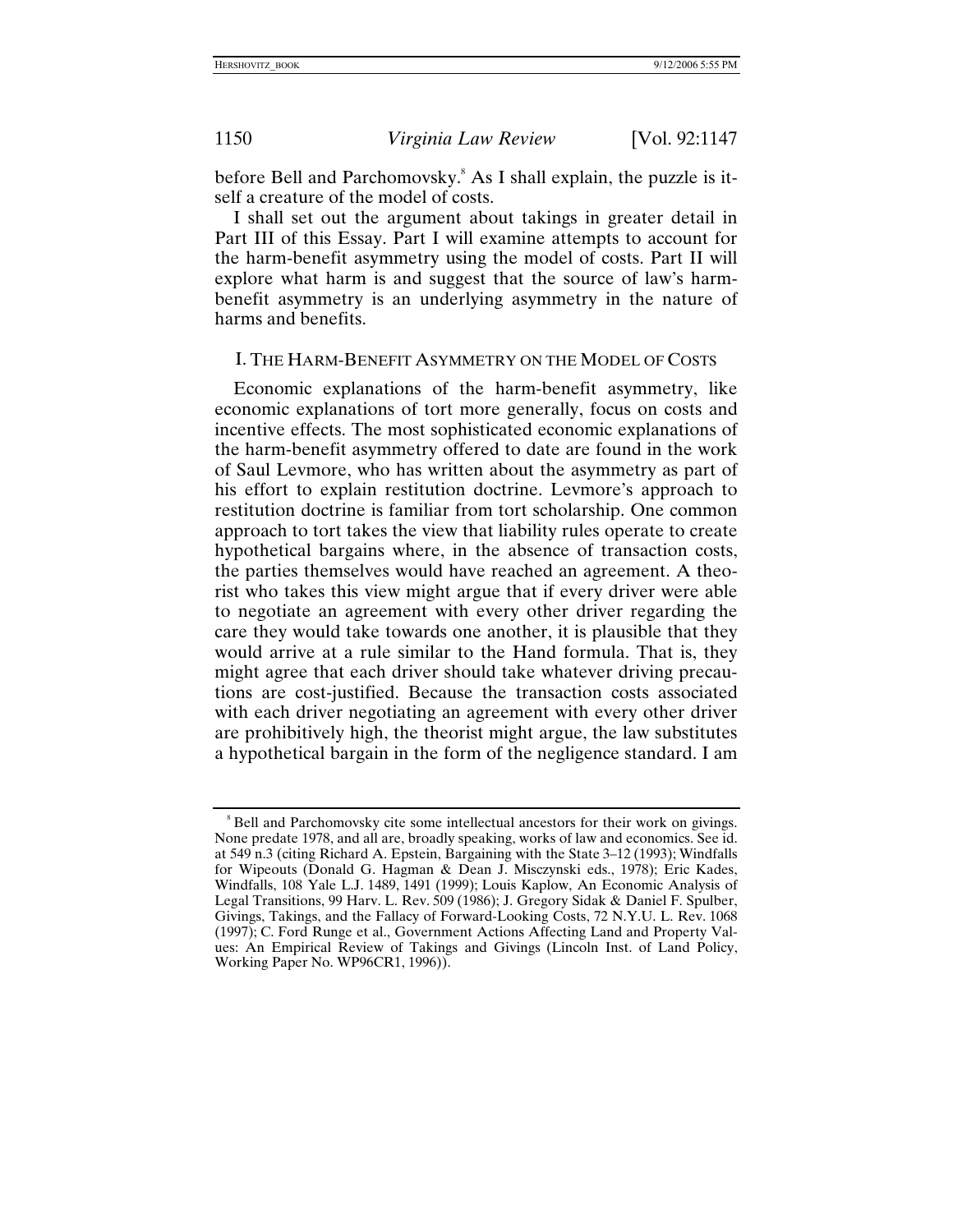notpartial to this way of thinking about tort,<sup>9</sup> but there is no doubt that it is an influential and powerful approach to understanding the doctrine.

Levmore adopts this framework in his approach to restitution. He supposes that the law will deny restitution when it would be more efficient for the parties to reach a bargain themselves. Conversely, the law will make restitution available when imposing a hypothetical bargain is more efficient than requiring an actual one. The challenge, as Levmore conceives it, is to explain why the law of restitution is less generous in creating hypothetical bargains than tort is.

The first explanation Levmore explores is the difficulty that courts have with *valuation*. Requiring restitution for nonbargained benefits may be socially desirable where high transaction costs prevent parties from reaching bargains, but this will be true only if courts are able to value benefits accurately.<sup>10</sup> If courts routinely overvalue benefits, "overencouraged providers may intermeddle."<sup>11</sup> Undervaluation would also be inefficient.

If valuation difficulties were a good explanation for the reluctance of the law to provide remedies for the providers of nonbargained benefits, one would expect that restitution would be available when valuation is easy. Levmore uses an example to illustrate the point. A noncontractual improver of real property is generally not entitled to restitution. However, a cotenant who has improved property can seek restitution from other tenants in a partition action. The difference, Levmore suggests, is that in the partition case, the court must ascertain the value of the property anyway. Once

<span id="page-5-0"></span><sup>&</sup>lt;sup>9</sup> I have never been clear on what normative significance the claim that the parties *would* have reached a bargain of a particular sort under different conditions is supposed to have. The argument usually runs like this: (a) each party would have been better off if they had an agreement to do  $X$ ; (b) because it would make them better off, the parties would have agreed to do *X* were there no transaction costs; so (c) we are justified in imposing *X* on the parties. The challenge for the hypothetical bargain theorist is to explain what premise (b) adds to the justification for conclusion (c). That is, why do (a) and (b) taken together provide better support for (c) than (a) alone? The answer cannot be that premise (b) respects the liberty or autonomy of the parties, for it does not. This is the same problem faced by hypothetical consent approaches to the legitimacy of political authorities.

<span id="page-5-1"></span><sup>&</sup>lt;sup>10</sup> Levmore, supra note 2, at 70. <sup>11</sup> L<sub>d</sub>

<span id="page-5-2"></span>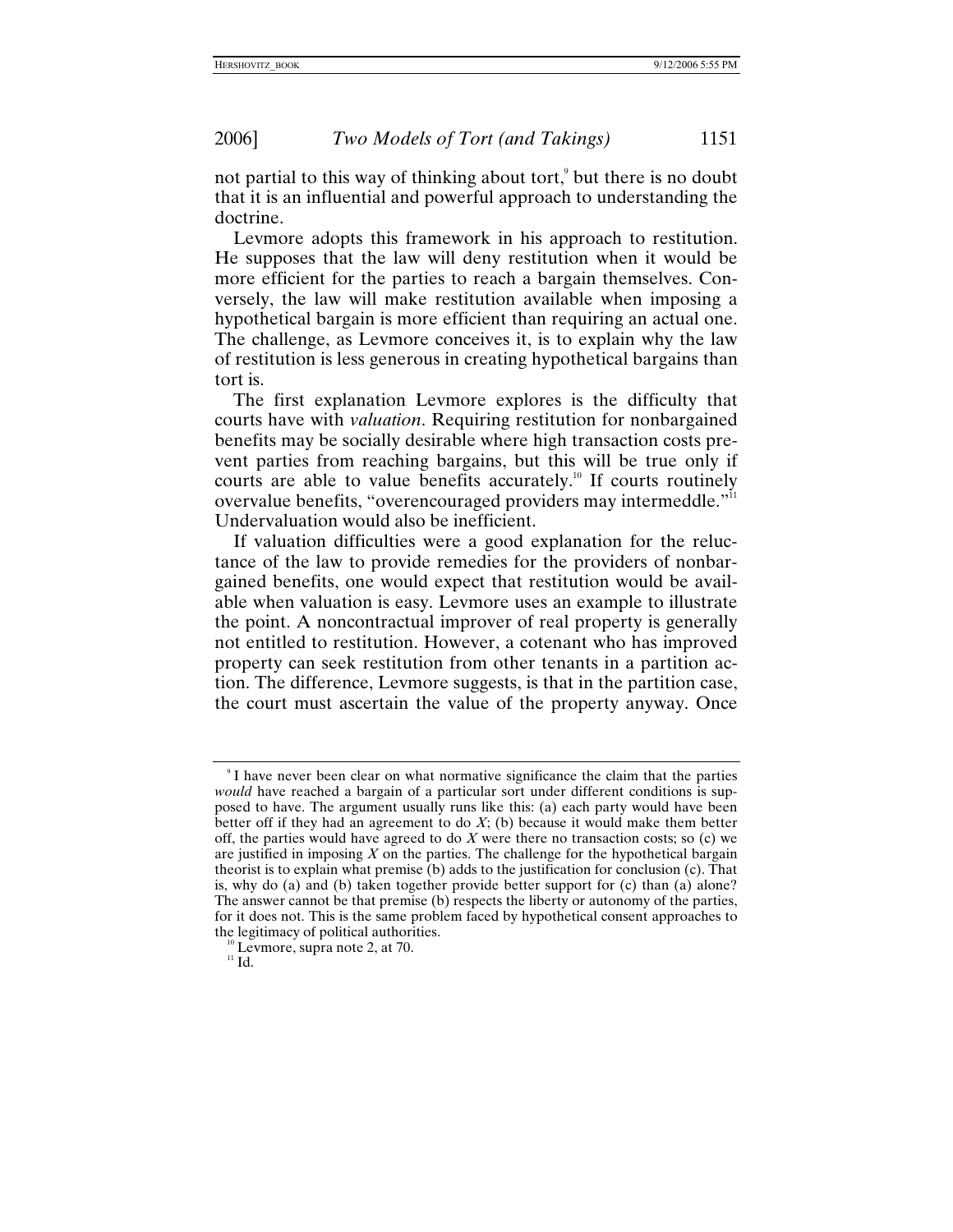this process is under way, valuation of the improvement "probably require[s] little additional work for the partitioning court."

Counter-examples exist—cases in which valuation is not a problem, yet restitution is denied.<sup>13</sup> But the real problem with appealing to valuation difficulties to explain the harm-benefit asymmetry is that tort injuries are no less difficult to value as a class than nonbargained benefits.<sup>14</sup> Valuation difficulties do not appear to constrain courts from offering remedies in tort. Therefore, there is no reason to think that they can explain the comparative unwillingness of courts to offer remedies for the gratuitous conferral of benefits.

Levmore's second attempt to explain the harm-benefit asymmetry appeals to another idea familiar from tort theory: the "better bargainer thesis."[15](#page-6-3) The thesis is that the law aims to place liability on the least-cost avoider. The least-cost avoider is frequently the party best able to control a situation. Levmore suggests that the provider of benefits usually has more control over their provision than a recipient does. By making nonrecovery the default rule, the law gives providers an incentive to negotiate an agreement in advance of conferring benefits.

The better bargainer thesis has two problems as an explanation of the harm-benefit asymmetry. First, as Levmore notes, it does not do a good job of explaining cases in which restitution is granted to nonbargaining providers[.16](#page-6-4) Levmore points to the availability of restitution to debtors who mistakenly overpay creditors. The debtor who overpays is normally in a better position than the recipient to avoid the costs associated with overpayment. It is not clear why the law would make restitution available if it were seeking to place liability on the better bargainer.

The deeper problem with the better bargainer thesis is also familiar from tort theory. Frequently, the least-cost avoider will be someone other than the provider, just as someone other than the

<span id="page-6-1"></span>

<span id="page-6-0"></span> $12$  Id.<br><sup>13</sup> For example, an intermeddling mechanic who changes the oil in every car he encounters cannot recover the market price for an oil change, even though it is not difficult to value the benefit he confers on the unwitting owners. See infra note 22 and accompanying text.<br> $14$  Levmore, supra note 2, at 71 ("The typical tortious injury is at least as difficult to

<span id="page-6-2"></span>value as the average noncontractual benefit.").<br><sup>15</sup> Id. at 73. <sup>16</sup> Id.

<span id="page-6-3"></span>

<span id="page-6-4"></span>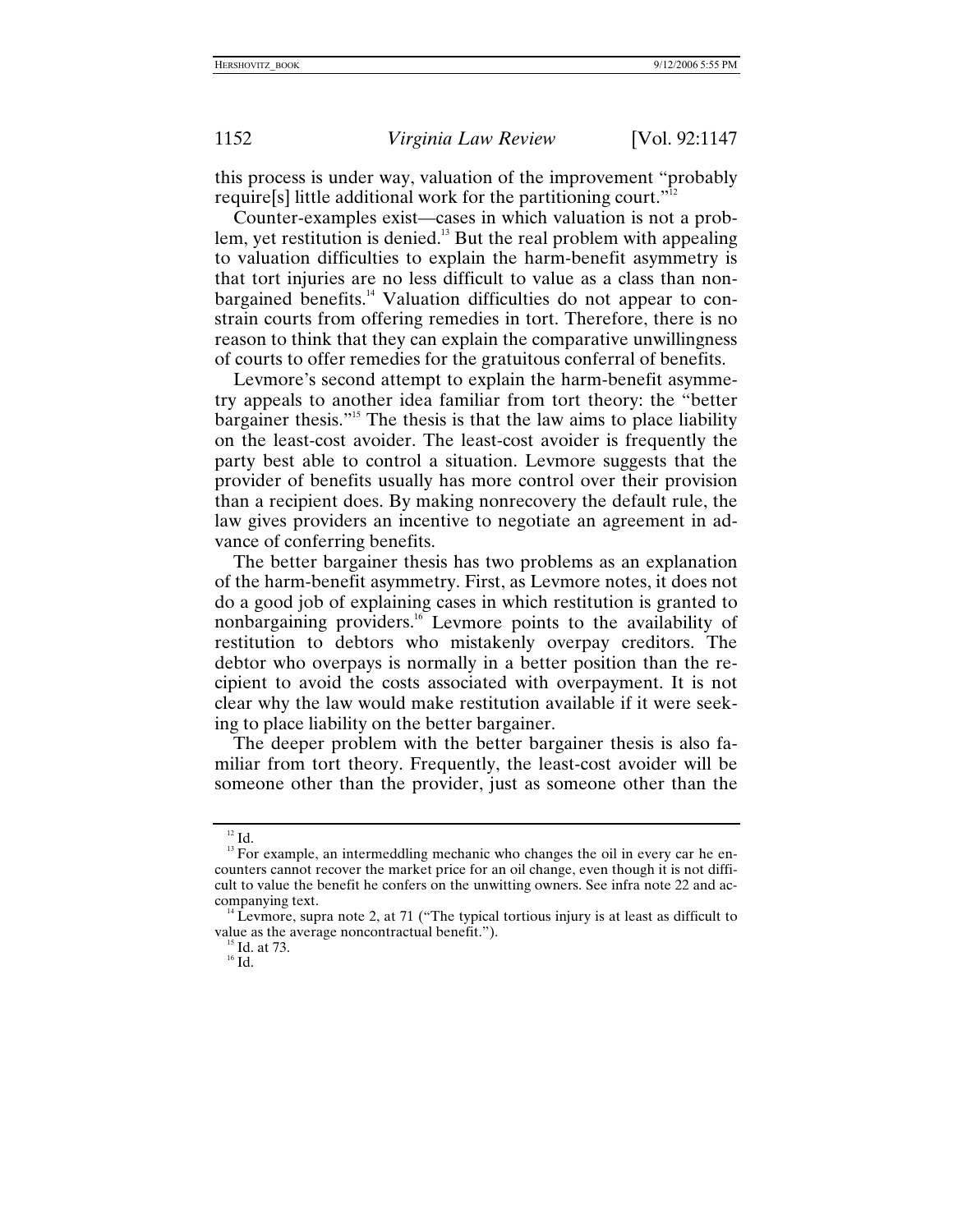injurer is frequently the least-cost avoider in tort. As Levmore puts it, "it is rarely possible to determine in advance which recipients of nonbargained benefits are better bargainers than their providers."<sup>17</sup> To this, we might add the worry that, as in tort, on occasion the least-cost avoider may be neither the provider nor the recipient of the benefit, but some third party. While the better bargainer thesis may often appear illuminating ex post, Levmore observes, "it is not possible to predict through this explanation when the law will grant restitution to nonbargaining providers."[18](#page-7-1) Because the world does not divide so neatly as to make noncontractual providers of benefits the least-cost avoiders in any given situation, the better bargainer thesis is of limited utility in explaining the harm-benefit asymmetry.

Levmore begins to make real progress with his third attempt to explain the harm-benefit asymmetry. He points out that the consumption choices we make are, in part, a function of our wealth and tastes. Levmore refers to this concept as "wealth dependency," which he explains as follows: "[t]he concept of wealth dependency offers a neat and rigorous way to say simply that a recipient may genuinely not want a benefit that is forced upon him, even though its market value may be greater than the amount of restitution sought by the provider."<sup>19</sup> Levmore's example is the one that led off this Essay. Suppose that as a byproduct of purifying my well water, I purify yours too. You might plausibly maintain that, given your current wealth, the benefit of the purified water is almost worthless to you. Left to make consumption choices on your own, you would not choose to contract for services to purify your water. If I can demand that you pay me the market price for water purification, or even something substantially less, I have the power to force on you consumption that you would not otherwise have chosen.

Levmore suggests that wealth dependency can provide a "general explanation" of the harm-benefit asymmetry.<sup>20</sup> To illustrate, he contrasts a homeowner whose well has been polluted with one whose well has been cleaned. He points out that "[t]he homeowner

<span id="page-7-2"></span><span id="page-7-1"></span>

<span id="page-7-0"></span> $^{17}_{^{18}}$  Id. at 74.<br> $^{19}_{^{19}}$  Id. at 77.<br> $^{20}$  Id.

<span id="page-7-3"></span>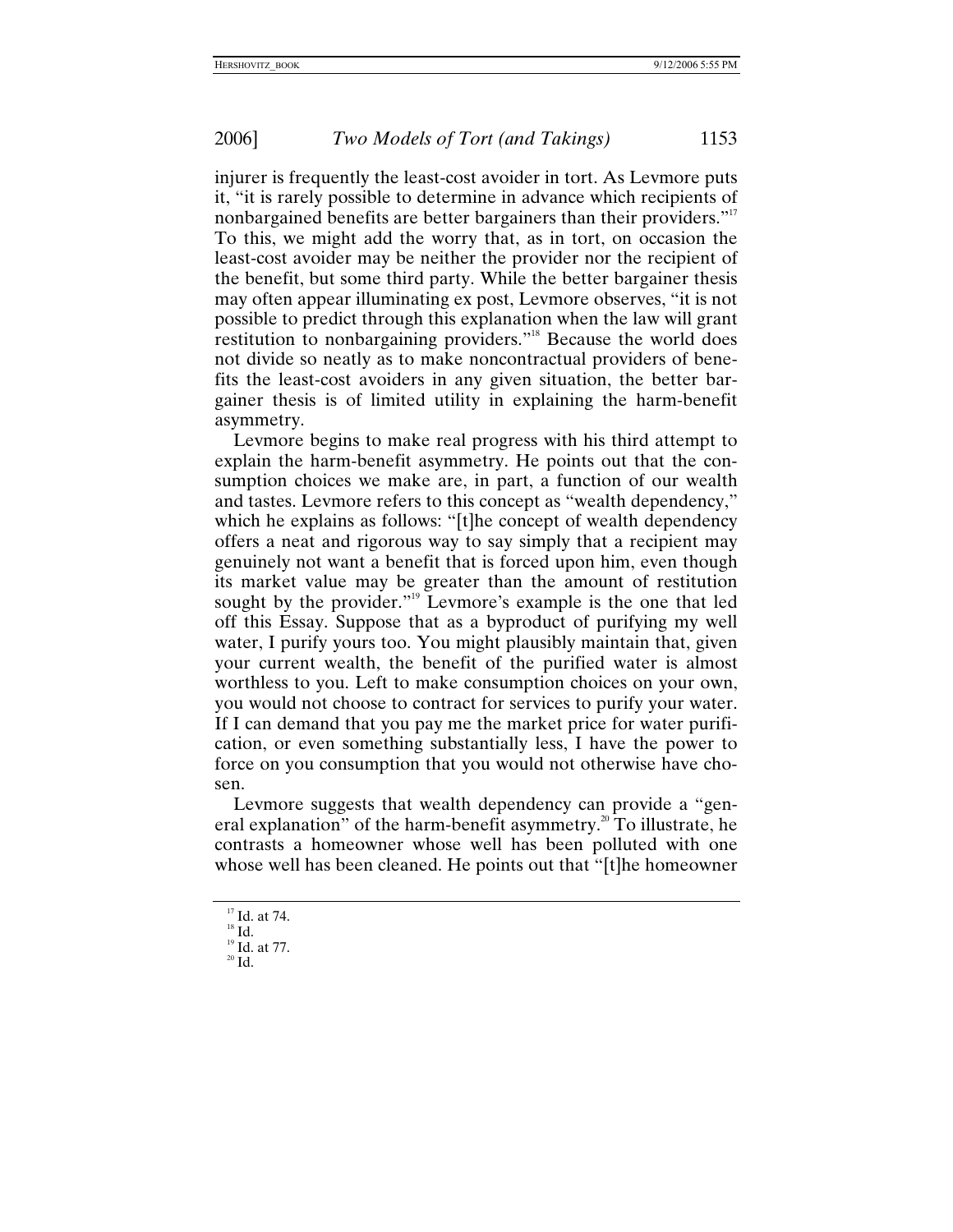is unambiguously worse off when his usable water is polluted but not unambiguously better off after a forced purchase of additional pure water.<sup>"21</sup> Levmore may be right about this, but, as illuminating as the wealth dependency explanation is in some cases, it does not fare well as a general explanation of the harm-benefit asymmetry. Levmore himself notes that it fails to explain cases where a "recipient has previously contracted to receive a good or service" and an intermeddler provides them instead.<sup>22</sup> For example, someone waiting in line at Jiffy Lube to have her oil changed cannot appeal to wealth dependency as a reason why restitution should be denied to an intermeddling mechanic, because she has not been denied the opportunity to choose how to consume her wealth.

We will consider further difficulties with wealth dependency in a moment, but first we should examine Levmore's fourth and final explanation, which is targeted at cases like the Jiffy Lube case. Levmore argues that denying restitution to intermeddling providers of benefits in these cases is necessary to encourage the development of "thick markets," markets that are composed of many active buyers and sellers. Levmore illustrates the point as follows:

[I]magine a world in which restitution claims are always granted. For example, where P repairs R's car soon after R has contracted to bring his car to Q's repair shop, P will be entitled to restitution. Assume that nonbargaining provider P bears the burden of proof on work quality and the existence of the contract with Q (which overcomes any wealth-dependency claim by R) and that P asks only Q's price. If "copycats" like P learn to expect reimbursement at Q's price, they will soon decline to seek out R and bid for his business. Instead, they will hold back and freeride on  $Q$ 's bidding efforts  $\dots$ . One can easily imagine that this restitution-granting world would be characterized by thin markets. A few potential providers, like Q, will seek out potential recipients and make contractual arrangements, but many potential providers,like P, will hold back. $^{23}$ 

Levmore calls this the market encouragement explanation, and it is ingenious. I think it succeeds on its own terms, but it does not

<span id="page-8-1"></span><span id="page-8-0"></span>

 $\frac{^{21}}{^{22}}$  Id. at 78.<br> $\frac{^{23}}{^{23}}$  Id. at 79.

<span id="page-8-2"></span>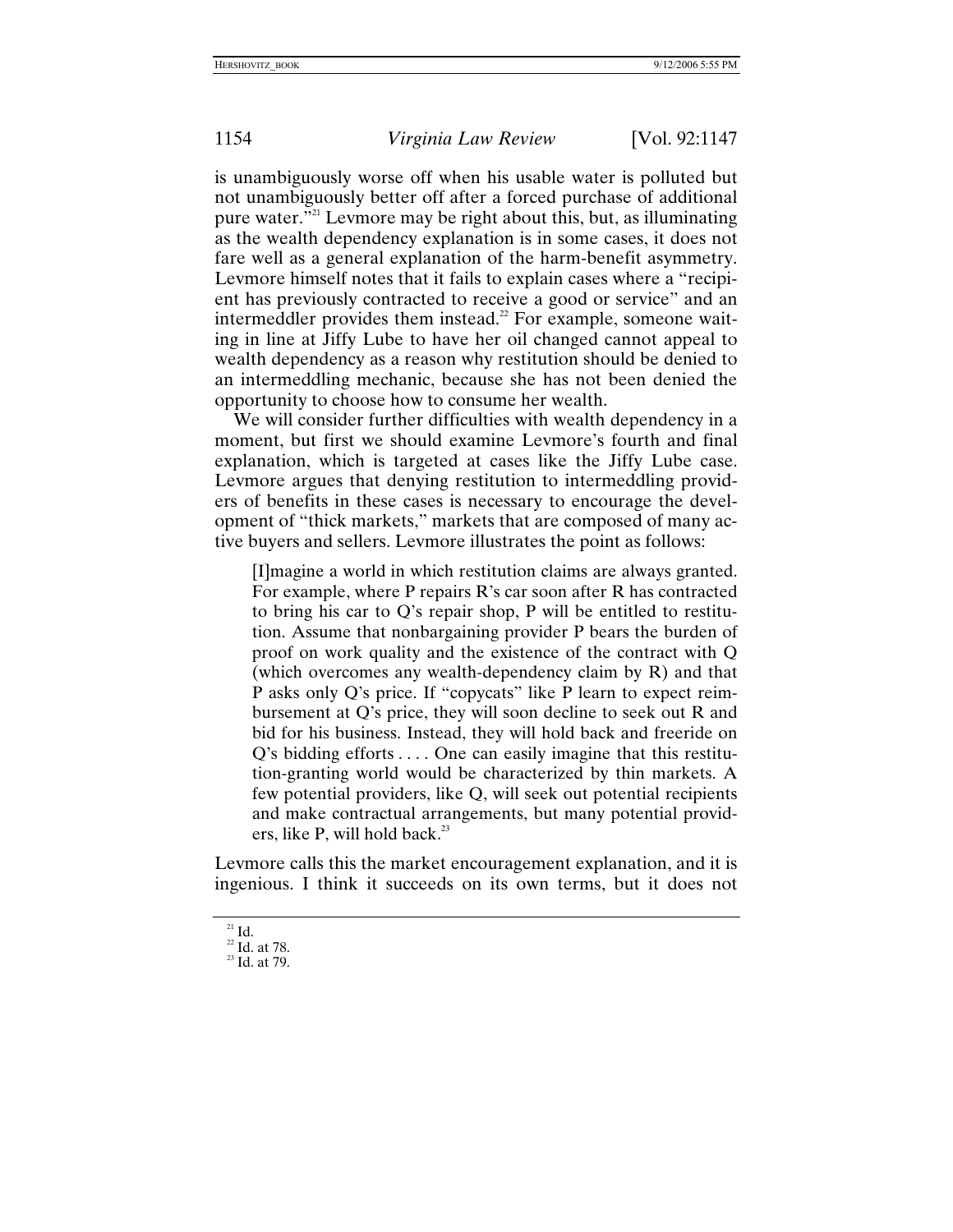overcome fully the deficiencies of wealth dependency as an explanation of the harm-benefit asymmetry.

Levmore notes that wealth dependency does not explain cases in which restitution is denied despite the fact that the benefits conferred can be easily monetized.<sup>24</sup> If a benefit is received in cash or can easily be turned into cash, one can hardly object that being forced to disgorge all or part of it leaves one worse off than one was prior to receiving the benefit. Levmore's water-purification example is compelling because one can easily imagine that there is no ready market for the newly potable water which would allow the recipient to monetize the benefit.

Additionally, wealth dependency has difficulty explaining the denial of restitution when the recipient is a profit-seeking enterprise. This class of cases includes gratuitous referrals. Levmore sets up the problem as follows:

Imagine that provider P, without any urging by recipient R, unexpectedly meets travelers at an airport and with some effort convinces them to accept his transportation and recommendation that they register at Hotel R. R is experiencing slack demand and can service additional customers with little extra cost. . . . [I]magin[e] that P asks only for a customary commission or his expenses.<sup>2</sup>

*P* will lose a suit in restitution if *R* refuses to pay. This result is not explained by wealth dependency or any of the other explanations we have examined. Levmore explains the result by suggesting that it is a response to an "enforcement asymmetry."[26 H](#page-9-2)e supposes that *P* may encourage people to patronize *R1* by slandering *R2*. If this happens, *R2* will be able to recover in tort for the slander. Levmore says that if *P* is able to seek restitution from *R1*, she will always do so, but that *R2* will not always learn that *P* has defamed him. Thus, Levmore says that "opportunistic intermeddlers will try to reallocate customers from *R2* to *R1*, knowing that restitution from *R1* will greatly exceed defamation payments to  $R2.^{27}$  Because of this

<span id="page-9-0"></span>

<span id="page-9-1"></span>

<span id="page-9-3"></span><span id="page-9-2"></span>

<sup>&</sup>lt;sup>24</sup> Id. at 77.<br><sup>25</sup> Id. at 109–10.<br><sup>26</sup> Id. at 111.<br><sup>27</sup> Id. at 110–11 (italicization added for consistency).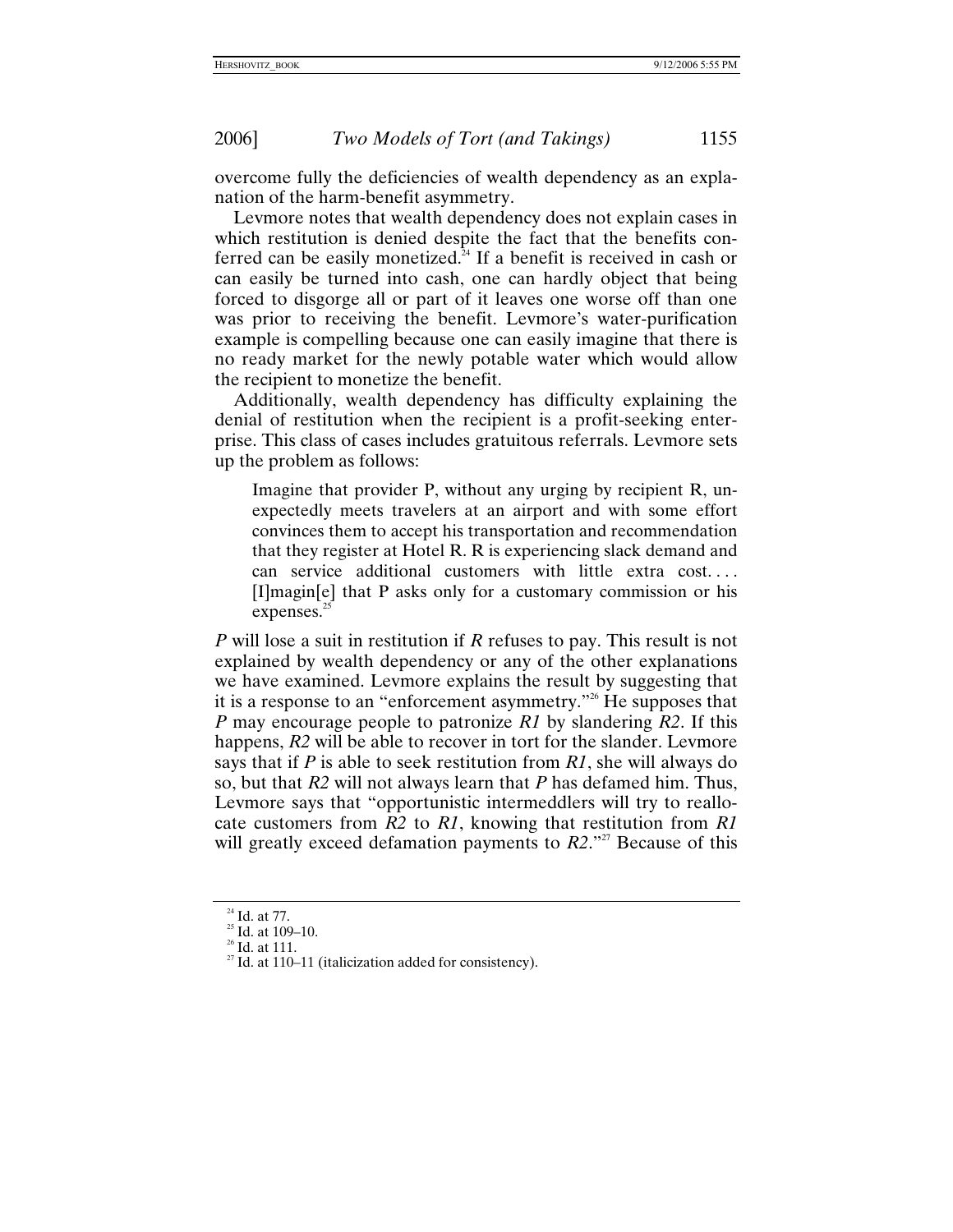enforcement asymmetry, Levmore thinks the law is forced to respond to harms and benefits asymmetrically in this situation.

I am not sure that Levmore is correct. He notes that punitive damages in the defamation action could solve the enforcement problem, but he rejects them because they might chill speech. $28$ That may be true, but it may not be, as it may be possible to structure the requirements for punitive damages so as to minimize the danger. Moreover, there will be many cases in which *P* convinces people to patronize *R1* by extolling *R1*'s virtues, not by slandering *R2*. *P* could be made to bear the burden of proving that he did not slander anyone (difficult, perhaps, but not impossible) in order to recover.

In any case, even if Levmore's explanation works on its own terms, it suggests the limited resources available to economists to explain the harm-benefit asymmetry. One can hardly imagine a more narrowly drawn, ad hoc explanation of why the law treats harms and benefits differently. We have arrived at the point where economics must add epicycles.

A simpler explanation is available. The law provides a remedy for defamation because slander wrongs the victim by infringing her right to her good reputation. The law does not provide a remedy for a gratuitous favorable recommendation because there is no wrong to remedy.<sup>29</sup> But we are getting ahead of ourselves. For now, I will simply note that when it comes to defamation, the cost imposed on the victim does not appear to be the law's primary concern. A negative recommendation imposes a cost on the victim irrespective of its truth, but truth is always a defense in a defamation action.<sup>[30](#page-10-2)</sup>

<span id="page-10-1"></span><span id="page-10-0"></span><sup>&</sup>lt;sup>28</sup> Id. at 110 n.100.<br><sup>29</sup> Of course, a favorable recommendation that is false may wrong both the recipient of a recommendation and the subject of the recommendation.<br><sup>30</sup> To account for the fact that truth is a defense to a defamation action on the model

<span id="page-10-2"></span>of costs, one would have to show that the gains from allowing people to make negative statements about others outweigh the losses, so long as those statements are true. It is not hard to imagine circumstances in which the losses (e.g., the emotional and reputational costs) outweigh the gains. If there are such circumstances, then to explain why truth is always a defense to defamation, one must show that it is more efficient to administer a system in which truth is always a defense than it is to administer a system in which truth is only a defense when the gains of expressing truths about others outweigh the losses. All this might be possible, but it is difficult to see how one would even begin to go about it.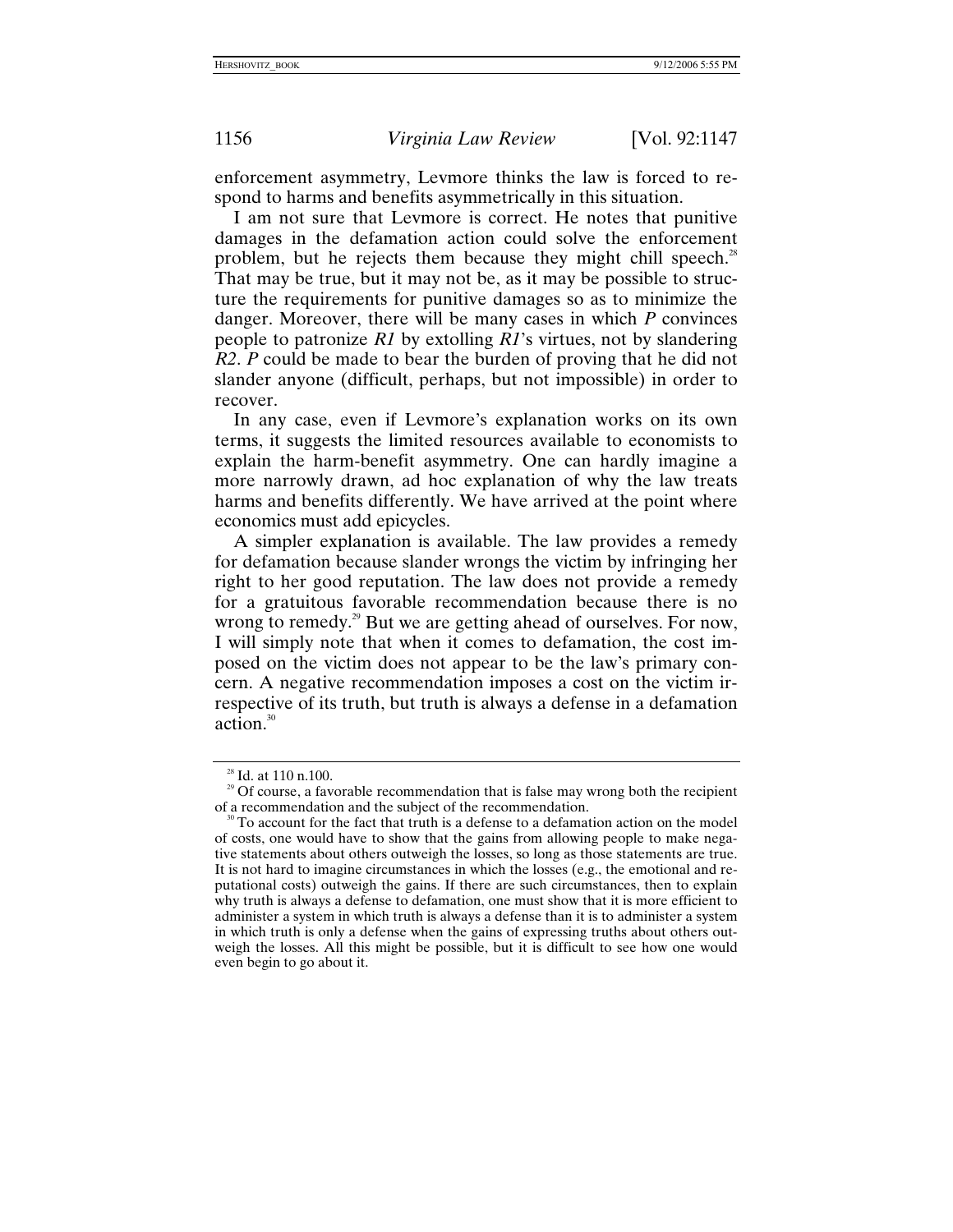Even if one is satisfied with Levmore's explanation of the referral case, the problems mount. The referral cases are but a small portion of the cases in which nonbargained benefits are conferred on profit-seeking enterprises, and the economic explanations we have examined so far leave these cases unexplained. Consider a recent lawsuit filed by the Chicago Cubs against the operators of rooftop bleachers neighboring Wrigley Field. The operators earn millions of dollars each year by allowing patrons to watch Cubs games from the bleachers. The Cubs's complaint called the operators "free-riders who profiteer on Plaintiff's enormous annual expenditures on—and historical investment in—the Chicago Cubs baseball team and Wrigley Field."<sup>31</sup> The Cubs sought recovery for unjust enrichment and an injunction barring operation of the rooftop bleachers. The team also complained of copyright and trademark infringement. Though the litigation ultimately settled, $32$  the Cubs's claim to restitution of the profits of the rooftop operators was almost certainly a loser.

The National League's long-defunct Detroit Wolverines lost a similar suit in 1886.<sup>33</sup> The Wolverines's home was Recreation Field. An adjacent property owner named Deppert erected bleachers on top of his barn, which overlooked the stadium, and he sold tickets that allowed patrons to watch Wolverines games. The Wolverines argued that Deppert was profiting at the expense of the club. They sought injunctive relief, which the court denied. In declining to give

The complexity of the problem makes one suspect that there is a simpler explanation of the fact that truth is a defense to a defamation action. One such explanation might be that, in general, people have no right to be free from others disseminating true information about them. There are of course exceptions to this rule: tort actions for the public disclosure of private facts recognize limited rights against the dissemination of truths. And confidentiality agreements can create limited rights against having true information disseminated, though only by people party to the agreement. One way to adjudicate between the model of costs and the model of harms in this narrow context is to ask whether such exceptions exhaust the circumstances in which the losses from the dissemination of true information outweigh the gains.

<span id="page-11-0"></span><sup>&</sup>lt;sup>31</sup> Complaint for Injunction, Damages and Other Relief at 2, Chi. Nat'l League Ball Club v. Sky Box on Waveland, L.L.C., No. 02C-9105 (N.D. Ill. Dec. 16, 2002).

<span id="page-11-1"></span><sup>&</sup>lt;sup>32</sup> Plaintiff's Motion to Dismiss Certain Defendants With Prejudice, Chi. Nat'l League Ball Club v. Sky Box on Waveland, L.L.C., No. 02C-9105 (N.D. Ill. Jan. 30, 2004); Stipulation of Dismissal as to Defendant Skybox on Waveland, L.L.C., Chi. Nat'l League Ball Club v. Skybox on Waveland, L.L.C., No. 02C-9105 (N.D. Ill. April 14, 2004). <br><sup>33</sup> Detroit Base-Ball Club v. Deppert, 27 N.W. 856, 858 (Mich. 1886).

<span id="page-11-2"></span>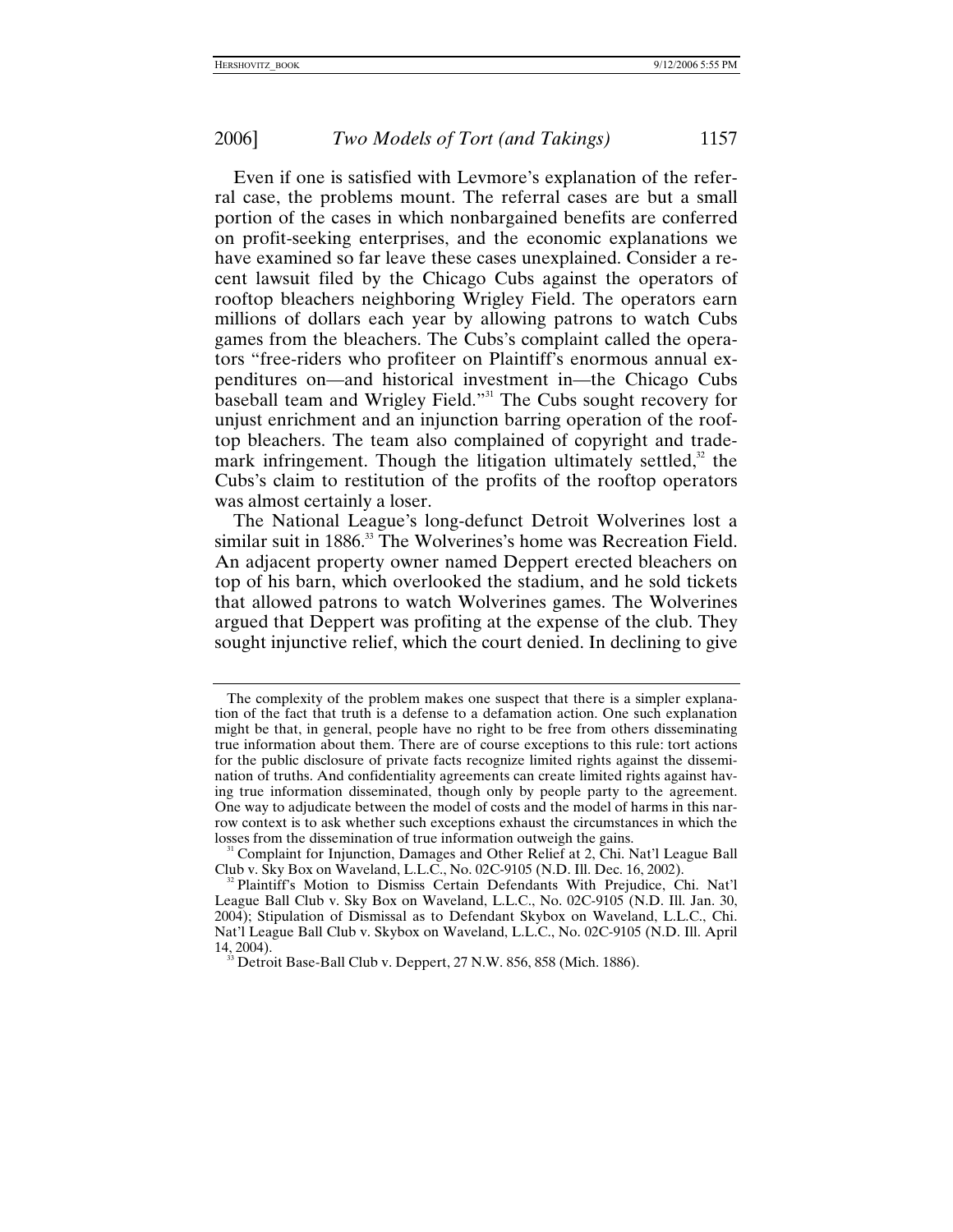the club an equitable remedy, the court left open the possibility of a legal one. However, it indicated skepticism, observing that "[i]t is difficult to see how the complainant has been pecuniarily injured."[34](#page-12-0) It would be otherwise, the court suggested, if the legislature had extended the club an exclusive franchise for the exhibition of baseball games. In that case, Deppert's profits would infringe a right belonging to the club. However, the court said that "[i]t does not appear that the complainant . . . had any right to control the use, in any manner, of the adjoining property.<sup>355</sup> Given this, the court did not see any injury to the Wolverines, even though it clearly understood the Wolverines's contention that their profits had been reduced by Deppert's actions.<sup>36</sup> There is no reason to believe the Cubs would have fared any better in persuading the court that the rooftop bleachers injured the club, at least insofar as the Cubs argued that the bleachers' existence drove Wrigley Field ticket prices down. Of course, the copyright and trademark infringement claims were a different matter altogether.

The baseball cases are not unique. Businesses frequently create profit opportunities for other business, especially ones located nearby. If I open a successful restaurant, it may create opportunities for other entrepreneurs to sell coffee and dessert nearby. I cannot seek restitution for the benefits conferred, however, despite the fact that the benefits are conferred on profit-seeking enterprises and are easily monetized.

One might think that these cases can be explained by the fact that providers of benefits can internalize the profit opportunities they create through contractual means. Thus, the denial of restitution might be an attempt to place liability on the party best able to control the situation, as the better bargainer thesis would predict. When developing a baseball stadium, for example, a team might seek to acquire adjacent property so that it can capture the additional value the presence of the stadium will confer on nearby ar-

<span id="page-12-2"></span><span id="page-12-1"></span>

<span id="page-12-0"></span> $\frac{34}{35}$  Id.<br><sup>35</sup> Id.  $\frac{36}{100}$  the court understood the argument that the club's profits had been reduced, it noted that the club had not proved its claim. The court pointed out that the complaint did not "show that any persons visiting the refreshment stand of the plaintiff would have otherwise paid the admittance fee and entered the complainant's park." Id.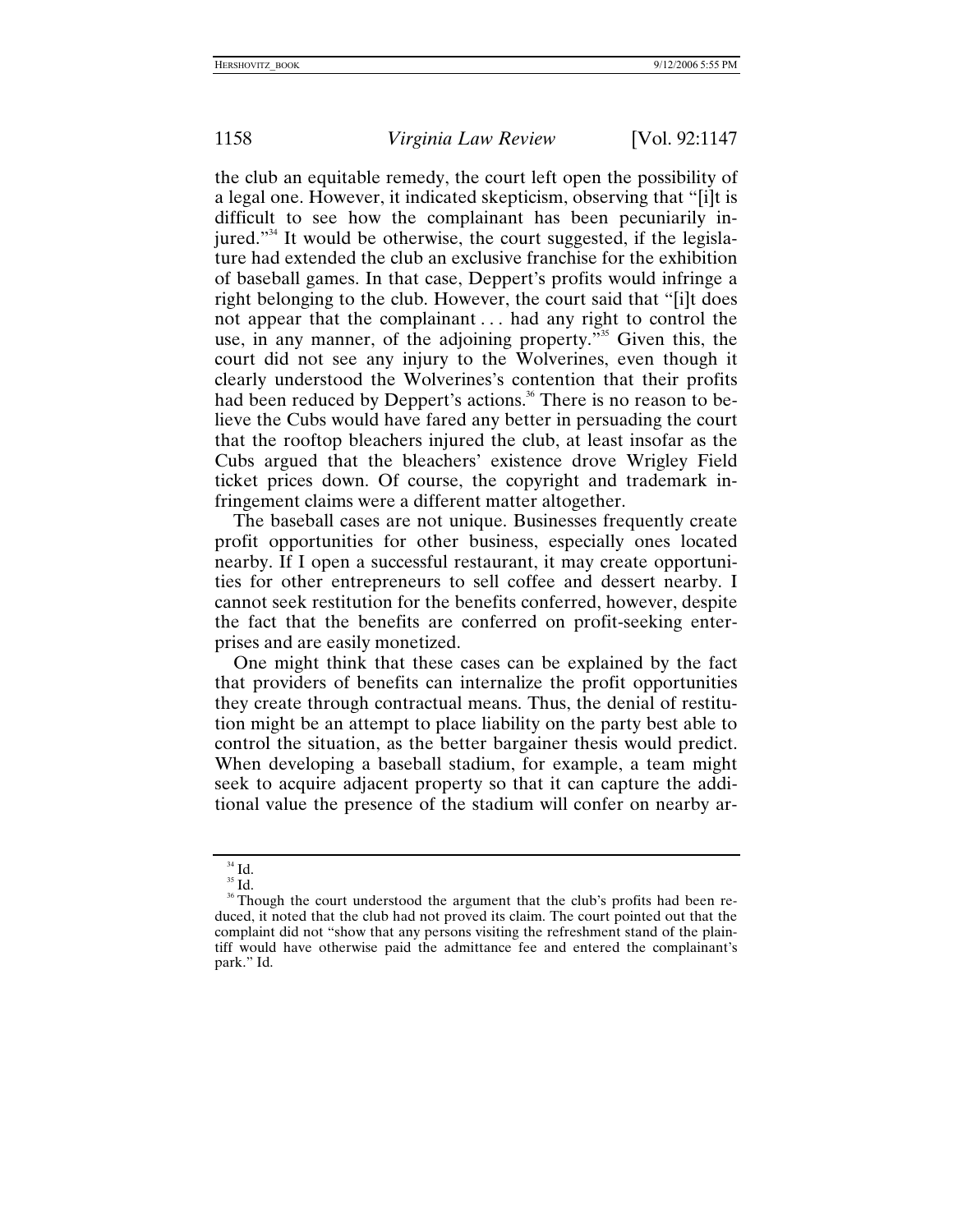eas. The problem with this view is the same problem that plagues the better bargainer thesis. In many cases, the transaction costs associated with negotiating prior to the conferral of benefits are prohibitively high. $37$  In these cases, the provider may not be the better bargainer, yet the law consistently denies restitution in such cases without regard to the size of transaction costs.

The economic arguments we have examined are illuminating. In a variety of respects, however, they fail as explanations of the harm-benefit asymmetry. First, while they account for the law's unwillingness to allow recapture of positive externalities in a number of cases, they leave many such denials unexplained. Of course, further explanations may be in the offing. One should never underestimate the ability of economists to generate explanations. But that brings us to the second problem. The harm-benefit asymmetry is a basic feature of our law. It would be odd if explaining it required appealing to an endless series of narrowly drawn explanations like the enforcement asymmetry Levmore suggests explains the referral case. One would think the harm-benefit asymmetry would be susceptible to a more elegant explanation.

Finally, we should note one additional challenge that the model of costs faces in explaining both law's harm-benefit asymmetry and tort and restitution doctrine more generally. The language of the

<span id="page-13-0"></span><sup>&</sup>lt;sup>37</sup> In many cases, benefits are conferred long before a proposed development is completed, sometimes even before it is commenced. Rumors of development may be enough to trigger an increase in nearby property values, vastly complicating the acquisition of neighboring projects that are likely to create spillover benefits.

Richard Epstein illustrates further difficulties faced by developers with the following example:

When Disney built Disneyland in Anaheim, it acquired just enough land for a theme park. The major winners of this investment were the neighbors across the street whose property multiplied in value by virtue of the improvements and advertisements by Disney, whose activities brought people from all over the country. The neighbors bore none of the costs, but reaped substantial benefits from this development. When Disney built Disney World in Orlando, on the other hand, it purchased a huge plot of land with hundreds of extra acres in order to limit the positive spillovers to strangers. It worked, sort of. Disney kept more of the gain, but the positive spillovers extended into a wider region and encouraged individuals to rent condominiums five miles from Disney World rather than across the street and drive to Disney World. Disney encountered the same problem in Orlando as in Anaheim, but in a somewhat less dramatic form.

Richard A. Epstein, A Conceptual Approach to Zoning: What's Wrong with *Euclid*, 5 N.Y.U. Envtl. L.J. 277, 289 (1996).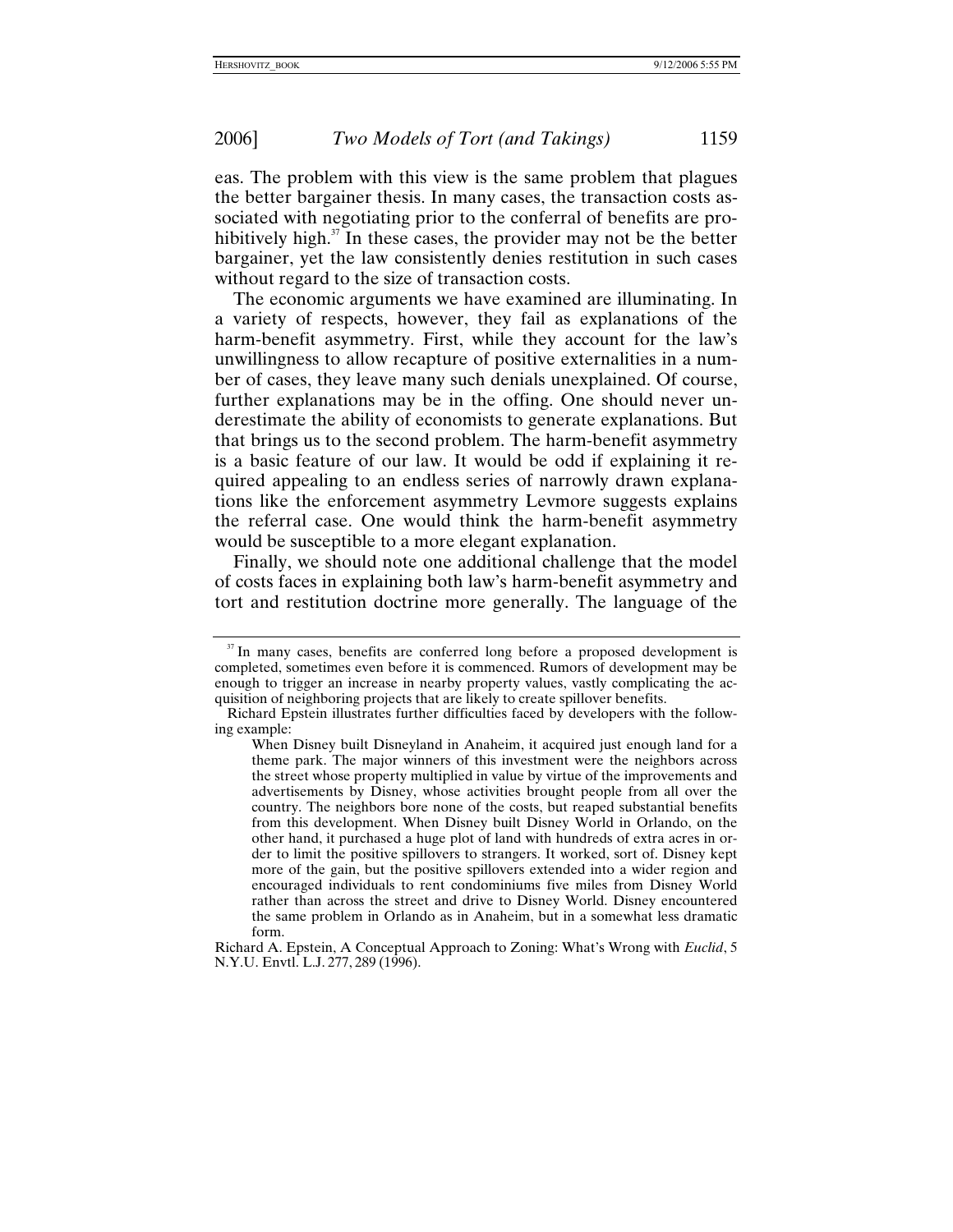law is not the language associated with the model of costs. A tort plaintiff cannot simply argue that the costs of accidents will be minimized by imposing liability. To be successful, a plaintiff must make her case in the familiar terms of duty, breach, causation, and damage. A plaintiff seeking restitution for benefits conferred is in a similar boat. Arguing for restitution solely on the ground that it would be efficient will not do; a plaintiff must explain why a right to restitution does or should exist.<sup>38</sup> The fact that the language of the law is not the language of the model of costs does not rule out the model of costs as the best approach to understanding the doctrine. Yet, it should make us skeptical that the model of costs succeeds as an explanation of tort, especially when we discover the complex machinations needed for the model of costs to account for a feature of the law as fundamental as the harm-benefit asymmetry.

#### II. THE HARM-BENEFIT ASYMMETRY ON THE MODEL OF HARMS

The model of costs runs into trouble because benefits that fall on others are problematic for exactly the same reason as costs that fall on others. Both are externalities, and in the absence of a mechanism for internalization, they lead to inefficient behavior. Thus, if we think the purpose of tort law is to require agents to internalize their negative externalities, we are left to wonder why we do not have an institution that allows the recapture of positive externalities.

The model of harms avoids this trouble because there is an underlying moral asymmetry between harms and benefits. Thus, from the perspective of the model of harms, it is perfectly intelligible that the institution which redresses the harms that we inflict on one another is more robust than the institution which allows recapture of the benefits that we confer on one another. In this Part, I aim to explicate the moral significance of harm and show how a proper understanding of it illuminates the harm-benefit asymmetry.

<span id="page-14-0"></span><sup>&</sup>lt;sup>38</sup> The argument for creating a right to restitution might appeal to the efficiency of such a right, just as one might argue for a duty in tort law on the ground that it is efficient to assign people that duty. Economic analysis can play a role in common law reasoning, but common law reasoning cannot be reduced to economic analysis. Rights and duties are central to the operation of the law. This point is taken up infra in Section II.B.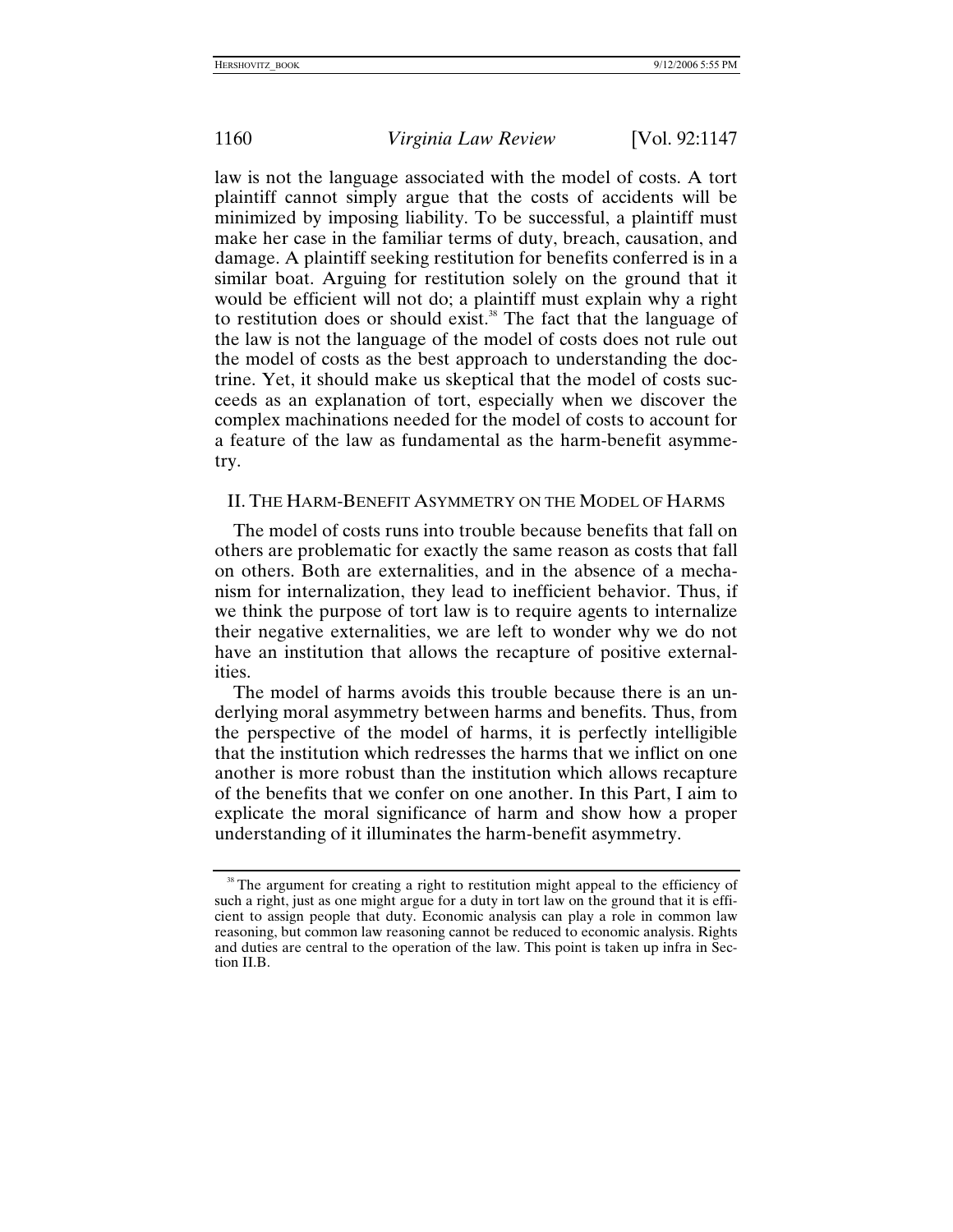As Professor Joel Feinberg has pointed out, there is a broad sense of "harm" in which the word "refers to any state of adversely affected interest.["39](#page-15-0) In the broad sense, people can be harmed by avalanches or bacteria, as well as by the deliberate or negligent acts of others. But there is a narrower sense of "harm," in which the term demarcates a category of special moral concern. This is the sense of "harm" that John Stuart Mill's harm principle was concerned with, and it is the type of harm that tort law addresses. For the remainder of this Essay, I will use "harm" in the narrow, morally significant sense.

### *A. What is Harm?*

Most philosophers agree, in general terms, about what harms are: harms are setbacks to interests.<sup>40</sup> However, this simple formulation obscures a great deal of complexity. Philosophers disagree about what counts as a setback to an interest, and they disagree about whether all setbacks to interests count as harms, or whether only certain setbacks do. The latter issue is central to the argument of this Essay, while the former is somewhat marginal. Nevertheless, we shall briefly examine what counts as a setback to an interest, because without an answer to that question we do not have a full picture of what a harm is.

Unsurprisingly, the best place for us to begin is with Feinberg's account of harm. According to Feinberg, *A* harms *B* in the relevant sense if and only if:

1. *A* acts (in a sense wide enough to include omissions and extended sequences of activity).

2. *A*'s action is defective or faulty with respect to the risks it creates to *B*, that is, it is done either with the intention of producing

<span id="page-15-0"></span><sup>&</sup>lt;sup>39</sup> Joel Feinberg, Wrongful Life and the Counterfactual Element in Harming, *in* Freedom and Fulfillment 3, 4 (1992).

<span id="page-15-1"></span> $\frac{40}{10}$ This is not common ground among all theorists. Professor Seana Shiffrin proposes an account of harm that does not invoke the notion of a setback. She suggests that harms are "absolute, noncomparative conditions (e.g., a list of evils like broken limbs, disabilities, episodes of pain, significant losses, death)," rather than changes in position. See Seana Valentine Shiffrin, Wrongful Life, Procreative Responsibility, and the Significance of Harm, 5 Legal Theory 117, 123–24 (1999).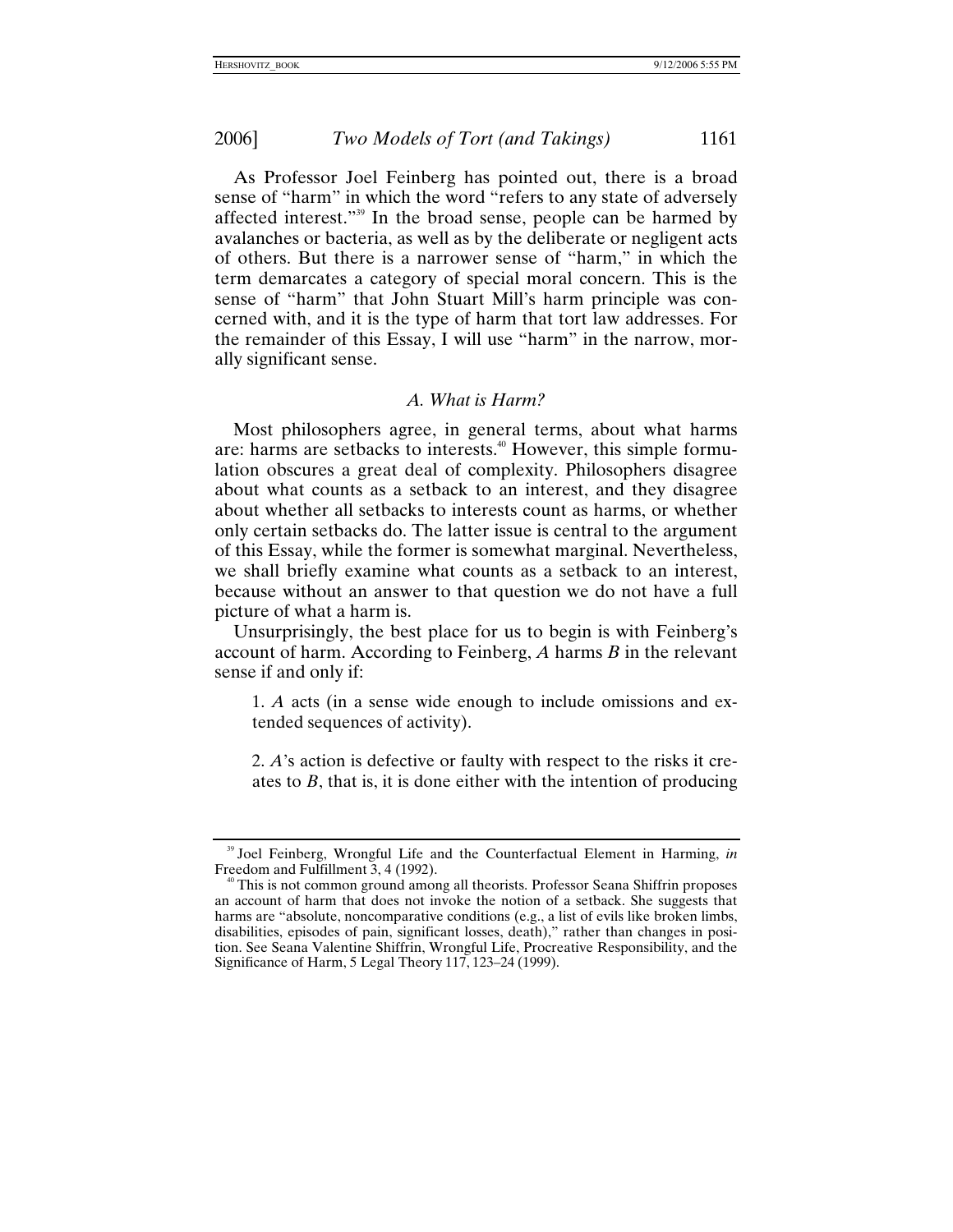the consequences for *B* that follow, or similarly adverse ones, or with negligence or recklessness in respect to those consequences.

3. *A*'s acting in that manner is indefensible, that is, neither excusable nor justifiable.

4. *A*'s action is the cause of an adverse effect on *B*'s self-interest (a "state of harm").

5. A's action is also a violation of *B*'s right.<sup>[41](#page-16-0)</sup>

Feinberg's account of harm has been highly influential, but it is also controversial. For our purposes, we can steer clear of some of the controversy by paring Feinberg's account down to two conditions[.42](#page-16-1) I shall retain Feinberg's original numbering of his conditions both to underscore the omissions and because I plan to restore one of the conditions once I have defended it. Here is our stripped-down version of Feinberg's account:

*A* harms *B* in the relevant sense if and only if:

1. *A* acts (in a sense wide enough to include omissions and extended sequences of activity).

4. *A*'s action is the cause of an adverse effect on *B*'s self interest (a "state of harm").

<span id="page-16-1"></span>

<span id="page-16-0"></span><sup>&</sup>lt;sup>41</sup> Feinberg, supra note 39, at 6.  $\frac{42}{1}$  Stephen Perry correctly suggests deleting condition 2 from Feinberg's analysis, in part because it is inconsistent with a strict liability theory of recovery in tort. Though Perry recognizes that strict liability may not be morally defensible in the end, he argues that our theory of harm ought not to exclude the possibility that it is, at the outset, defensible. See Stephen Perry, Harm, History, and Counterfactuals, 40 San Diego L. Rev. 1283, 1285 (2003).

Feinberg himself thought that, given conditions 3 and 4, condition 5 might be redundant. See Feinberg, supra note 39, at 6 n.4. Whether it is redundant depends on one's theory of rights, but since redundancy is only a rhetorical defect, we do not need to worry about it.

Perry takes conditions 1 and 4 to constitute the essential elements of Feinberg's account of harm. Perry, supra, at 1285–86. As I explain in the text, I think this strips too much from Feinberg's account.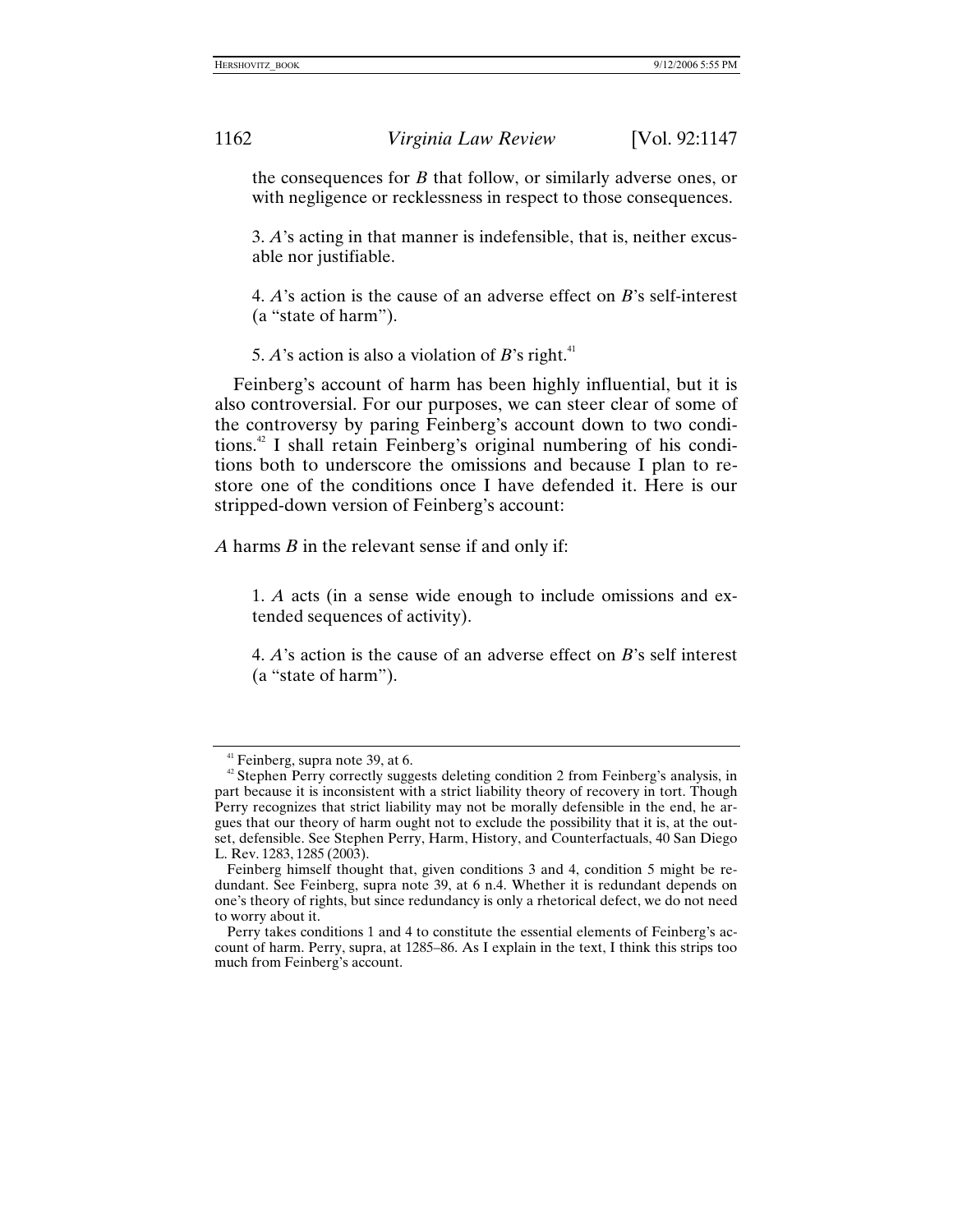A further premise is required regardless of whether one uses Feinberg's full account or our stripped-down version. Feinberg considers two alternatives:

6. *B*'s personal interest is in a worse condition (usually but not always lower on the interest graph) than it would be in had *A* not acted as he did. $43$ 

6X. *B*'s personal interest is in a worse condition (lower on the interestgraph) than it was in before  $A$  acted.<sup>44</sup>

If you include condition 6, you have a counterfactual model of harm. If you include condition 6X, you have a historical-worsening model[.45](#page-17-1) Feinberg preferred the counterfactual model. Professor Perry, among others, is a partisan for the historical-worsening model.<sup>46</sup>

There is a vibrant debate over whether the counterfactual model or historical-worsening model provides a better account of harm. Neither model accounts for our intuitions across all cases. My view is that both models play an integral role in our concept of harm. Sometimes we regard ourselves as having been harmed because someone has made us worse off than we were before. And sometimes we regard ourselves as having been harmed because we are worse off than we would have been had someone acted differently. Thus, I would be inclined to complete Feinberg's model with a third option:

6\*. *B*'s personal interest is in a worse condition than it would be in had *A* not acted as he did, *or B*'s personal interest is in a worse condition than it was before *A* acted.

For the remainder of this Essay, I shall assume one is harmed if condition 6\* is satisfied. That is, one is harmed if either the coun-

<span id="page-17-1"></span><span id="page-17-0"></span>

<sup>&</sup>lt;sup>43</sup> Feinberg, supra note 39, at 7.<br><sup>44</sup> Id.<br><sup>45</sup> "Historical worsening" is Perry's phrase. Perry, supra note 42, at 1286.<br><sup>46</sup> Id. at 1291.

<span id="page-17-2"></span>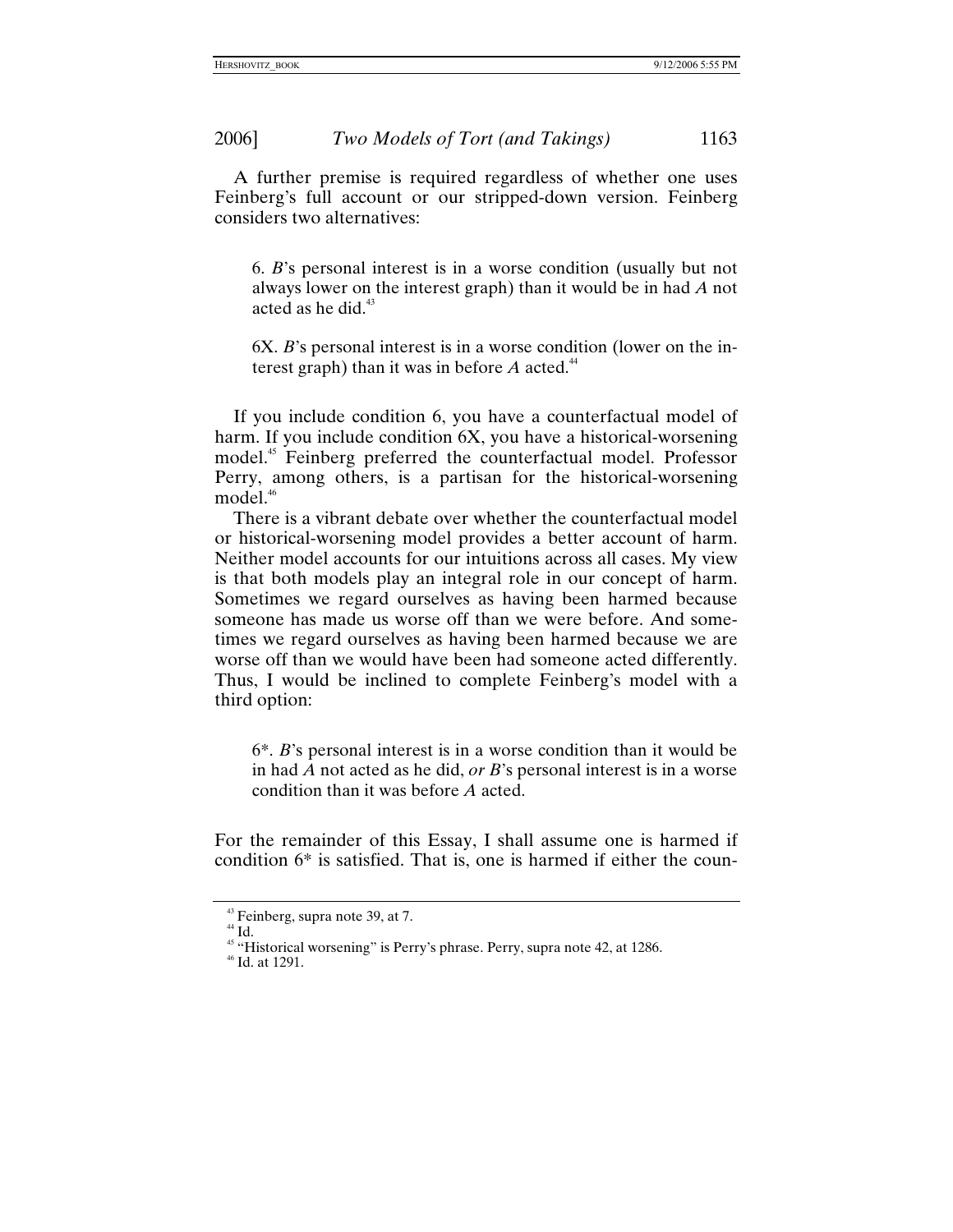terfactual or historical-worsening model is satisfied. I shall leave the task of defending 6\* for another occasion, however, as the choice between conditions 6, 6X, and 6\* is tangential to the argument of this Essay.

At this point, we should pause to consider a potential problem. We are aiming to explicate the narrow sense of harm, the sense in which harm demarcates a special category of moral concern. Professor Seana Shiffrin has argued that comparative models of harm are not up to the task.<sup>47</sup> Both the counterfactual model and the historical-worsening model are comparative models of harm on Shiffrin's terminology. Thus, if Shiffrin is right, the account of harm we are developing is incapable of explaining why harm is of special moral concern.

According to Shiffrin, a comparative model of harm has two features. The first is that it compares two states to determine whether a harm has occurred.<sup>48</sup> In the counterfactual model, the relevant states are the position of the putative victim after the act that may have harmed her and the position that she would have been in had the act not occurred. In the historical-worsening model, the states are the position of the putative victim before and after the act.

The second feature of a comparative model of harm, on Shiffrin's analysis, is that it treats harms and benefits as commensurable and allows them to be netted against one another.<sup>49</sup> Feinberg's account of harm has this structure. He thought that our interests could be aggregated to give us an all-things-considered measurement of our interest at any given time.<sup>50</sup> As it turns out, this is a dispensable part of Feinberg's account, and it ought to be jettisoned.<sup>51</sup> Thus, we shall focus on Shiffrin's critique insofar as it addresses accounts of harm that compare states.

Shiffrin is concerned that comparative models of harm do not mark out harm as a special category of moral concern. She asks us to consider a case in which *A* is (or could have been) at a higher status,  $x + 2$ , and is lowered to x, whereas B is (or could have been)

<span id="page-18-1"></span>

<span id="page-18-2"></span>

<span id="page-18-4"></span><span id="page-18-3"></span>

<span id="page-18-0"></span><sup>&</sup>lt;sup>47</sup> Shiffrin, supra note 40, at 120–23.<br><sup>48</sup> Id. at 121.<br><sup>50</sup> Id. 50<br>That is why conditions 6 and 6X in his account mention interest graphs.<br><sup>51</sup> For discussion of the problems with this aspect of Feinberg's account, see supra note 40, at 120–35, and Perry, supra note 42, at 1304–05.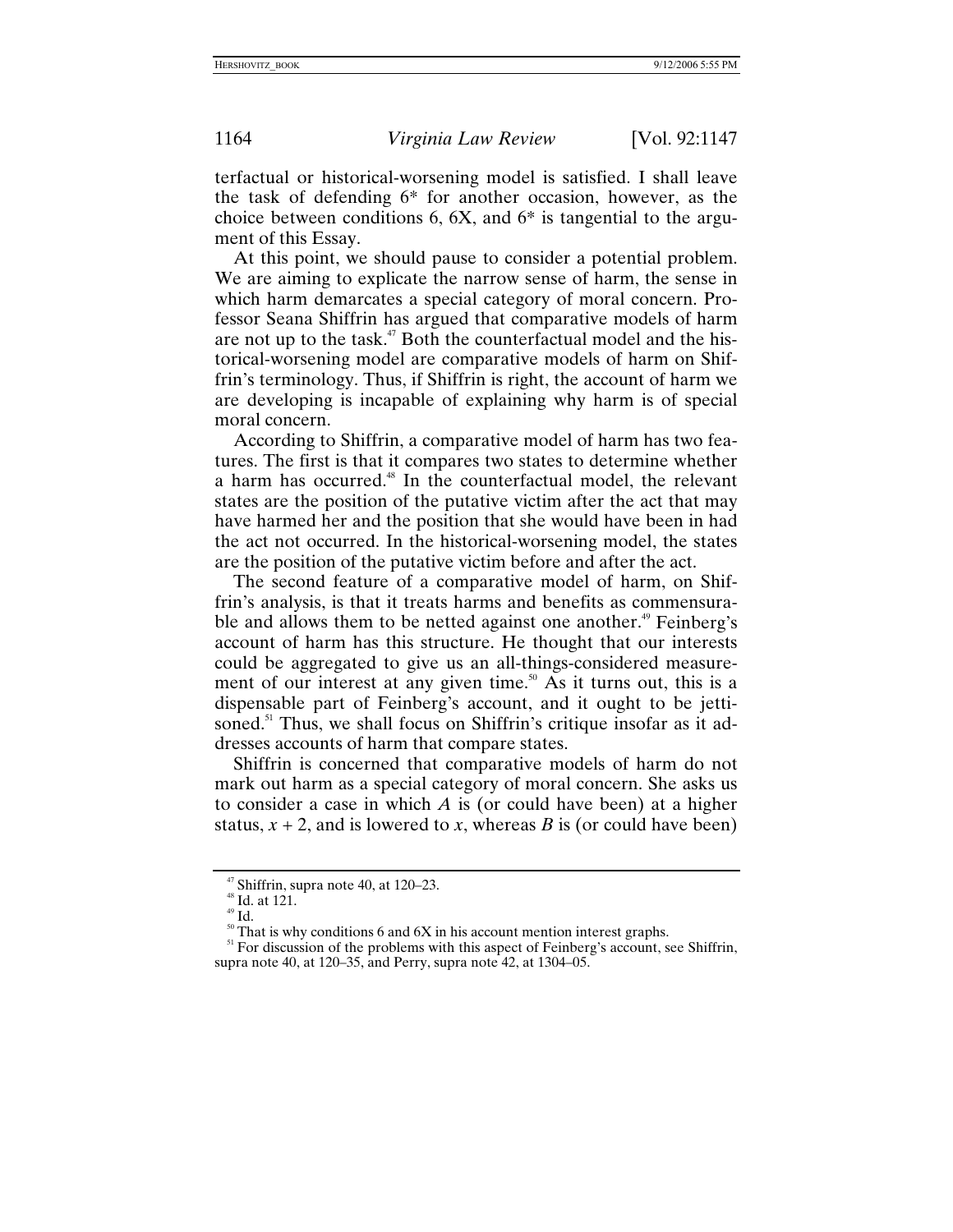at a lower status,  $x - 2$ , and is elevated to *x*. A comparative model of harm is committed to saying that *A* has been harmed while *B*  has been benefited. But, Shiffrin points out, *A* and *B* are equally well off. $52$ 

The situation gets even worse if we suppose that *A* moves from *x*   $+ 2$  to  $x + 1$ , while *B* moves from  $x - 4$  to  $x - 3$ . Here, *A* is harmed and *B* is benefited even though *A* is better off than *B*. Given this, Shiffrin wonders: "why should harm, per se, in this sense, be a special subject of moral concern . . . ?"[53](#page-19-1) If we restricted our account of harm to the elements set out above, we would have a great deal of difficulty answering Shiffrin's question. However, in constructing our account of harm, we have only addressed the first of the two questions we set out to answer. We have explored what counts as a setback. But we have yet to explore whether any setback to an interest is a harm or whether only certain setbacks are harms. The answer to Shiffrin's question lies in this second inquiry.

We have a plethora of interests. We have interests in our health, our financial security, our professional advancement, the enjoyment of our free time, the success of our friends, and so on, ad infinitum. Many of our interests are legitimate, which is to say that nothing is wrong with the pursuit or satisfaction of the interest. Not all of our interests are legitimate, however. If I steal your television set, I have an interest in keeping it. I will be worse off if I lose it. But my interest in your television set is illegitimate. If a court orders me to return your television set, it sets back my interest in retaining it. But it does not seem at all apt to say that the court harms

<span id="page-19-1"></span>

<span id="page-19-0"></span><sup>&</sup>lt;sup>52</sup> Shiffrin, supra note 40, at 122.<br><sup>53</sup> Id. I have truncated Shiffrin's question. Her full question is: "[w]hy should harm, per se, in this sense, be a special subject of moral concern and have greater priority than failures to be benefited?" Id. Shiffrin suggests, correctly, that we generally regard harms as more significant than failures to benefit. For example, we regard stealing \$500 from *A* as morally more significant than failing to give *B* \$500, even if both *A* and *B* are left with the same net worth as a result. Though this is generally true, it is important to note that some failures to benefit are harms—those that infringe a right to the benefit. If an employer fails to pay an employee on the date her salary is due, the failure to confer a benefit is a harm because it sets back the employee's financial interest (relative to what it would have been had she been paid) and it infringes her right to be paid for her work. See, more generally, the discussion of the connection between rights and harms, infra note 54 and accompanying text, and the discussion of the moral significance of harming and benefiting, infra notes 69–73 and accompanying text.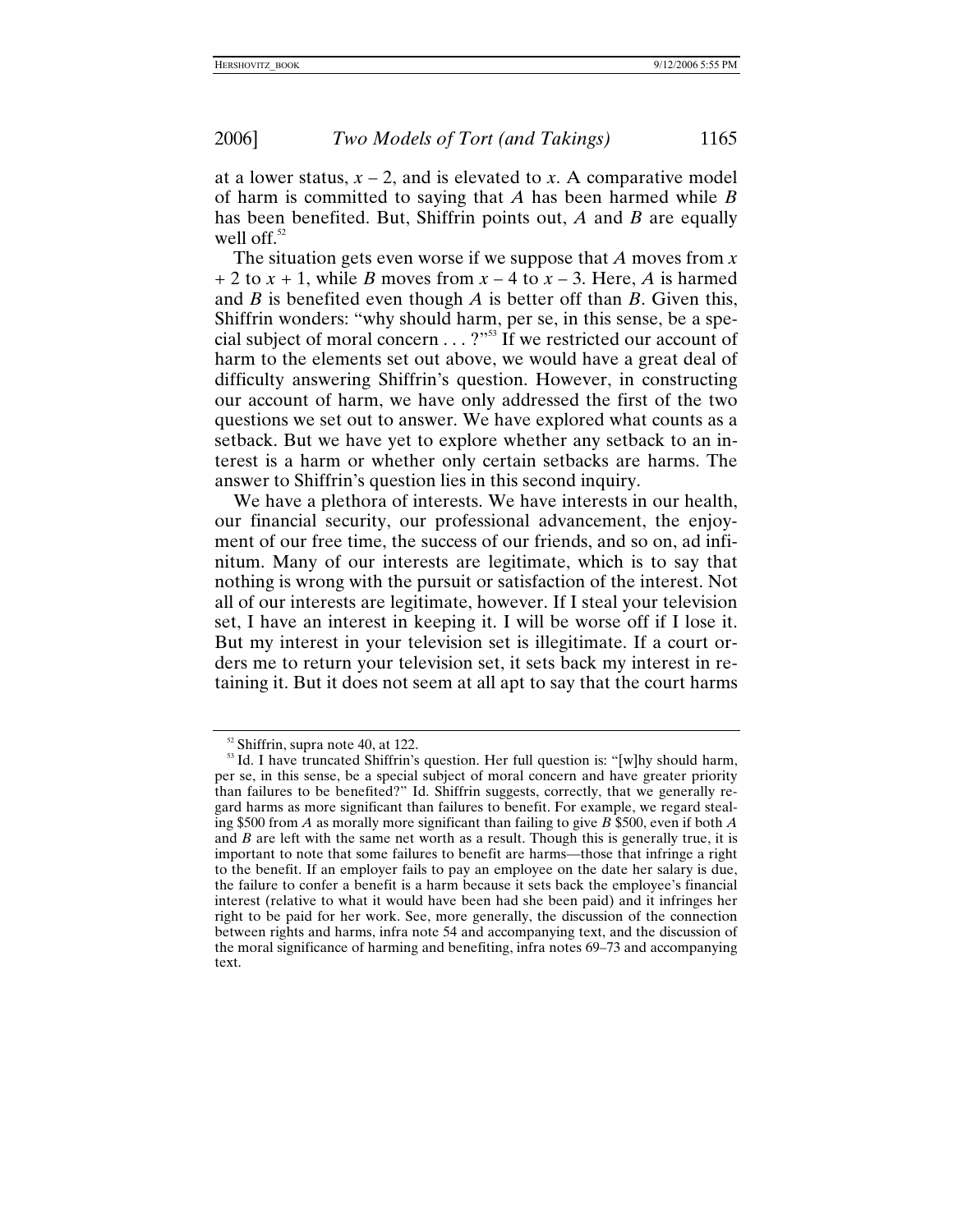me by forcing me to return what is not mine, at least not if we are using "harm" in a morally significant sense.

So our tentative conclusion might be that a harm is a setback to a *legitimate* interest. It turns out, however, that this does not restrict the class of setbacks that count as harms quite enough. Suppose that Lindsay enters a race. She has an interest in winning the race, and her interest is legitimate. Though she has no right to win the race, it would not be wrong for her to do so. Suppose now that Jenna enters the race. Jenna is a faster runner than Lindsay. Her participation severely diminishes Lindsay's chances of winning. Jenna sets back Lindsay's interest in winning the race, but Jenna has not harmed Lindsay by entering.

Consider another case. Katherine runs a gas station on the northwest corner of a busy intersection. She has a legitimate interest in the success of her business. Josh decides to open a gas station on the southwest corner of the intersection. The competition sets back Katherine's interest in the success of her business. She may earn less than she would had Josh not chosen to compete with her. But Josh has not harmed Katherine in any morally significant sense.

These cases (and countless others like them) suggest that not all setbacks to legitimate interests are harms. Indeed, they suggest that a harm occurs only when a setback to an interest infringes a right. Consider the case of Lindsay and Jenna again. The reason that Lindsay is not harmed by Jenna entering the race is that Lindsay does not have a right to be the fastest entrant. All she has a right to is a fair competition. Similarly, all Katherine has a right to is a fair marketplace. She does not have a right to sell gas without competition.

We can now see why Feinberg included his fifth condition in his analysis of harm.<sup>54</sup> For *A* to harm *B*, it is not enough that *A* sets

<span id="page-20-0"></span><sup>&</sup>lt;sup>54</sup> Far from being dispensable, condition 5 is central to a proper understanding of the nature of harm. What about condition 3—that in order to cause harm, an action must be indefensible, that is, not justifiable or excusable? Condition 3 fails because some rights infringements are justifiable yet still cause harm. In this regard, consider *Vincent v. Lake Erie Transportation Co.*, 124 N.W. 221 (Minn. 1910). To avoid a storm, a boat remained lashed to a dock past the expiration of its contractual right to do so. The owner of the dock sued to recover for damage the dock sustained due to the presence of the boat during the storm. The court held that the owner of the boat was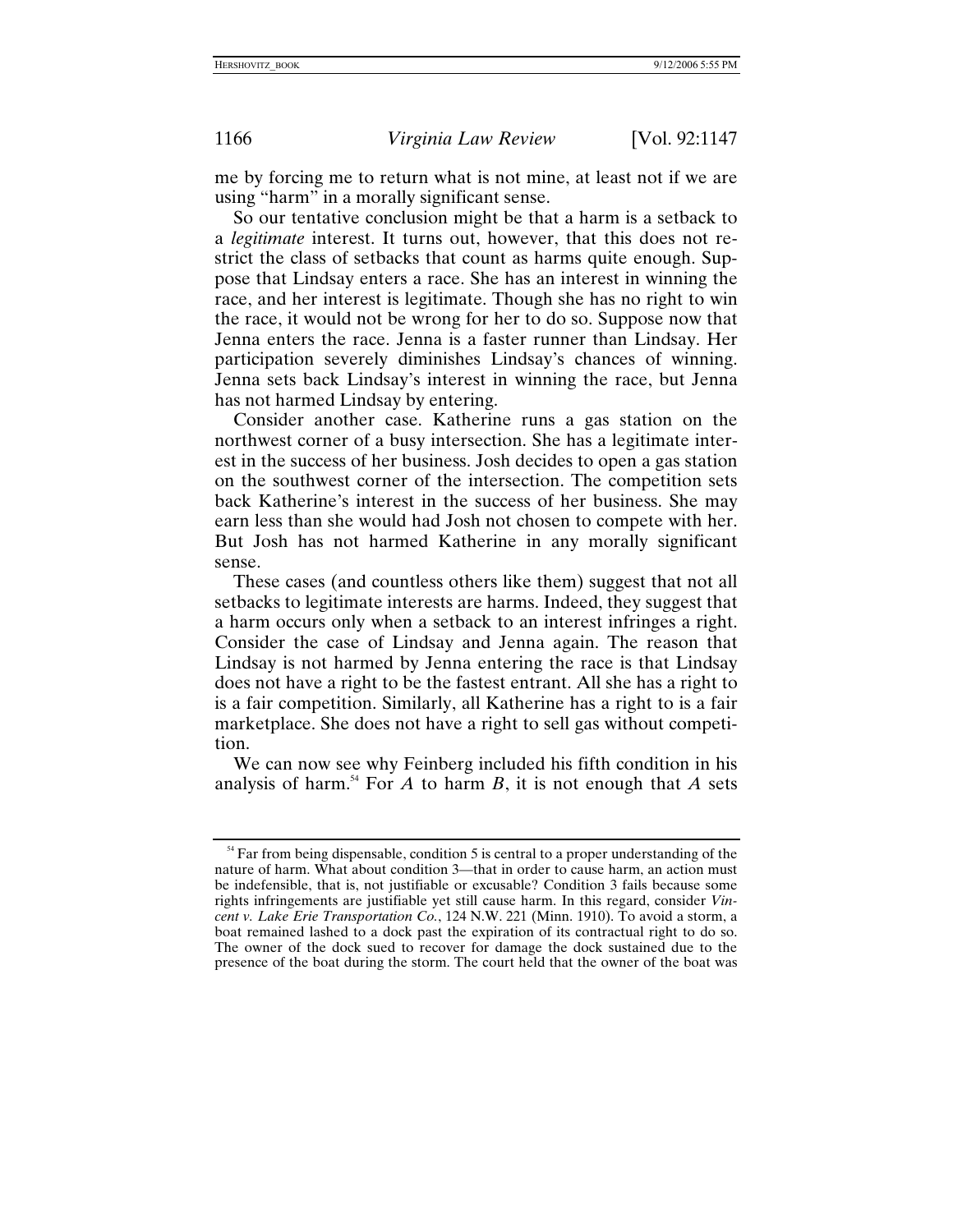back one of *B*'s interests. To count as a harm, *A*'s setback of *B*'s interest must infringe one of *B*'s rights. Thus, our account of harm now stands as follows:

*A* harms *B* in the relevant sense if and only if:

1. *A* acts (in a sense wide enough to include omissions and extended sequences of activity).

4. *A*'s action is the cause of an adverse effect on *B*'s self interest (a "state of harm").

5. *A*'s action is also a violation of *B*'s right.

6\*. *B*'s personal interest is in a worse condition than it would be in had *A* not acted as he did, *or B*'s personal interest is in a worse condition than it was before *A* acted.

We are now in a position to answer Shiffrin's question. Harm is of special moral concern because a harm is a setback to an interest that infringes a right. Put differently, harms are the results of wrongs.

Suppose that *A* and *B* both have a broken leg. *A* broke her leg riding her bike into a tree. *C* broke *B*'s leg by striking her with a baseball bat. *A* and *B* are in similar states, and their broken legs warrant the same medical attention. Shiffrin is right about that. But *B*'s leg was broken as the result of a wrong, an infringement of her right to bodily integrity. Thus, *B*'s broken leg warrants a response that *A*'*s* does not—it warrants holding *C* responsible, or liable, for the wrong.

# *B. The Harm-Benefit Asymmetry*

On the model of harms, tort law responds to the harms that we cause others, not the costs we impose on them. The model of harms is not revolutionary. It simply takes the language of tort se-

not at fault, that he had acted justifiably. Nevertheless, it required compensation for the damage to the dock.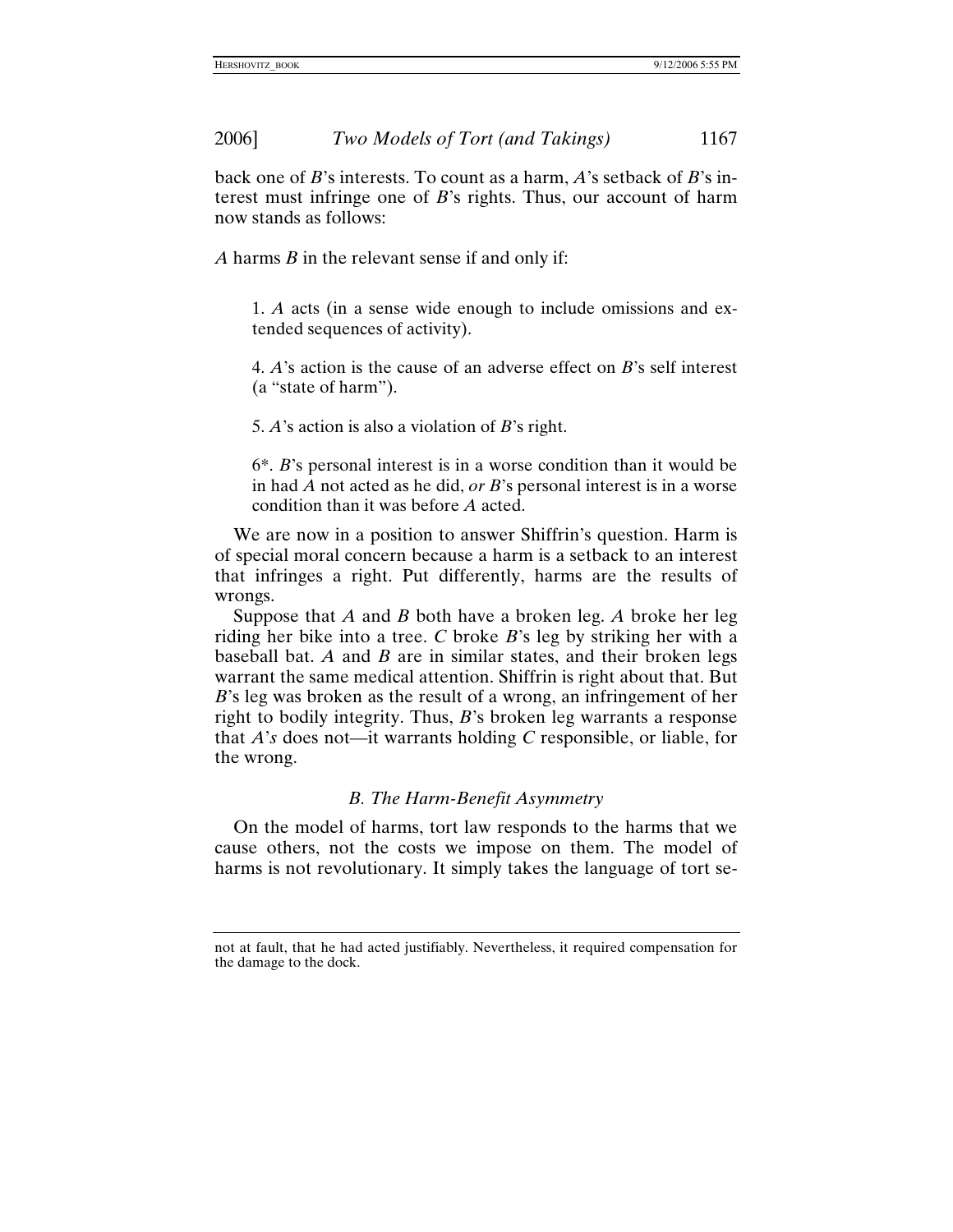riously. Set aside the fact that "tort" means wrong.<sup>55</sup> To make out a prima facie case in tort, a plaintiff must prove that 1) the defendant had a duty to the plaintiff, 2) the defendant breached the duty, and 3) the breach of the duty caused the plaintiff damage. Duties are the correlates of rights. Thus, to recover in tort, a plaintiff must show that the defendant invaded a right of hers, causing her damage. That is, the plaintiff has to show that she was harmed by the defendant.

Notice that we do not hold a defendant who has negligently polluted her neighbor's well liable simply because she has imposed a cost on her neighbor. She could impose costs on her neighbors in all kinds of ways that would not lead to liability. She could paint her house a garish color or put up an unsightly basketball goal.<sup>56</sup> She could even impose costs on her neighbors by treating them unkindly, or by being so successful that she makes them jealous. None of these actions would lead to tort liability, despite the fact that all of them impose costs. They do not lead to tort liability because they do not violate the neighbors' rights and thus do not cause harm. In contrast, polluting a neighbor's well causes harm because it invades the neighbor's property right. Tort provides a remedy for the harm, not for the cost.

One could make a similar point about restitution. We do not hold defendants in restitution actions liable simply because they have received a benefit from the plaintiff. The plaintiff must identify a right to restitution, and correspondingly, a duty on the defendant's part to make payment for the benefit received. In this way, tort and restitution are symmetrical. In neither regime can a plaintiff recover simply by demonstrating that there has been an inefficient allocation of the externalities of some party's behavior. Tort and restitution respond to the violation of rights and the failure to discharge duties, not to inefficient allocations of the costs and benefits of people's actions.

If you are persuaded of this, then I have accomplished most of what I aimed to do in this Essay. I have persuaded you that harm is the organizing concept in tort law, not cost. Yet, this might seem a

<span id="page-22-1"></span>

<span id="page-22-0"></span> $55$  18 Oxford English Dictionary 275 (2d ed. 1989).<br> $56$  Some communities attempt to regulate "aesthetic nuisances," and in those communities these actions might cause harm by infringing the rights of neighbors.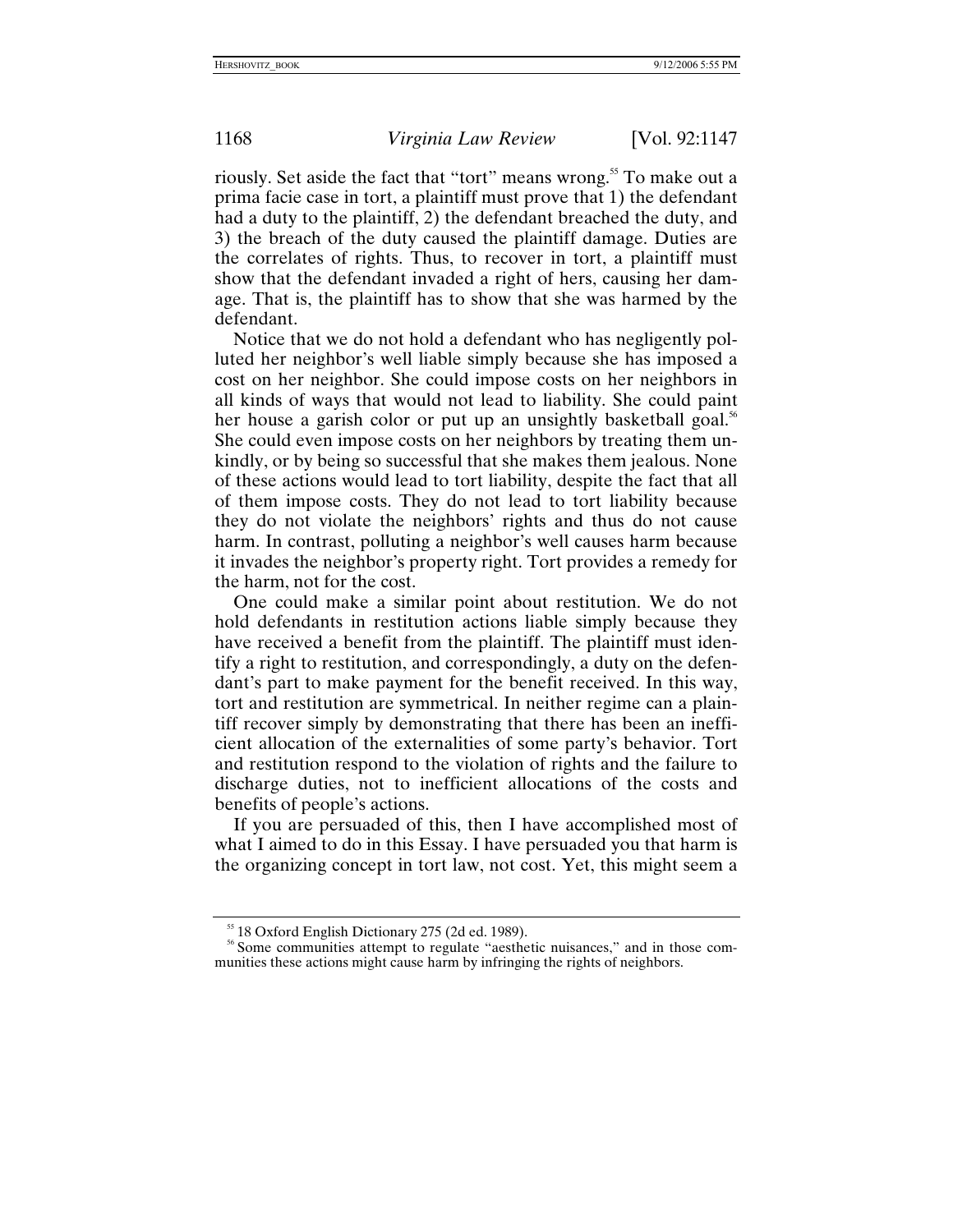pyrrhic victory, or not yet a victory at all, for two related reasons. The first is that while I have criticized the model of costs for failing to account for law's harm-benefit asymmetry, I have not shown that the model of harms explains it. Indeed, I have asserted that the model of harms is reflected in a structural symmetry between tort and restitution, in that both institutions accord indispensable roles to rights and duties. I have not yet explained the puzzle we started with—why the victims of harm are able to recover compensation more frequently than the recipients of benefits are required to make repayment.

The second reason my argument thus far may be unsatisfying is that I have left a clear avenue of response open to a partisan of the model of costs. An economist might say, "I grant that rights, duties, and harm are all essential to the normative structure of tort law. After all, the practice does not allow one to argue directly about costs and incentive effects. Nevertheless, the model of costs provides a powerful tool for explaining the rights and duties people have in the law. Indeed, it provides the best account of those rights and duties." I will address this view first, as responding to it will give us insight into how the model of harms explains the harmbenefit asymmetry.

Our imagined interlocutor's intervention is ambiguous. She might be suggesting that the model of costs explains the rights and duties people have in tort and restitution as a descriptive matter. That is, she might be suggesting that, in tort and restitution, people actually have the rights and duties the model of costs would assign to them. These are the rights and duties that would, roughly speaking, maximize social welfare. If this is the interlocutor's point, she has not made the model of costs any more attractive that it was when we started.

We have already seen that, in a variety of respects, the duties to make repayment in restitution are less robust than we would expect if the institution were aiming at an efficient allocation of positive externalities. The focus of the model of costs on the inefficiency of externalities suggests that rights and duties accorded people in respect of positive externalities ought to be more or less symmetrical to their rights and duties in respect of negative externalities. But that is not what we observe in the law. To account for the asymmetry, a partisan of the model of costs must appeal to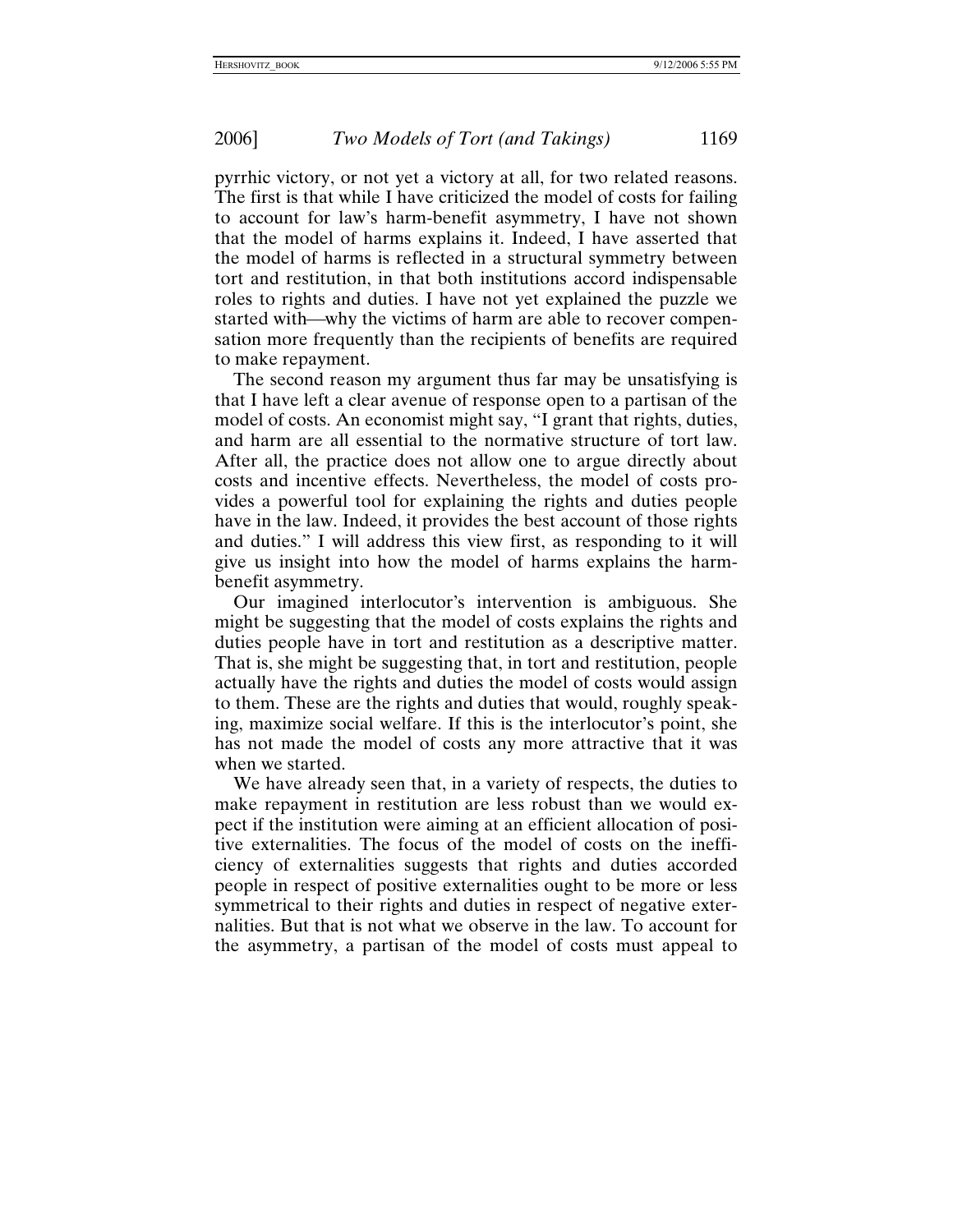costs and incentive effects. We have every reason to believe that this endeavor will devolve into the same confusing mishmash of ad hoc explanations of particular cases that we encountered before. Moreover, there is every reason to believe that to the extent the model of costs can explain the duties tort and restitution assign, it will do so in language that differs starkly from the language of the law, in language that differs starkly from the things that judges say in deciding cases.

The suggestion that the model of costs can explain the rights and duties people have in the law has deeper problems. As Professor Coleman has observed, "the category of duty does no work in the law and economics accounts of tort law."<sup>57</sup> In tort law, courts impose liability (in the form of a duty to compensate) on the ground that a defendant has failed to discharge a first-order duty of care (or a duty not to harm). Coleman explains the problem with the model of costs as follows:

In the economic analysis, the fundamental question is how to allocate costs between defendant and plaintiff. Rather than being logically prior to the liability as the ground of it, the duty not to harm is construed in the economic analysis as a *consequence* of the liability. Thus, the "primary" duty simply falls out of the economic grounds for imposing a duty to compensate, and is not a duty that is independently defensible as a standard of conduct apart from the role it plays in warranting or explaining a liability judgment.<sup>58</sup>

Coleman concludes that "while in principle we could have an efficiency theory of duties, what economists offer is not an efficiency theory of duties at all, but an efficiency theory of liability or of cost allocation."[59](#page-24-2) Thus, our interlocutor's suggestion, that the model of costs best explains the duties that tort and restitution assign, fails because the economic explanation gets the structure of these institutions precisely backwards. Economists treat tort law's primary duties as conclusions that follow from judgments about who should

<span id="page-24-0"></span> $57$  Jules L. Coleman, The Practice of Principle: In Defense of a Pragmatist Approach to Legal Theory 35 n.19 (2001).

<span id="page-24-1"></span> $t_{\text{59}}^{\text{58}}$  Id. at 35–36.

<span id="page-24-2"></span>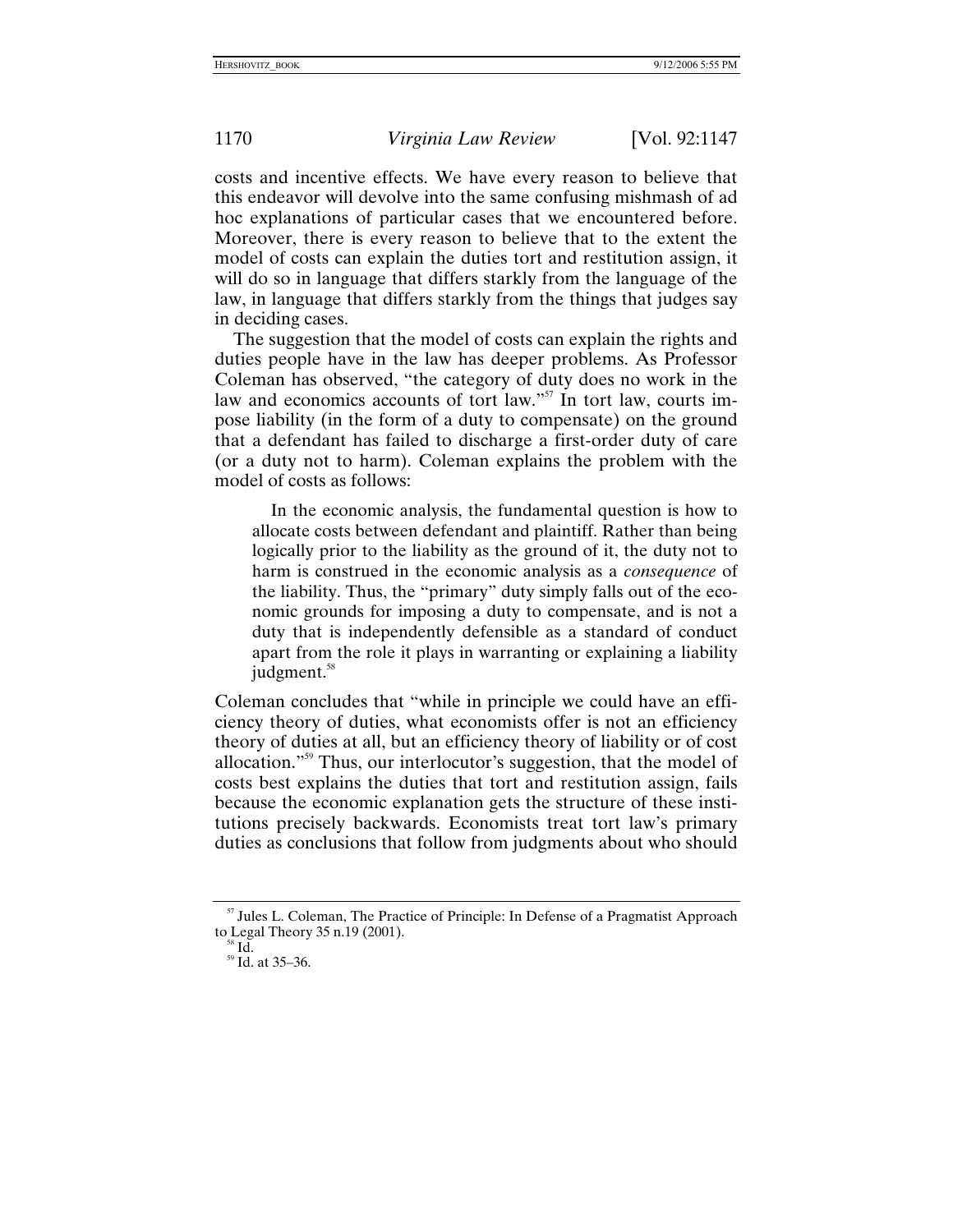bear costs, but the institution treats the failure to discharge primary duties as grounds for deciding who bears costs. $\degree$ 

Perhaps, then, we should understand the interlocutor's point as a normative one. That is, we should understand the interlocutor as saying, "I am not all that interested in explaining the rights and duties people actually have in the law. I am interested in the rights and duties people ought to have in the law. I believe people should have the rights and duties the model of costs would assign to them, which are the rights and duties that would maximize social welfare." This is a totally different type of intervention. Conceived this way, our interlocutor is not aiming at explaining tort law, but rather at providing standards for evaluating it, and perhaps suggestions for reforming it. $61$  To succeed in establishing that tort and restitution ought to assign people the rights and duties the model of costs would suggest, the interlocutor would have to persuade us that the law ought to maximize social welfare. That is, the inter-

<span id="page-25-0"></span><sup>60</sup> For further discussion of this point, see Professor John Gardner's critique of Coleman's argument in John Gardner, Backward and Forward with Tort Law, *in* Law and Social Justice 255, 262–80 (Joseph Keim Campbell et al. eds., 2005), and Coleman's response, Jules L. Coleman, Facts, Fictions, and the Grounds of Law, *in* Law and Social Justice, supra, at 327, 327–36. Gardner argues that economists can account for the fact that, within tort, failure to discharge a primary duty is the ground for imposing liability. They can do so by defending a principle of corrective justice linking primary duties to secondary duties of repair on efficiency grounds. Coleman agrees that economists might defend a principle of corrective justice in this way. However, he points out that an economic defense of such a principle will depend on existing transaction costs. Because of this, Coleman argues, one can use counterfactuals to test the success of the model of costs as an explanation of tort law. If transaction costs were eliminated or drastically reduced, economic considerations would suggest radically different practices from the ones we have. For example, economic considerations would suggest that victims should search out and sue least-cost avoiders rather than the people who injured them. And, in a world with reduced transaction costs, legal inquiries would focus on who could reduce risk optimally, rather than on whether a victim was harmed by an injurer's failure to discharge a duty. Coleman argues that if we would not think these changes appropriate in the face of reduced transaction costs, the fact that it might be possible to defend a principle of corrective justice on efficiency grounds given existing transaction costs "has no bearing on the explanation of

<span id="page-25-1"></span>Thus, the interlocutor will not tarry over Coleman's concern that, in the economic account, duties of care are consequences of judgments about who shall bear liability, rather than grounds for the imposition of liability. Freed from any need to offer a convincing explanation of the structure of tort law, this interlocutor is free to turn the institution on its head.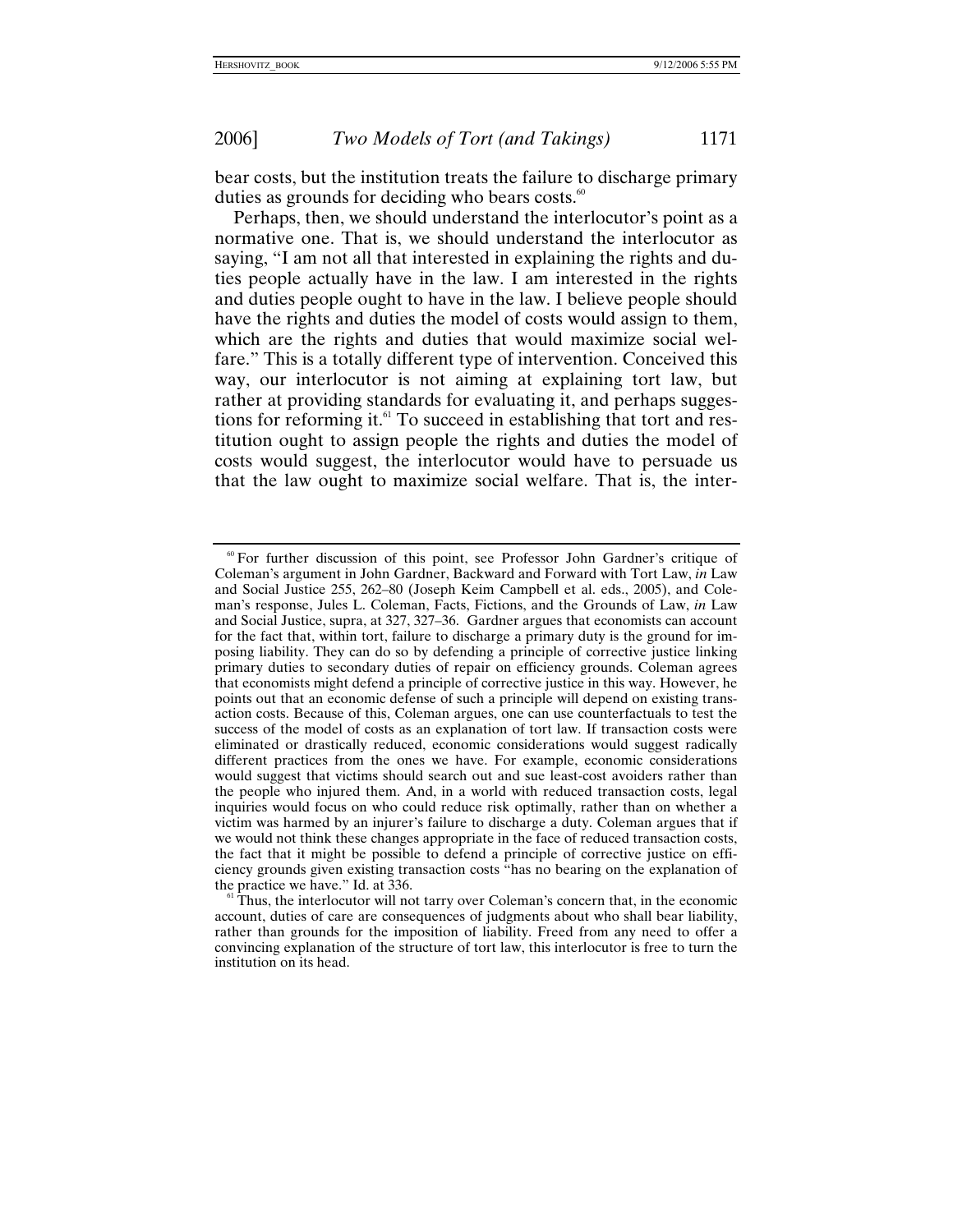locutor would have to justify broadly utilitarian criteria for evaluating the success of our legal institutions.

It is not possible to give a full response to this suggestion here. Instead, I will put my cards on the table and acknowledge that I am deeply skeptical of the idea that we should judge our legal institutions solely by the extent to which they maximize social welfare. One reason I am skeptical is that I think persons are the primary objects of moral concern, not populations. $\frac{3}{6}$  A community that has maximized its social welfare may nevertheless have within it many persons living deplorable lives. I do not think the maximization of social welfare provides adequate justification for such social arrangements. Indeed, I think we have an obligation to create a society in which a good life is a possibility for everyone, even if that means society as a whole will be less well off than it might be otherwise. $63$  Of course, all this is rather brusque. The question of whether we should evaluate our legal institutions by the extent to which they maximize social welfare is, in large part, a question of whether utilitarianism provides an adequate moral theory. Obviously, that is not a question to be answered here.

We should note, however, that if we take the interlocutor to be making a normative point, we have strayed far from our initial inquiry. When we set out, our goal was to decide whether the model of costs or the model of harms provided the better account of tort law. Now we are treating the model of costs as providing a vision of what tort law *ought* to be, assuming we accept certain normative premises. So understood, the model of costs is no longer a rival to the model of harms as an explanation of tort law.

Despite this, it is worth noting how different our institutions might look if we accepted the model of costs as a normative model. We have seen that, in a variety of respects, the law does not assign us the rights and duties that the model of costs would suggest. If we ought to be maximizing social welfare, then we ought to reform our law so that restitution requires the repayment of benefits received whenever it is efficient to do so. Thus, barring some explanation of

<span id="page-26-0"></span> $62$  Persons are the primary objects of moral concern, but not the only objects. Animals, ecosystems, works of art, and many other things in the world are proper objects

<span id="page-26-1"></span>Which is different from saying that we have an obligation to guarantee everyone a good life.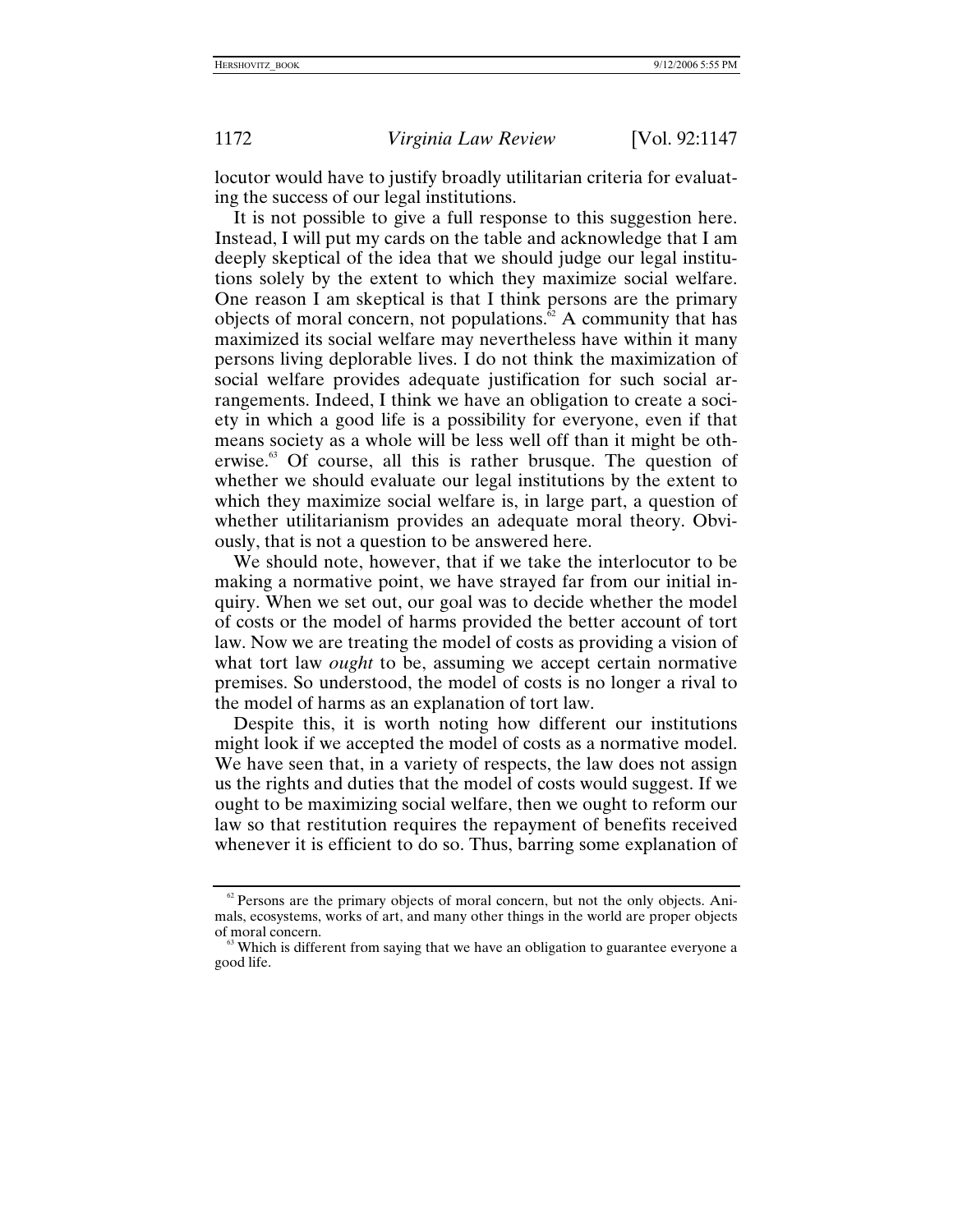why it is inefficient to require the operators of the rooftop bleacher to compensate the Chicago Cubs, we ought to allow the Cubs to recapture the benefits they have conferred on the owners. Doing so will ensure that the Cubs do not forego investments in their team that are cost justified.

That might not seem radical. However, the model of costs might end up recommending quite radical changes. Coleman has argued that the model of costs has difficulty explaining why injurers have duties to compensate victims in tort. Indeed, the model of costs has difficulty explaining every aspect of this fact. It has difficulty explaining why the duty to compensate falls to injurers, rather than least-cost avoiders.<sup>64</sup> It has difficulty explaining why the victim of a tort receives compensation from anyone at all.<sup>65</sup> And it has difficulty explaining why the victim of a tort receives compensation from the injurer, rather than, say, from a state fund supported through risk-based taxes on activities.<sup>66</sup> If we were to take the model of costs seriously as a normative model, it is quite possible that we would end up with an institution that dispensed with these elemental features of tort. We might end up with an institution in which a victim has a duty to seek out and sue the person who could have avoided an injury at the least cost, even if that person did not injure her. Or we might end up with a system that decoupled compensation for victims from the imposition of liability on injurers, eliminating lawsuits from the practice altogether.

<span id="page-27-0"></span> $64$  See Coleman, supra note 57, at 18. As Coleman has noted, in the economist's account, the victim sues the injurer not because the injurer owes her a duty of repair for having harmed her, but because "the costs of searching for those in the best position to reduce the cost of future accidents is too high." Id. We can add this to our growing stock of odd explanations of central features of tort law generated by the model of

<span id="page-27-2"></span><span id="page-27-1"></span>

costs.<br><sup>65</sup> See id. at 18–19.<br><sup>66</sup> See id. at 18 ("[H]ow does the economist explain the fact that if the victim makes out his case against the injurer, he is entitled to compensation for damages *from the injurer*? Again, the economist cannot call upon the fact that the injurer incurs a duty to repair the victim's loss because he has wrongfully harmed him. It is one thing to ask whether there are good economic reasons for holding the injurer liable to certain costs. It is another question whether similar economic considerations require that *the victim* be compensated for his loss. It is yet another question—assuming that the injurer should be liable and the victim compensated—whether the victim should be compensated *by the injurer*.").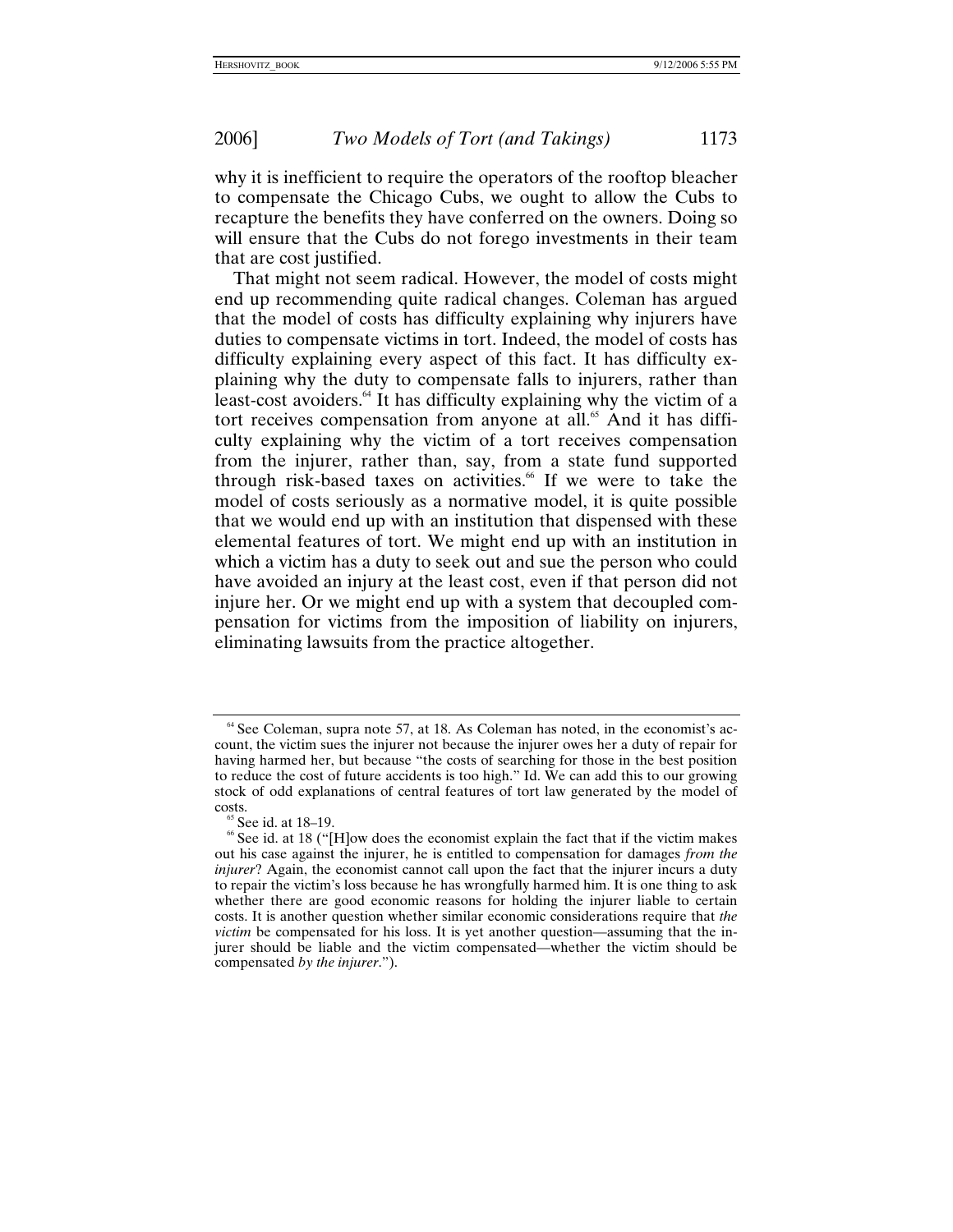None of this should be surprising. In *The Cost of Accidents*, Calabresi recognized that adopting the model of costs might well push one to abandon the tort system in favor of institutional arrangements that would allocate the costs of accidents more efficiently[.67](#page-28-0) He also recognized that those institutions might bear little resemblance to tort law.<sup>68</sup> This recognition has always sat uncomfortably with the suggestion that the model of costs provides the best explanation of tort law as things currently stand.

Though I do not think it is promising, I do not mean to suggest that our interlocutor's normative suggestion is a dead end. It is worth further consideration, but we should return to our main inquiry: determining whether the model of costs or the model of harms provides a better explanation of tort law. In Part I, we learned that, in addition to the problems with the model of costs that Coleman and others theorists have already pointed out, a further problem exists. The model of costs does not provide a satisfying explanation of law's harm-benefit asymmetry. So now we face the question: can the model of harms explain law's harm-benefit asymmetry?

The answer is "yes," but we must proceed carefully. When we initially framed the question about law's harm-benefit asymmetry, we did so in terms of costs, not harms. We asked, "why does law require people to internalize their negative externalities far more often that it allows people to recapture their positive externalities?" To determine whether the model of harms can explain the harm-benefit asymmetry, we need to restate the problem in terms of the concepts central to the model of harms. As a first stab, we might ask, "why does the law provide a remedy for harms more often that it provides a remedy for \_\_\_\_?" But what do we put in the blank?

It is not clear what belongs in the blank because, unlike negative and positive externalities, harms and benefits are not mirror images of one another. Harms are a restricted class of costs (or setbacks to interests); they are costs that result from wrongs, or rights infringements. The problem with filling in the blank in the question above is that we do not have a term in our moral discourse for the

<span id="page-28-0"></span> $<sup>67</sup>$  Calabresi, supra note 1, at 312–17.  $<sup>68</sup>$  Id. at 287.</sup></sup>

<span id="page-28-1"></span>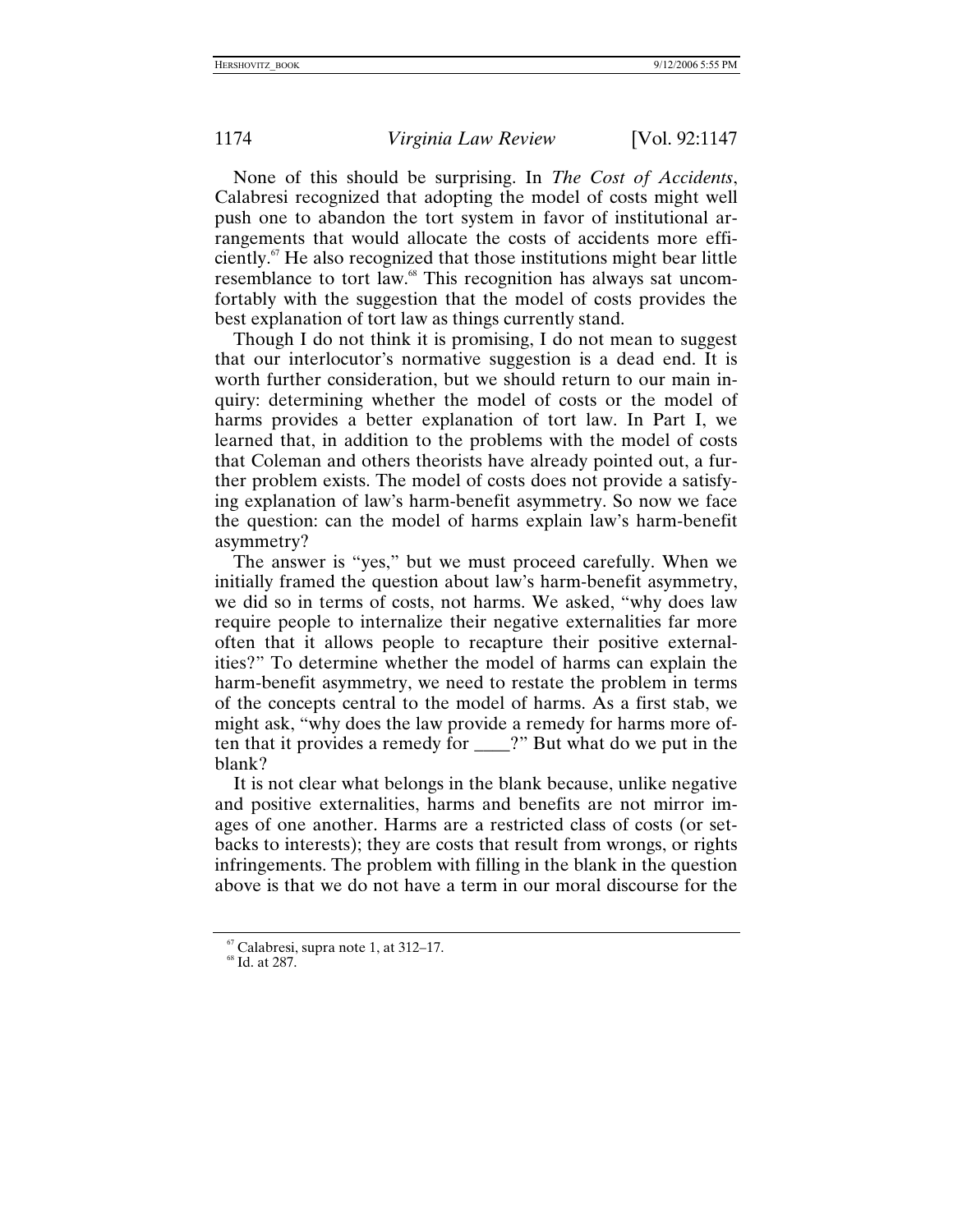mirror image of harms. The closest thing we have is a legal term—unjust enrichment—which itself invokes a notion closely related to harm, a notion that it is sometimes wrong to retain a benefit received. The law of unjust enrichment is, of course, a core part of the law of restitution.

With this in mind, let us take another stab at reframing the puzzle of law's harm-benefit asymmetry. On the model of costs, tort and restitution respond to different types of externalities. Tort responds to negative externalities; restitution responds to positive externalities. On the model of harms, tort and restitution respond to different types of wrongs. Tort responds to wrongful losses (which I have called "harms"); restitution responds to wrongful gains. Put differently, tort responds to costs that are imposed in ways that infringe rights; restitution responds to benefits that are received or retained in ways that infringe rights. Thus, to the extent that law's harm-benefit asymmetry is a puzzle on the model of harms, the puzzle is this: why does the number of wrongful losses remedied by tort far exceed the number of wrongful gains remedied by restitution?

The answer is that there is an underlying moral asymmetry between losses and gains. We regard imposing costs on others as wrongful more frequently than we regard receiving a gain from others as wrongful. Law's harm-benefit asymmetry is a reflection of this underlying moral asymmetry.

Some examples will help to illustrate the moral asymmetry. If someone discharges an air horn in a public place for the purpose of disturbing the people passing by, we are apt to think that she has done something wrong. But if a busker plays beautiful music for the purpose of entertaining the people passing by, we are unlikely to think that those who hear the music do something wrong in enjoying it. We might think it nice if they offered a tip; however, in all but the rarest circumstances, we do not think they have an obligation to do so. Tipping buskers is supererogatory.

To take a different example, when someone cuts in a long line without regard to the people behind her, we think she has done something wrong, especially if someone in line is denied a ticket as a result. But when someone leaves a line and a person who would have been denied a ticket receives one, we do not think that the person who gets the ticket does anything wrong in enjoying it. In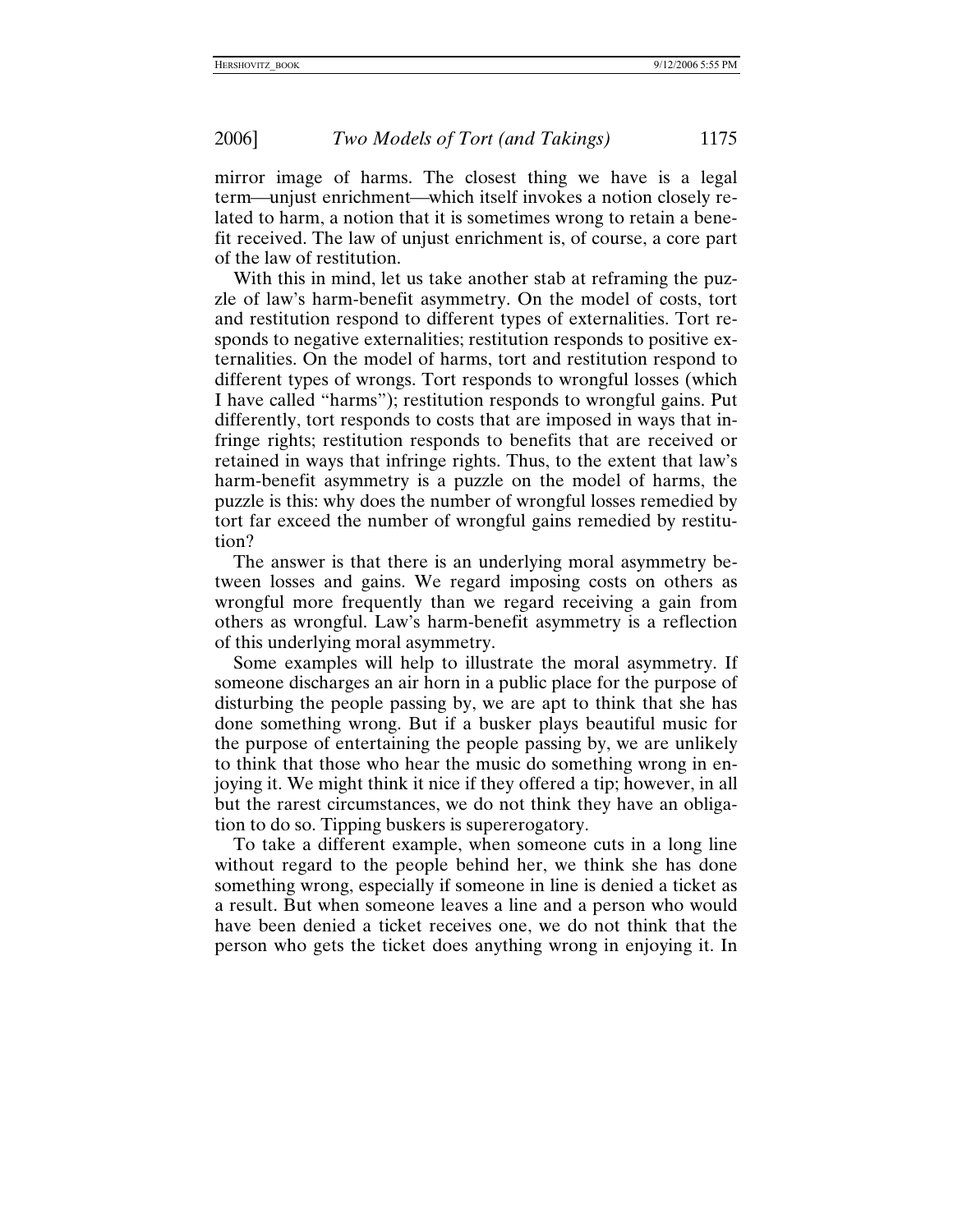the rare instance that the first person left the line in order to give the ticket to someone else (perhaps an adult gives up her place to ensure that a child is admitted), gratitude is likely in order. Yet, we would not think kindly of the person who, after leaving the line, demanded compensation from the person who benefited. Likewise, if a developer, considering only his own self-interest, builds a shopping mall that has deleterious environmental effects, we are likely to consider him blameworthy. But if he builds a shopping mall that has salutary effects on the local job market, we do not think those who benefit do so wrongly, or that they owe the developer compensation for the benefit received. $\mathcal{F}$  To these examples, we could add many others.<sup>70</sup>

These examples are, of course, similar to the legal examples which led off this Essay. And that is the point—law's harm-benefit asymmetry is a reflection of morality's harm-benefit asymmetry. Indeed, from the perspective of the model of harms, law's harmbenefit asymmetry is not really a puzzle at all. It is what one would expect to find on the supposition that our legal duties aim to track, more or less precisely, our moral duties.

In my view, tort and restitution institutionalize practices of accountability in respect of many of the important moral duties that we owe one another.<sup>71</sup> To revisit some examples from earlier in the Essay, I think the best explanation of the duty not to defame has little to do with costs and incentive effects, and much to do with the belief that people have a right not to have their reputations sullied unfairly. I think the best explanation of the fact that we do not allow jealous neighbors to sue a successful businesswoman for the discomfort and jealousy she causes them is not because we think it would be inefficient, but rather because we think she does them no wrong (even though she imposes a cost) by succeeding. I think that we require creditors to repay debtors who have mistakenly overpaid their debt out of a sense of what is fair, not because we think,

<span id="page-30-1"></span><span id="page-30-0"></span><sup>&</sup>lt;sup>69</sup> Professor Mark Greenberg suggested this example.<br><sup>70</sup> For a fascinating discussion of the asymmetry between the rules of praise and the rules of blame, see Leo Katz, Ill-Gotten Gains: Evasion, Blackmail, Fraud, and Kin-

<span id="page-30-2"></span> $\alpha$ <sup>1</sup> Of course, I do not think that all our moral duties are reflected in legal duties, nor do I think that all our legal duties are based on underlying moral duties. Rather, I think that the core of tort law is best understood as an institution which provides for interpersonal accountability in respect of some of our more important moral duties.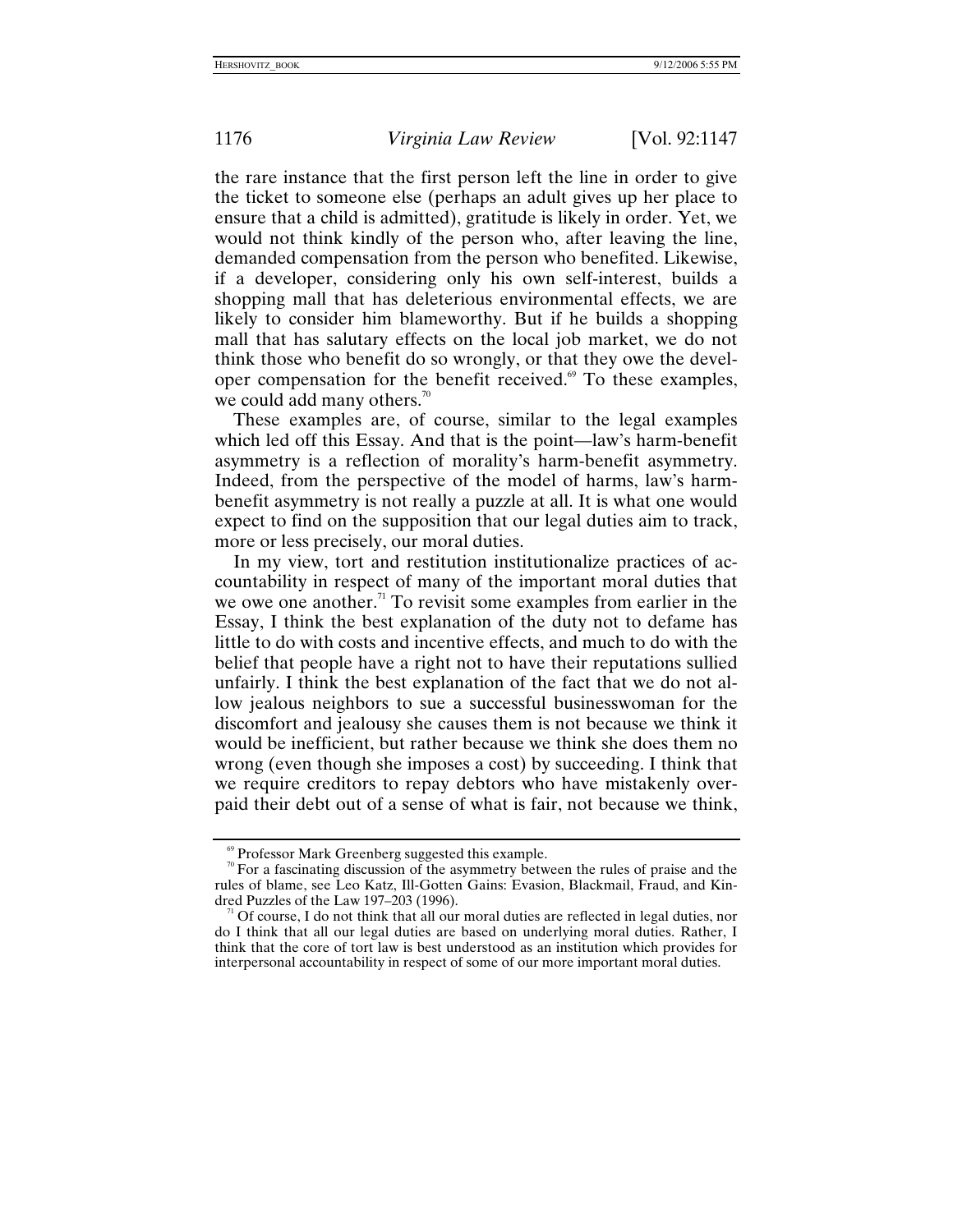all things considered, it is efficient to do so. I think that if we were to deny the Cubs restitution, it would be because we think that people do nothing blameworthy in inviting others onto their property to enjoy the view. In each case, the presence or absence of a wrong explains the legal rule.

Of course, I cannot even hope to capture our moral sensibilities across these cases in a single principle, as an economist might. To justify them, I would have to reason case by case, examining each situation in light of the relevant values, one of which *is* welfare.<sup>72</sup> If that approach sounds familiar, it is because it is the approach of the common law. No doubt this approach is messier than the economic approach, especially for those who think that human values are not always commensurable with one another. Instead of measuring and maximizing, we have to feel our way through a variety of considerations, and sometimes make tragic choices when we find that the values we must pay heed to conflict with one another.<sup>73</sup>

The advantage of the model of harms is that it offers a wealth of resources beyond costs and incentive effects for making sense of our moral lives and legal duties. The model of harms can appeal to the full range of human values: justice, fairness, dignity, autonomy, liberty, and so on. So, even though we will have to explain our moral duties (and, derivatively, our legal duties) case by case, the model of harms offers much better prospects for finding satisfying explanations than the model of costs.<sup>74</sup> We also have the prospect of explaining the common law in a way that takes seriously the language of the law and the things judges have said over the years in

<span id="page-31-0"></span> $72$  See Coleman, supra note 57, at 34–35 ("[M]uch of the content of the first-order duties in tort law is created and formed piecemeal in the course of our manifold social and economic interactions. . . . If I am right about this, then it seems unlikely that we could ever have a general theory from which we might derive the first-order duties

<span id="page-31-1"></span>protected by tort law.").<br><sup>73</sup> Of course, utilitarianism does not make moral choices easy either, since in all but the simplest cases we have no idea how to value the relevant variables in the calculus.

<span id="page-31-2"></span>Unlike the model of costs, the model of harms does not need to resort to ad hoc explanations of particular cases to explain law's harm-benefit asymmetry. The model of harms' explanation of law's harm-benefit asymmetry is straightforward: law's harm-benefit asymmetry is a reflection of an underlying moral asymmetry. As I have said, to explain the moral asymmetry, one will have to reason case by case. But that is not a defect in the model of harms. The model of harms merely tells us that the law responds to wrongs, not costs. To account for what we regard as wrong, we do not need a theory of tort law; we need a theory of morality.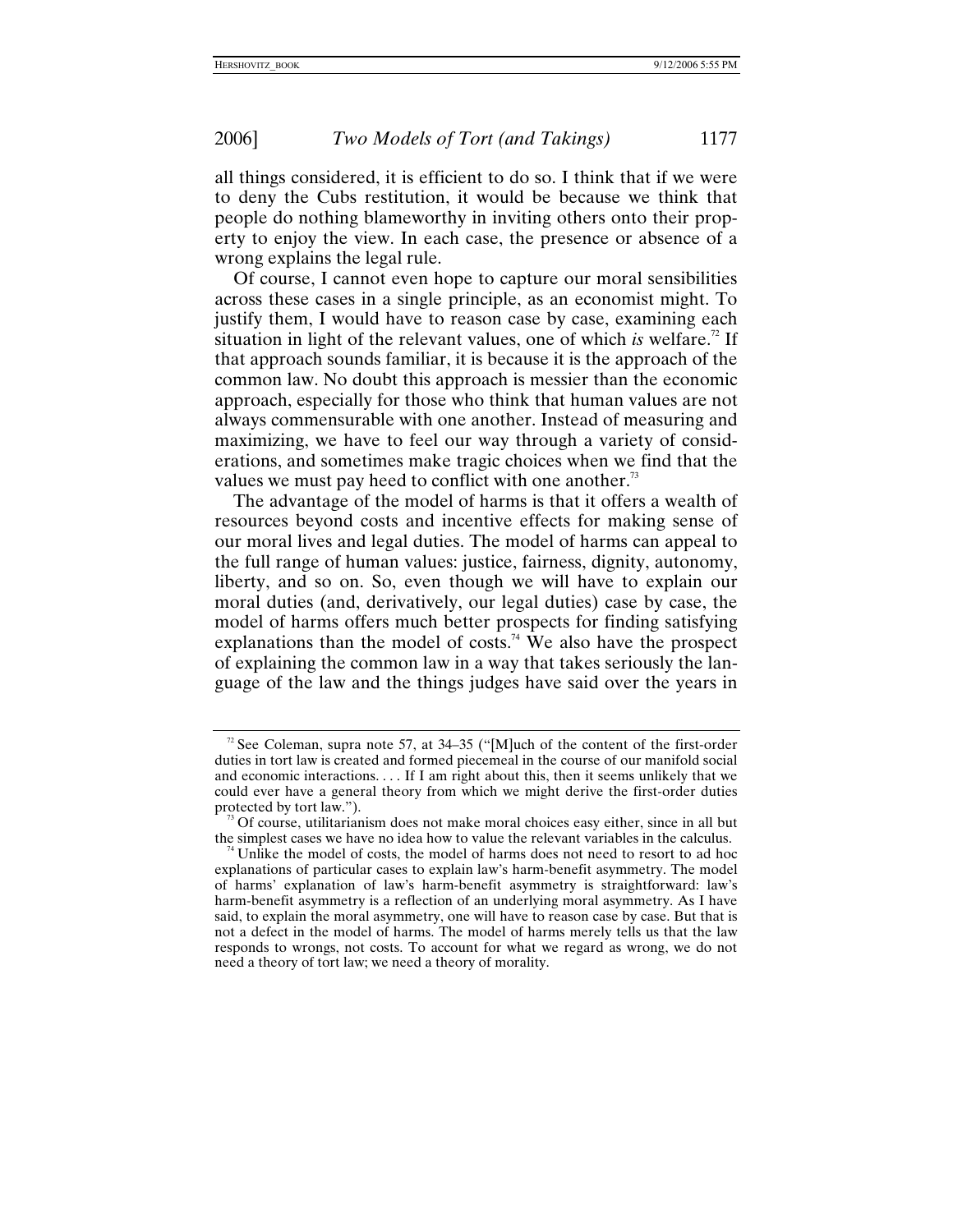deciding cases. The model of harms does not have to treat the history of the common law as a bizarre game in which judges speak of a whole range of values, yet (consciously or not) decide cases only with an aim to maximize social welfare. These are the reasons why, ultimately, the model of harms provides a more satisfying account of tort law than the model of costs.

# III. THE TAKINGS-GIVINGS ASYMMETRY

The harm-benefit asymmetry in private law has a public law analogue in the Takings Clause. The Fifth Amendment prohibits the taking of private property "for public use, without just compensation."[75 O](#page-32-0)n the model of costs, this requirement is aimed at promoting efficient government behavior. The costs incurred by an owner whose property is taken is a negative externality of the government's exercise of eminent domain power. Requiring the government to pay just compensation forces internalization of the externality. Of course, positive externalities are also inefficient. So if the Takings Clause is an efficiency-oriented rule, one would expect to find a complementary rule requiring the government to recapture its positive externalities. Such a rule could take the form of a Givings Clause, which would require that the government impose a fair charge whenever it confers property on private individuals.

This argument has recently been developed by Professors Bell and Parchomovsky. They state it succinctly: "[t]akings, when uncompensated, generate negative externalities; givings, when unaccounted for, generate positive externalities. From an economic standpoint, neither type of externality should remain outside the state's calculus.["76](#page-32-1) Of course, the Constitution does not include a Givings Clause, so the model of costs faces the same puzzle in explaining takings that it does in explaining torts.

Courts currently recognize two types of takings—physical and regulatory. Bell and Parchomovsky argue that courts ought to recognize a third type of taking—derivative takings. They explain the taxonomy as follows:

<span id="page-32-1"></span>

<span id="page-32-0"></span><sup>&</sup>lt;sup>75</sup> U.S. Const. amend. V.<br><sup>76</sup> Bell & Parchomovsky, supra note 5, at 554.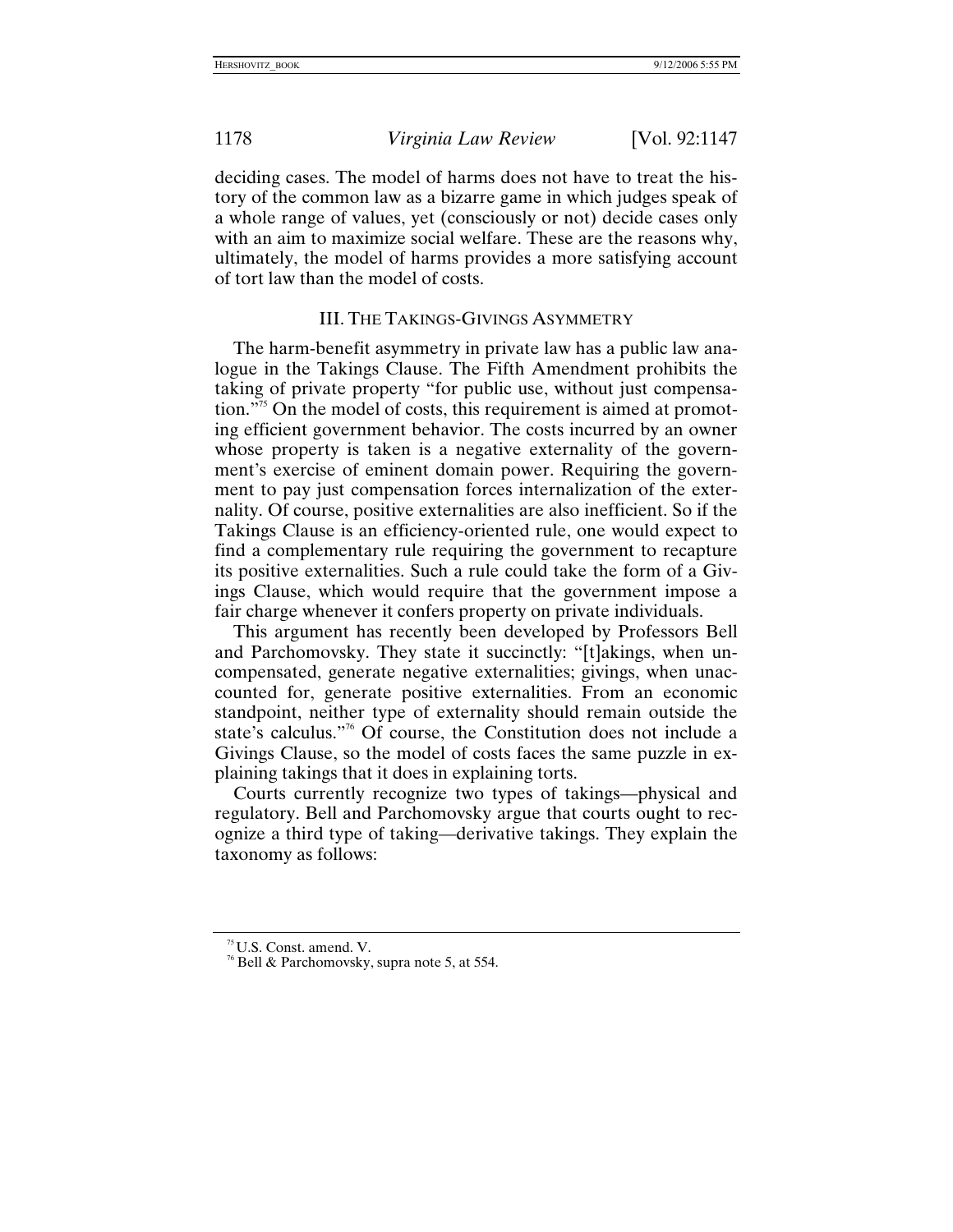A physical taking occurs when the state seizes a property interest in order to put it to public use. In a regulatory taking, the state does not seize the property interest, but it regulates its use in a manner that unduly diminishes property values. A derivative taking is present whenever a taking diminishes the value of surrounding property. $\frac{7}{7}$ 

Suppose that the state takes my property and builds a highway on it. If the presence of the highway diminishes the value of your land, then, in Bell and Parchomovsky's parlance, you have suffered a derivative taking. I want to explore the argument in favor of recognizing derivative takings before we turn to the argument in favor of givings, because the former will illuminate the latter.

Bell and Parchomovsky make their case for requiring compensation for derivative takings by considering the case of *United States v. Causby*. [78](#page-33-1) In *Causby*, the military began flying aircraft at low altitude above the plaintiffs' homes, and the plaintiffs argued that this constituted a taking of their property. The Supreme Court held that the air-route created an easement on the plaintiffs' air-rights, and it held that they were entitled to just compensation. The Court said that a "landowner owns at least as much of the space above the ground as he can occupy or use in connection with the land."<sup>9</sup> Since *Causby* grounds the finding of a taking in the physical inva-

sion of the air space above the plaintiffs' property, it implies that neighboring landowners, who presumably suffered from the noise of the planes just as much as the plaintiffs, were not the victims of a taking and thus were not entitled to just compensation.<sup>[80](#page-33-3)</sup>

Bell and Parchomovsky argue that the result in *Causby* is unfair and inefficient:

The outcome is unfair because, from the point of view of the equally harmed property owners, the location of the lots relative

<span id="page-33-0"></span><sup>&</sup>lt;sup>77</sup> Abraham Bell & Gideon Parchomovsky, Takings Reassessed, 87 Va. L. Rev. 277, 280 (2001).

<span id="page-33-3"></span><span id="page-33-2"></span>

<span id="page-33-1"></span><sup>&</sup>lt;sup>78</sup> 328 U.S. 256 (1946).<br><sup>79</sup> Id. at 264.<br><sup>80</sup> Bell and Parchomovsky describe *Causby* as having held that landowners whose land did not lie directly below the route were not entitled to just compensation. Bell & Parchomovsky, supra note 76, at 279. Though I think that is the clear implication of the opinion's emphasis on the physical invasion of the landowner's airspace, I do not read the Court as having reached the question.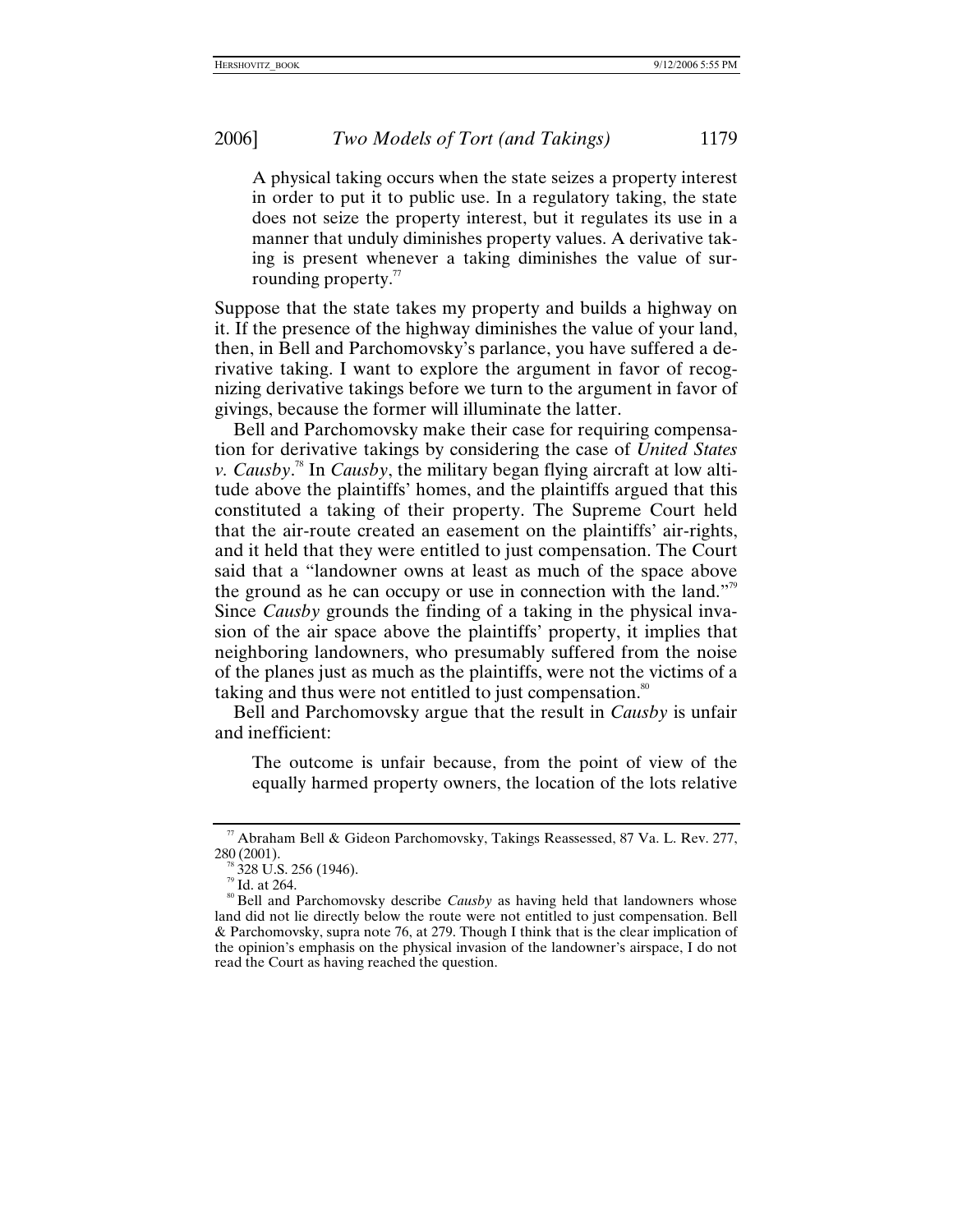to the flight routes is irrelevant and arbitrary. Harm to the property directly over-flown—the physical taking—is fully compensated, while the same harm to the neighboring lot which lies one inch from the line of the air route—the derivative taking remains fully uncompensated. The outcome is inefficient because it permits government to externalize on private property owners a substantial part of the cost of a decision or policy that is acknowledged to be a taking, leading to inaccurate assessments of the cost effectiveness and desirability of government policies.<sup>81</sup>

Bell and Parchomovsky are right; the rule in *Causby* is unfair and inefficient. It is not irrational, however, and we can learn something about takings by considering why the Court reached the result it did. As Bell and Parchomovsky tell the story, the owners whose land lay just off the route were *harmed* to the same extent as the owners whose land lay directly under the route. But we know that is inaccurate, at least as far as the owners' property rights are concerned. The placement of the air routes infringed the property rights of the owners whose land lay directly below because their property rights included a right to exclude others from the air immediately over their property. Other landowners may have incurred the same cost as those directly below the route, but they were not harmed vis-à-vis their property rights since the aircraft did not pass over their land.

The Court's decision in *Causby* can be understood as providing a remedy to the plaintiffs on the ground that they had been harmed, not on the ground that they had incurred a cost. When framed that way, I think the result is both principled and unsurprising. That said, I do not approve of the result in *Causby*. I am inclined to agree with Richard Epstein's observation that the Court made a mistake in construing the "entrance into protected airspace, [and] not the disturbance it generated, [as] the gist of the government wrong."<sup>82</sup> That is, the neighboring property owners were harmed if they had a right to the quiet enjoyment of their property that was infringed by the airplanes flying overhead. Had the Court con-

<span id="page-34-0"></span>

 $81$  Id. at 279–80.<br> $82$  Id. at 279 n.10 (citing Richard A. Epstein, Takings: Private Property and the Power of Eminent Domain 50 (1985)).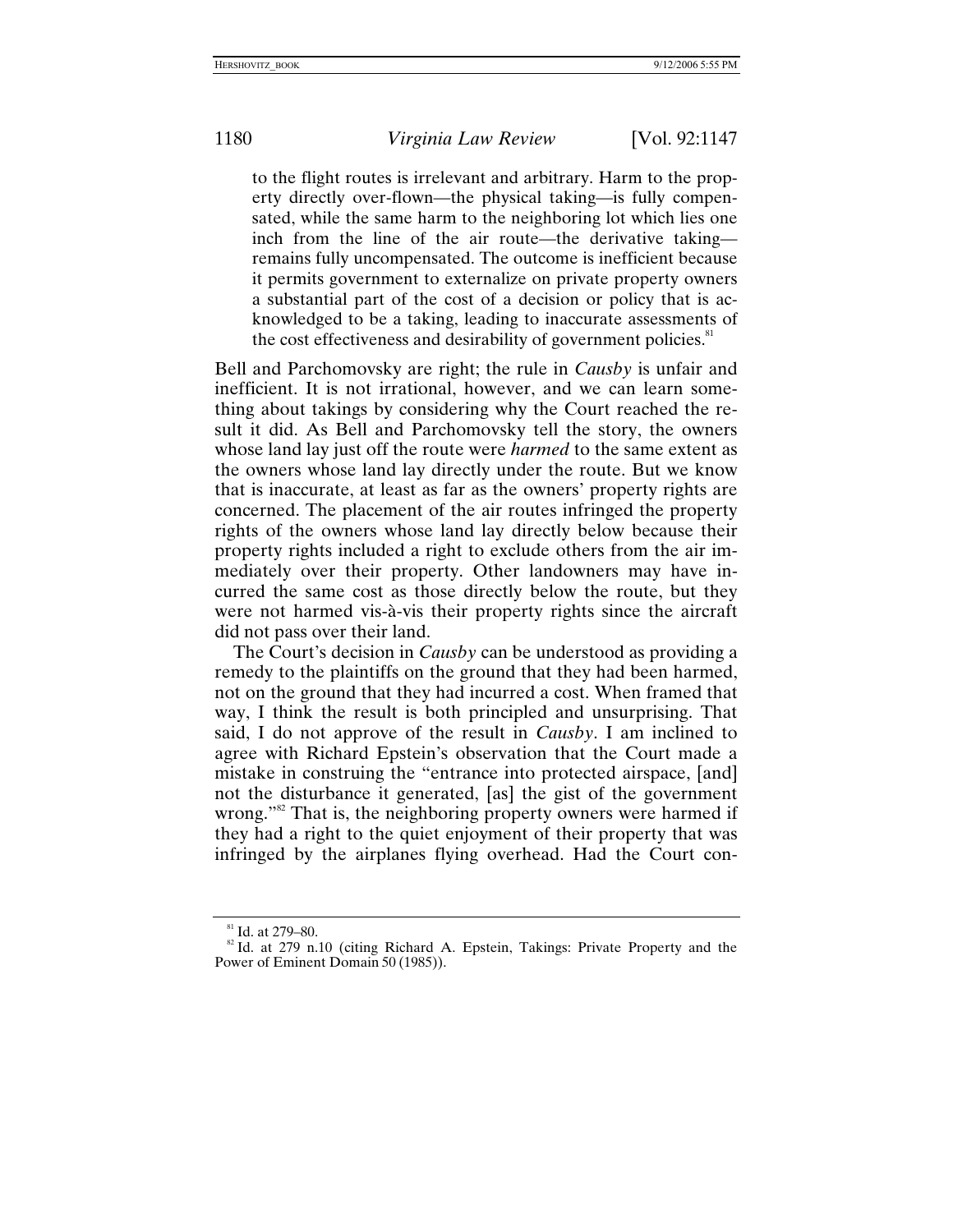strued the right involved differently, it might have reached a result that would have allowed recovery by the neighboring landowners.

Nevertheless, *Causby* is instructive. It indicates that the gravamen of a takings claim is that the government has inflicted harm on the plaintiff, not that the government has imposed a cost. One will regard different things as takings depending on whether one thinks the gravamen of a taking is the infliction of harm or the imposition of a cost. A physical seizure of property always imposes a cost (though sometimes the cost is de minimis, and sometimes it is offset $^{83}$ ), and it always infringes a property right. Thus, physical seizures are takings on both the model of costs and the model of harms.

Regulatory takings are more complex. Changes in regulations that diminish the value of property impose costs by definition. Thus, on the model of costs, they should be paradigmatic instances of takings. In fact, they are anything but. One cannot recover, as the model of costs would predict one could, simply on the basis that a regulatory change imposes a cost.

In the view of most commentators, regulatory takings jurisprudence is a mess. However, we can make sense out of the doctrine by considering it from the perspective of the model of harms. On the model of harms, a change in regulation constitutes a taking if the change infringes an owner's property right. Determining whether a regulatory change infringes a property right is difficult because owners have never had complete dominion over their land. Owners have always held land subject to use restrictions, including the limitation that the use of one's own property cannot unreasonably and substantially interfere with the use and enjoyment of another's property. In the modern world, zoning and other types of regulation have greatly limited the bundle of rights that attach to property ownership. We have the intuition that some changes in regulation infringe an owner's preexisting property rights, but against a background of pervasive and shifting regulation, it is difficult to identify which changes those are.

<span id="page-35-0"></span><sup>83</sup> See Loretto v. Teleprompter Manhattan CATV Corp., 458 U.S. 419, 421, 437–38 n.15 (1982) (holding that an easement for cable wiring constituted a taking, notwithstanding the fact that it may have increased the value of the property).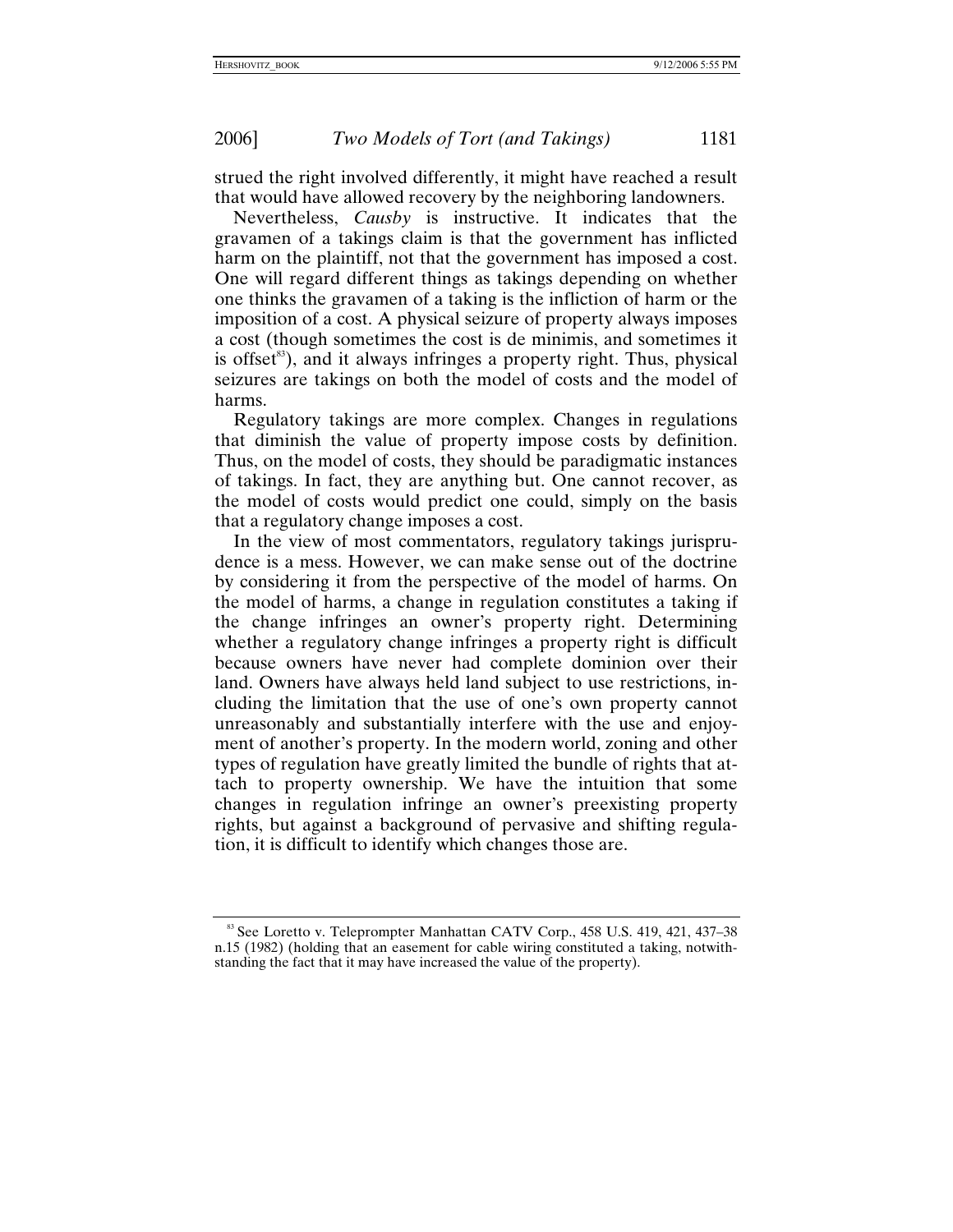When the problem is understood this way, the doctrine is not all that surprising. A regulation that destroys the value of a property completely is a taking, unless the regulation is intended to prevent a nuisance.<sup>84</sup> This per se rule makes sense. A regulation that renders a property valueless to an owner wreaks havoc similar to stripping the owner of title.<sup>85</sup> One ought to be indifferent between owning something of no value and owning nothing at all. The exception for nuisance prevention is also warranted, because it reflects a limitation which has long been built into property ownership.

Once the per se rules have been exhausted, courts apply the three factor test of *Penn Central Transportation Co. v. New York*   $City^8$  to determine whether there has been a regulatory taking. They consider the owner's reasonable investment-backed expectations, the nature of the government action, and the degree of diminution in property value. These questions are confusing if one thinks that the gravamen of a taking is the imposition of a cost. Why not just ask whether the action has imposed a cost? All three questions, however, are decent proxies for the question courts are really grappling with: whether the regulatory change infringes a preexisting right of the property owner. A regulatory change may diminish the value of the property without infringing a right if the newly limited use was previously permitted but not protected by a right.

Suppose that current regulations allow Jane to build a threestory building on her property and that a proposed change would limit her to building only two stories. We want to know whether Jane's property right is infringed by the limitation, and, conse-

<span id="page-36-0"></span><sup>&</sup>lt;sup>84</sup> Lucas v. S.C. Coastal Council, 505 U.S. 1003, 1029 (1992) ("Any limitation so severe cannot be newly legislated or decreed (without compensation), but must inhere in the title itself, in the restrictions that background principles of the State's law of property and nuisance already place upon land ownership. A law or decree with such an effect must, in other words, do no more than duplicate the result that could have been achieved in the courts—by adjacent landowners (or other uniquely affected persons) under the State's law of private nuisance, or by the State under its complemen-<br>tary power to abate nuisances that affect the public generally, or otherwise.").

<span id="page-36-1"></span>See id. at 1017 ("Perhaps [the justification for this rule] is simply, as Justice Brennan suggested, that total deprivation of beneficial use is, from the landowner's point of view, the equivalent of a physical appropriation." (citing San Diego Gas & Elec. Co. v. San Diego, 450 U.S. 621, 652 (1981) (Brennan, J., dissenting))). <sup>86</sup> 438 U.S. 104, 124 (1978).

<span id="page-36-2"></span>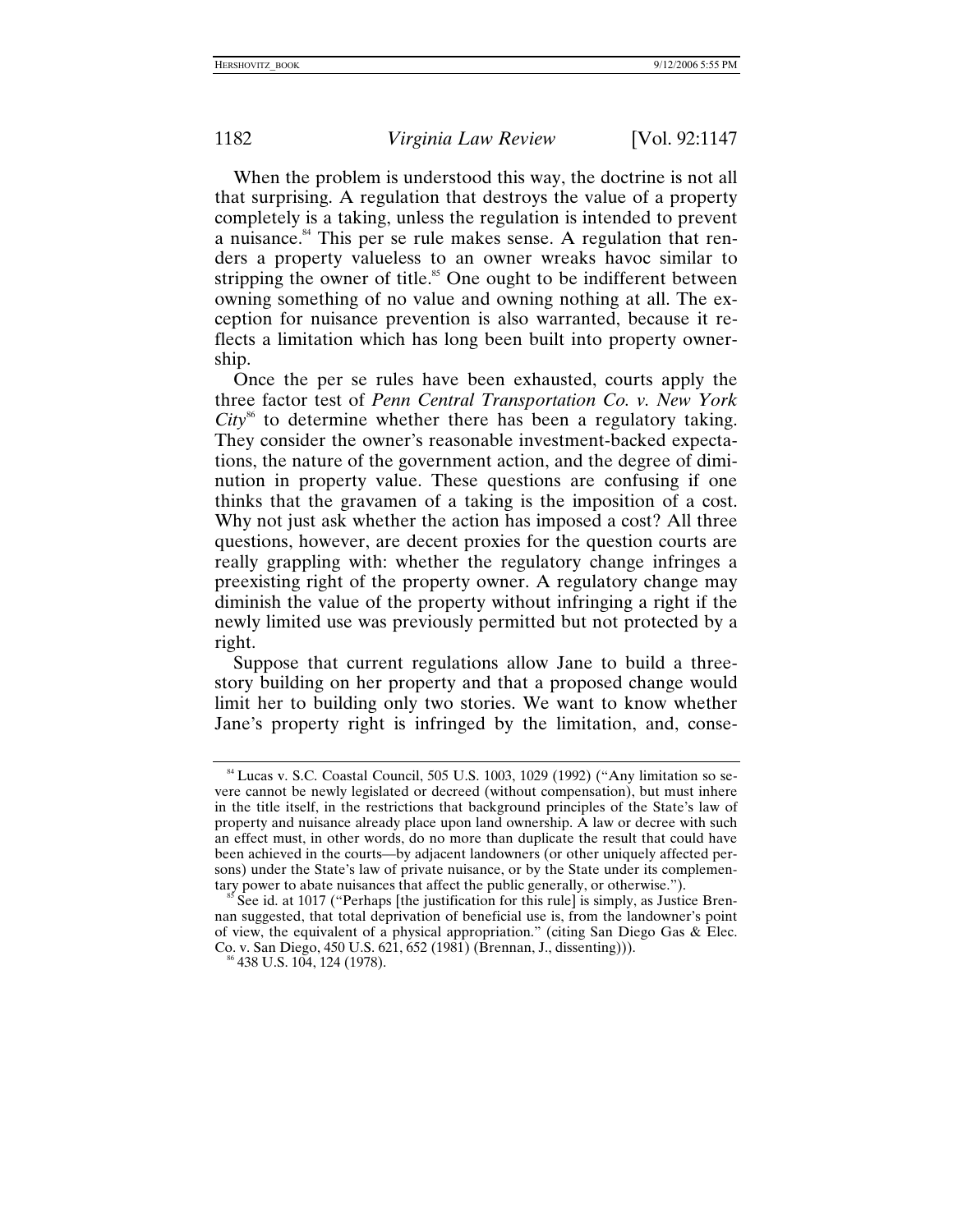quently, whether compensation will be required. It is hard to say, however, because it is not clear just what rights attach to property ownership in our heavily regulated world. It seems plausible to us that the limitation invades Jane's right to use her property as she wishes, but also plausible that her right to do so has always been limited by the regulatory regime, that while she has been permitted to build three stories, she has never possessed a right to do so.

The Supreme Court's decision in *Lucas v. South Carolina Coastal Council* supports this approach to understanding takings.<sup>87</sup> In *Lucas*, the plaintiff alleged that South Carolina's Beachfront Management Act had deprived his property of all economic value. The Act would have barred the plaintiff from building any permanent habitable structures on his lots. The Court held that, in determining whether the regulation at issue worked a taking, the proper inquiry was into whether the limitation imposed by the regulation was built into the landowner's title:

Where the State seeks to sustain regulation that deprives land of all economically beneficial use, we think it may resist compensation only if the logically antecedent inquiry into the nature of the owner's estate shows that the proscribed use interests were not part of his title to begin with. This accords, we think, with our "takings" jurisprudence, which has traditionally been guided by the understandings of our citizens regarding the content of, and the State's power over, the "bundle of rights" that they acquire when they obtain title to property. It seems to us that the property owner necessarily expects the uses of his property to be restricted, from time to time, by various measures newly enacted by the State in legitimate exercise of its police powers; "[a]s long recognized, some values are enjoyed under an implied limitation and must yield to the police power."<sup>88</sup>

On remand, the Court directed the South Carolina courts to determine whether "background principles of nuisance and property law" prohibited the uses to which the landowner intended to put his property, but for the regulation.<sup>89</sup>

<span id="page-37-1"></span><span id="page-37-0"></span>

<sup>&</sup>lt;sup>87</sup> 505 U.S. 1003 (1992).<br><sup>88</sup> Id. at 1027 (quoting Pa. Coal Co. v. Mahon, 260 U.S. 393, 413 (1922)).<br><sup>89</sup> *Lucas*, 505 U.S. at 1031–32.

<span id="page-37-2"></span>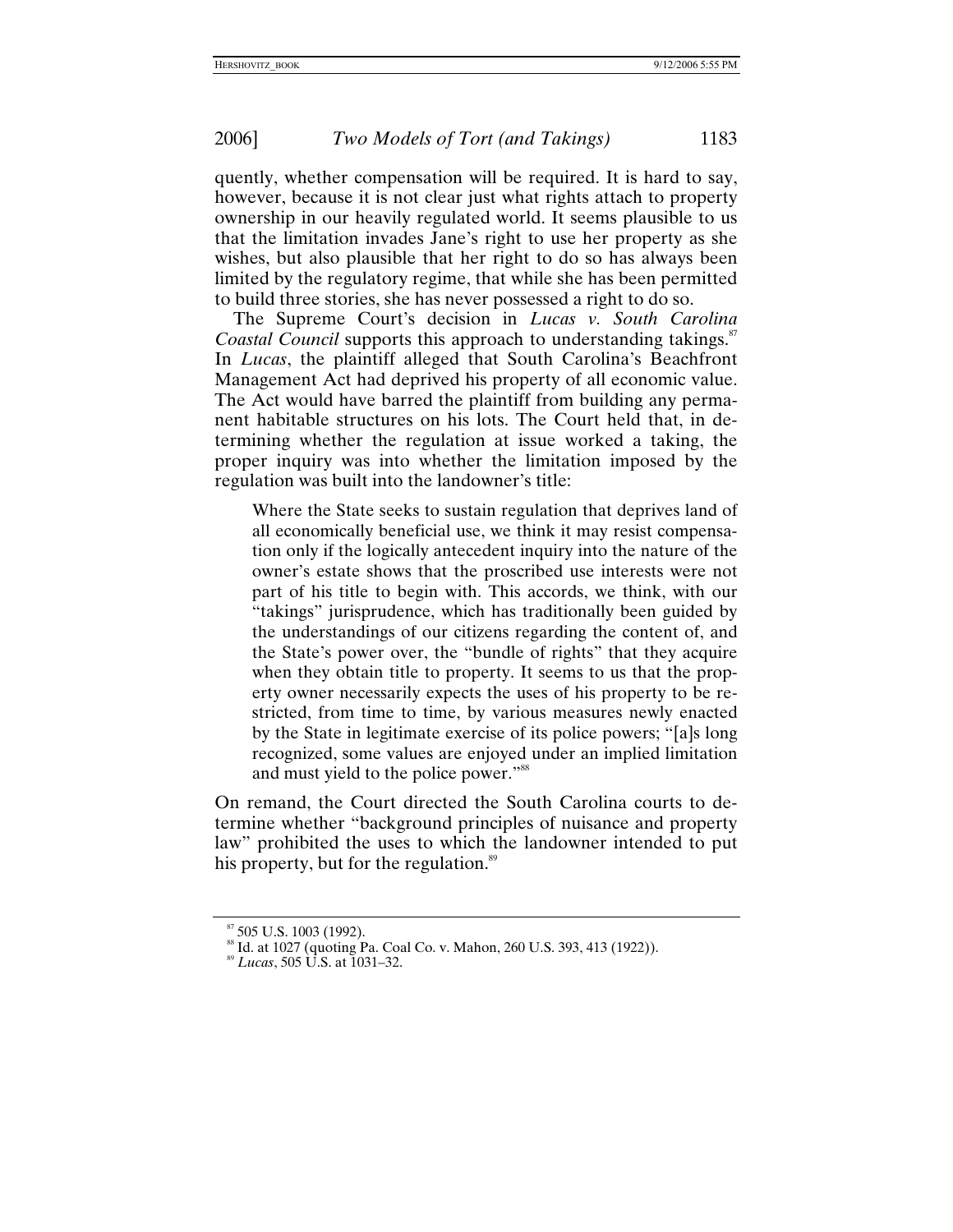*Penn Central*'s three-factor test helps in elucidating the limitations built into a landowner's title. By asking whether the regulation interferes with the investment-backed expectations of the parties, we get a sense of how the parties involved understood the normative situation. We get a sense of whether Jane believed she had a right or merely permission which might be revoked or altered. By looking to the diminution in the value of the property, we can measure the significance of the use limitation. We might operate with the assumption that the more significant the limitation, the more likely it is to infringe rights which were believed to attach to ownership of the land.<sup>90</sup> Finally, the character of the government action matters because certain actions, such as the physical invasion of property, more clearly infringe the rights of owners than others[.91](#page-38-1) The three-factor test is far from perfect, but it is sensible given the difficult problem it addresses.

Now we can return to what Bell and Parchomovsky call derivative takings. The taking of a neighboring piece of property may impose costs, but it never interferes with an owner's property rights. Owners have no rights that could be affected by who owns adjacent property. When the government takes property near my land to build a prison, it diminishes the value of my property. But it does not infringe any property right of mine, because (at least traditionally) I have no rights regarding how others use their property, save for the limited protection nuisance law provides.

Bell and Parchomovsky read Justice Holmes in *Pennsylvania Coal Co. v. Mahon*<sup>2</sup> to say that government action can constitute a taking when it significantly diminishes the value of a property. According to them, "[t]he focus on government action that reduces property value naturally suggests a third type of taking."[93](#page-38-3) This is

<span id="page-38-0"></span> $\degree$  See id. at 1028 ("In the case of land, however, we think the notion pressed by the Council that title is somehow held subject to the 'implied limitation' that the State may subsequently eliminate all economically valuable use is inconsistent with the historical compact recorded in the Takings Clause that has become part of our constitu-

<span id="page-38-1"></span><sup>&</sup>lt;sup>91</sup> *Penn Central*, 438 U.S. at 124 ("A 'taking' may more readily be found when the interference with property can be characterized as a physical invasion by government, see, e.g., *United States* v. *Causby*, 328 U.S. 256 (1946), than when interference arises from some public program adjusting the benefits and burdens of economic life to promote the common good.").

<span id="page-38-3"></span><span id="page-38-2"></span>

 $\frac{92}{2}$ 260 U.S. 393 (1922).<br><sup>93</sup> Bell & Parchomovsky, supra note 5, at 559.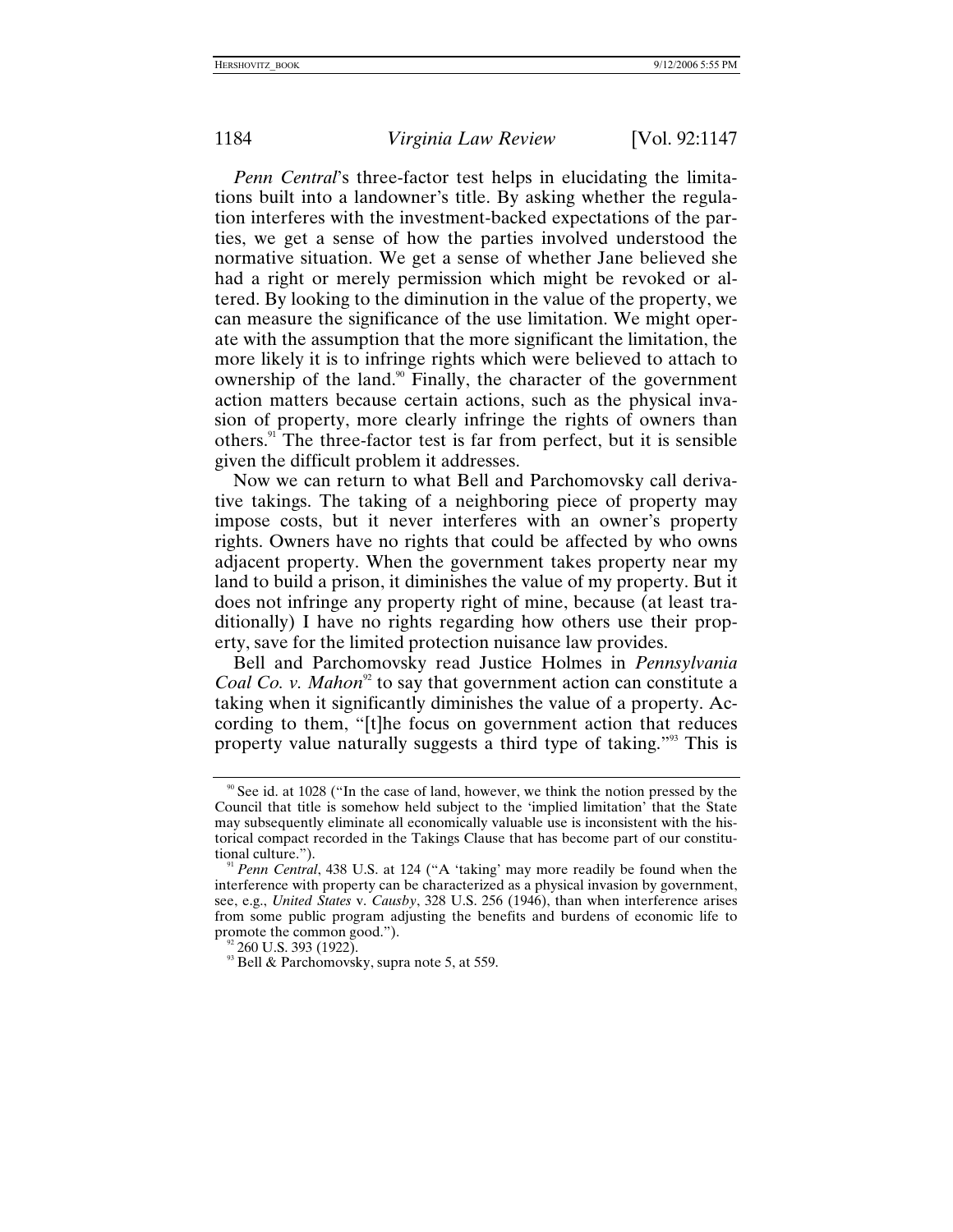the so-called derivative taking, which diminishes the value of a property by an action which does not affect ownership or its attendant rights in any way. Whether Bell and Parchomovsky have Holmes right or not, $94$  it cannot be the case that significant diminution in the value of property is all that is necessary to constitute a regulatory taking.<sup>95</sup> If diminishing the value of property a great deal is a taking, why is diminishing the value a little not also a taking, albeit one that demands less compensation? The better view is that significant diminution in the value of property is evidence that there has been a taking, evidence that a right of property ownership has been infringed. The evidence is most clear when the value of the property has been wiped out entirely, but other significant diminutions can indicate that the regulation has changed the bundle of rights people understood to be attached to ownership of the property.

If significant diminution in the value of property was a constitutive element of a regulatory taking, regulatory takings would be inconsonant with physical takings. In the realm of physical takings, the slightest encroachment constitutes a taking. In *Loretto v. Teleprompter Manhattan CATV Corp.*,<sup>66</sup> the Supreme Court held that an easement for cable television wiring constituted a taking. This result cannot be explained by an approach that takes the diminution of property value to be the rationale for the compensation, as the cable wiring did not decrease the value of the property. Indeed, it may have enhanced it.<sup>97</sup> *Loretto*'s result is exactly what one would

<span id="page-39-0"></span><sup>&</sup>lt;sup>94</sup> Passages in Holmes's opinion can be read to suggest that significant diminution in value is enough to constitute a taking. See, e.g., *Mahon*, 260 U.S. at 413 ("One fact for consideration in determining such limits is the extent of the diminution. When it reaches a certain magnitude, in most if not in all cases there must be an exercise of eminent domain and compensation to sustain the act."). However, the opinion also emphasizes the fact that there is a right involved. Holmes notes that "[f]or practical purposes, the right to coal consists in the right to mine it." Id. at 414 (quoting Commonwealth ex rel. Keator v. Clearview Coal Co., 100 A. 820, 820 (Pa. 1917)). So it is not clear that Holmes would find a taking on the basis that the value of property was diminished if no right was infringed.<br><sup>95</sup> Except in the extreme instance when the value of property is driven to zero. As

<span id="page-39-1"></span>noted above, destroying the value of property entirely is a per se regulatory taking. But that rule can be understood as a recognition of the fact that destroying the value of property entirely is functionally equivalent to stripping the owner of title. <sup>96</sup> 458 U.S. 419, 421 (1982).

<span id="page-39-2"></span>

<span id="page-39-3"></span><sup>&</sup>lt;sup>97</sup> *Loretto*, 458 U.S. at 452 (Blackmun, J., dissenting).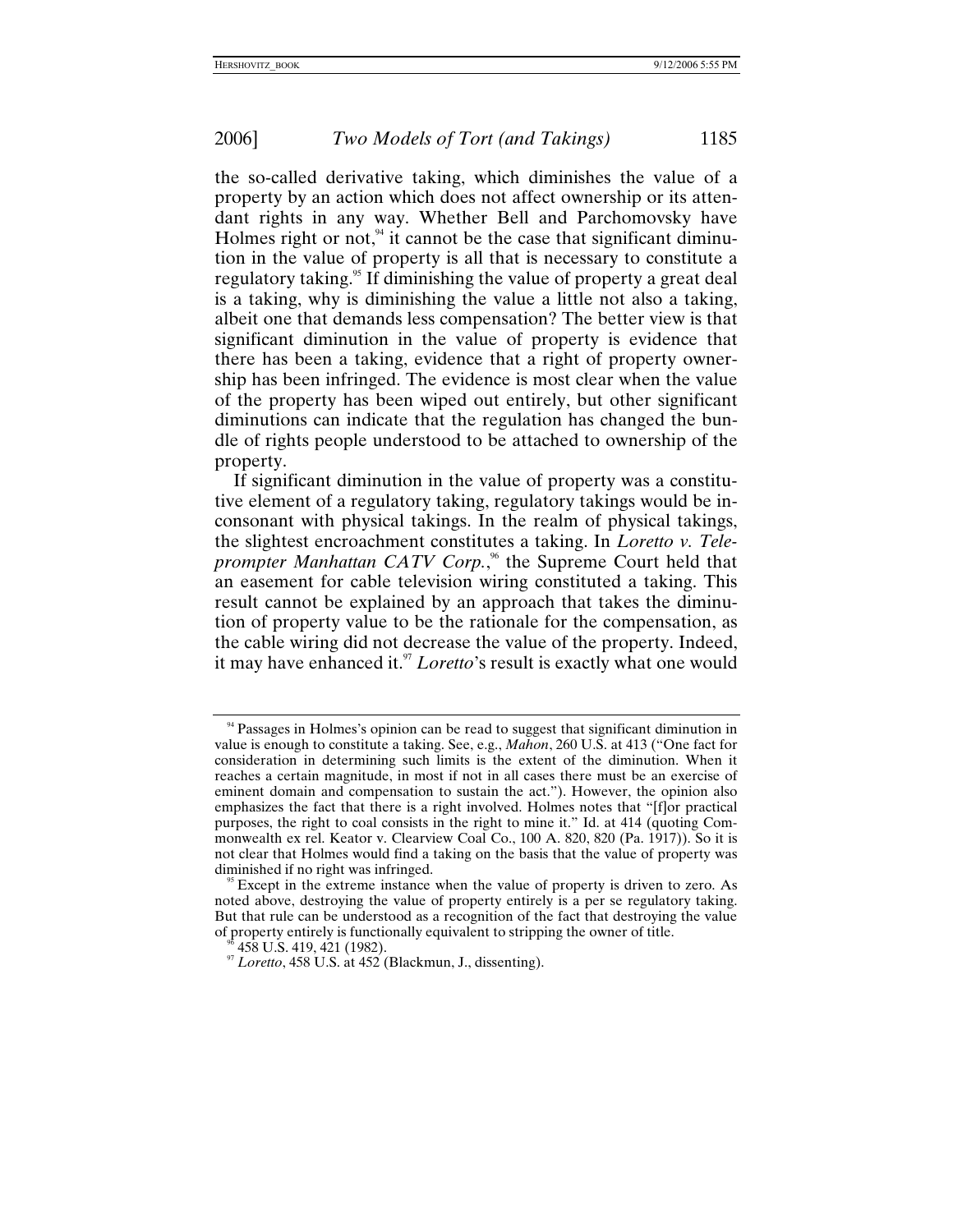expect, however, if the gravamen of a takings claim is the infringement of a property right.

On the model of costs, it is a puzzle that courts have yet to recognize derivative takings; on the model of harms, however, they simply are not takings. In this respect, the model of harms better explains takings jurisprudence as it currently stands.

The insight that takings jurisprudence is a mechanism for redressing harm, rather than a mechanism for promoting economic efficiency, illuminates the difference between takings and givings. Takings infringe the property rights of owners. Givings, while they may be unfair, inefficient, or otherwise unwise, do not, by their nature, infringe anyone's rights.<sup>98</sup> To be sure, the Takings Clause contributes to government efficiency by requiring the government to internalize some of the negative externalities of its action. A Givings Clause would assist in this end by allowing recapture of positive externalities. That may be reason enough to adopt one (or a statutory givings scheme). But efficiency is a poor explanation of the takings jurisprudence we actually have because it leaves it completely mysterious why we do not have a jurisprudence of givings. In fact, it is not mysterious at all.

#### **CONCLUSION**

On the model of costs, law's harm-benefit asymmetry is puzzling. Positive externalities are as inefficient as negative externalities, so if we accept the model of costs as an explanation of tort (or takings) we are left to wonder why we do not have more robust institutions to address positive externalities.<sup>99</sup> Unlike the model of

<span id="page-40-0"></span><sup>&</sup>lt;sup>98</sup> The manner of a giving might interfere with someone's rights. Givings that are made on a racially discriminatory basis, for example, might infringe equal protection rights. But it is not inherent in the nature of givings that they infringe rights.<br><sup>99</sup> Several people, including Professor Larry Solum and Aditya Bamzai, have re-

<span id="page-40-1"></span>sponded to earlier versions of this Essay by suggesting that property law addresses the capture of positive externalities. This suggestion draws on Professor Harold Demsetz's seminal article, Toward A Theory of Property Rights, 57 Am. Econ. Rev. (Papers & Proc.) 347, 348 (1967), which argues that "[a] primary function of property rights is that of guiding incentives to achieve a greater internalization of externalities." Demsetz is certainly right that this is one function of property rights. The creation of property rights allows an owner to capture what would otherwise be positive externalities of her actions. For example, property rights allow an owner to capture the value of the improvements she makes to her land by excluding others from it. In the absence of a right to exclude others, the improvements may redound to their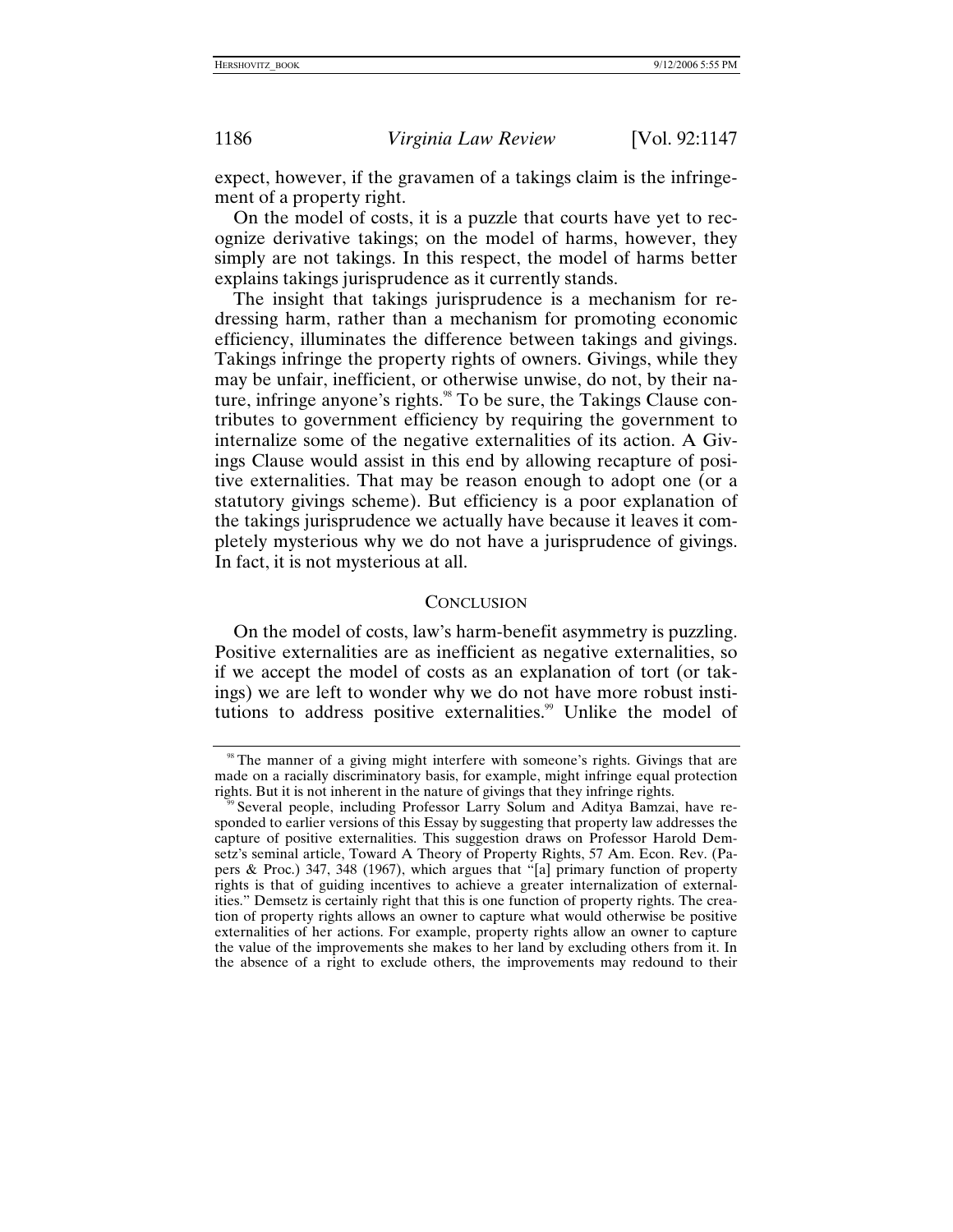costs, the model of harms does not generate this puzzle because we attach different moral significance to harms and benefits. From the perspective of the model of harms, it is perfectly intelligible that the institution that redresses the harms that we inflict on one another is more robust than the institution that allows recapture of the benefits that we confer on one another. Indeed, law's harmbenefit asymmetry is exactly what we would expect, given the asymmetry between harms and benefits in our moral lives.

That the model of harms provides a better explanation of tort law than the model of costs does not mean that economic approaches to thinking about tort have no value. We ought to care whether tort law is efficient, and the strength of economic analysis is that it helps us see clearly an institution's costs and incentive effects. Such an analysis, however, is not the only one worth undertaking. Simply explaining legal institutions—accounting for why we have them and what they contribute to our lives—is a worthwhile project. It is worthwhile in part because it has the potential to teach us something about ourselves. In this Essay, I have shown that the legal asymmetry between harms and benefits reflects an asymmetry in our moral views.

Explaining legal institutions is also worthwhile because it sharpens the choices we face in deciding whether to retain or reform them. Unlike criminal law or contract law, we can actually imagine eliminating tort law altogether. New Zealand has adopted a nofault system to allocate the costs of accidents, and, from time to

benefit, rather than to hers. Thus, the existence and scope of property rights can be construed as a way in which the law addresses the capture of external benefits.

This does not, however, answer the challenge to the model of costs posed in this Essay, as the very same point can be made about external costs. Property rights require an owner to internalize what would otherwise be negative externalities of her actions. An owner who makes a mess on her own land bears the associated costs. Indeed, Demsetz argues that "property rights arise when it becomes economic for those affected by externalities to internalize *benefits and costs*." Id. at 354 (emphasis added).

From a Demsetzian perspective, property rights will be used to promote internalization until the costs from internalization outweigh the gains. Assuming that an optimal property regime does not achieve full internalization, we can ask whether we ought to internalize the remaining externalities (positive or negative) through some other legal regime. In the case of negative externalities, tort law frequently steps into the breach and requires internalization. But the law does not provide for the internalization of positive externalities to nearly to the same extent. This asymmetry is a puzzle for the model of costs.